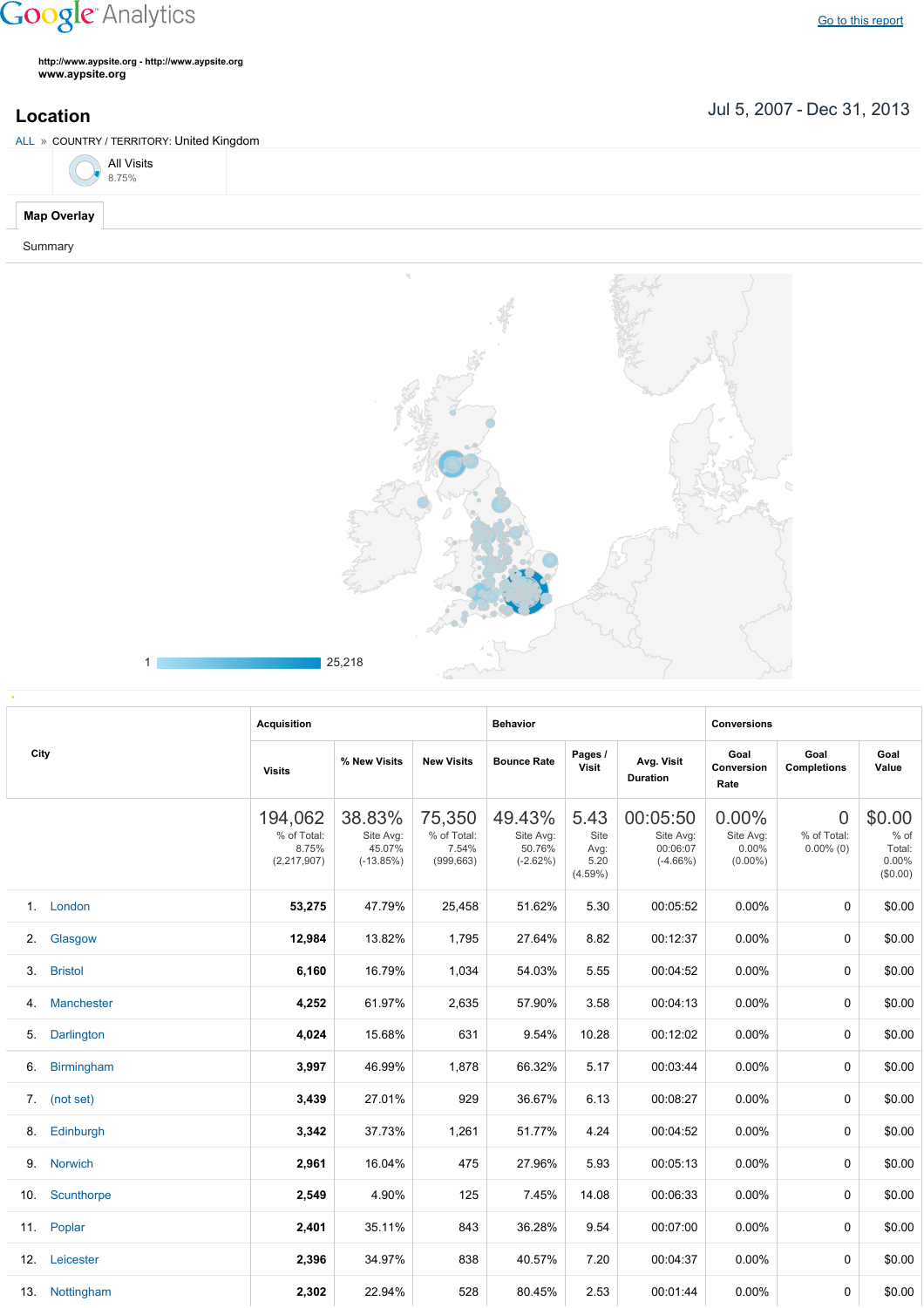|     | 14. Devizes                                | 2,153 | 3.81%  | 82  | 17.79% | 7.45 | 00:17:45 | 0.00%    | 0           | \$0.00 |
|-----|--------------------------------------------|-------|--------|-----|--------|------|----------|----------|-------------|--------|
|     | 15. Preston                                | 2,100 | 18.62% | 391 | 72.71% | 2.75 | 00:03:12 | $0.00\%$ | 0           | \$0.00 |
| 16. | Stockton-on-Tees                           | 2,013 | 20.62% | 415 | 14.90% | 8.25 | 00:06:49 | 0.00%    | 0           | \$0.00 |
|     | 17. Wembley                                | 1,848 | 43.94% | 812 | 40.80% | 5.87 | 00:05:28 | $0.00\%$ | 0           | \$0.00 |
|     | 18. Oxford                                 | 1,651 | 38.34% | 633 | 37.07% | 7.13 | 00:08:02 | 0.00%    | 0           | \$0.00 |
|     | 19. Leeds                                  | 1,599 | 58.41% | 934 | 60.04% | 3.26 | 00:03:29 | $0.00\%$ | 0           | \$0.00 |
|     | 20. Wolverhampton                          | 1,593 | 19.46% | 310 | 85.75% | 2.05 | 00:01:20 | 0.00%    | $\pmb{0}$   | \$0.00 |
|     | 21. Worcester                              | 1,576 | 14.40% | 227 | 71.70% | 2.88 | 00:02:09 | 0.00%    | 0           | \$0.00 |
|     | 22. Belfast                                | 1,568 | 37.24% | 584 | 64.92% | 3.37 | 00:03:50 | 0.00%    | 0           | \$0.00 |
|     | 23. Coventry                               | 1,483 | 24.68% | 366 | 82.33% | 2.37 | 00:02:04 | $0.00\%$ | 0           | \$0.00 |
|     | 24. Stoke-on-Trent                         | 1,331 | 21.86% | 291 | 82.34% | 2.33 | 00:02:06 | $0.00\%$ | 0           | \$0.00 |
| 25. | Reading                                    | 1,281 | 35.13% | 450 | 42.62% | 7.09 | 00:06:51 | 0.00%    | $\pmb{0}$   | \$0.00 |
|     | 26. Cardiff                                | 1,272 | 51.89% | 660 | 70.36% | 2.83 | 00:02:45 | $0.00\%$ | 0           | \$0.00 |
|     | 27. Sheffield                              | 1,262 | 67.35% | 850 | 63.79% | 3.27 | 00:03:14 | 0.00%    | $\pmb{0}$   | \$0.00 |
|     | 28. Brighton                               | 1,239 | 57.55% | 713 | 61.42% | 3.53 | 00:02:47 | $0.00\%$ | 0           | \$0.00 |
|     | 29. Liverpool                              | 1,224 | 59.72% | 731 | 69.77% | 3.44 | 00:04:02 | 0.00%    | $\mathbf 0$ | \$0.00 |
|     | 30. Canterbury                             | 1,164 | 16.92% | 197 | 36.17% | 6.16 | 00:06:16 | 0.00%    | 0           | \$0.00 |
|     | 31. Portsmouth                             | 1,135 | 18.77% | 213 | 62.20% | 2.74 | 00:02:05 | 0.00%    | 0           | \$0.00 |
|     | 32. Templecombe                            | 1,108 | 0.72%  | 8   | 5.05%  | 6.70 | 00:10:28 | $0.00\%$ | 0           | \$0.00 |
|     | 33. Cheltenham                             | 1,069 | 16.65% | 178 | 74.46% | 2.87 | 00:02:20 | $0.00\%$ | 0           | \$0.00 |
|     | 34. London Borough of Lambeth              | 1,064 | 35.53% | 378 | 36.28% | 6.28 | 00:05:32 | $0.00\%$ | 0           | \$0.00 |
|     | 35. Cambridge                              | 1,018 | 58.55% | 596 | 67.78% | 3.18 | 00:03:18 | $0.00\%$ | 0           | \$0.00 |
|     | 36. Aberdeen                               | 993   | 23.87% | 237 | 76.13% | 2.66 | 00:02:42 | $0.00\%$ | 0           | \$0.00 |
| 37. | Blackburn                                  | 971   | 16.48% | 160 | 56.23% | 3.76 | 00:02:20 | 0.00%    | 0           | \$0.00 |
| 38. | <b>Milton Keynes</b>                       | 965   | 34.82% | 336 | 44.35% | 8.79 | 00:06:56 | 0.00%    | 0           | \$0.00 |
| 39. | Huddersfield                               | 924   | 40.04% | 370 | 22.29% | 7.63 | 00:05:39 | 0.00%    | 0           | \$0.00 |
| 40. | Croydon                                    | 922   | 55.10% | 508 | 60.85% | 3.69 | 00:03:11 | 0.00%    | 0           | \$0.00 |
| 41. | Newcastle upon Tyne                        | 855   | 63.74% | 545 | 65.85% | 3.47 | 00:03:18 | 0.00%    | 0           | \$0.00 |
| 42. | Royal Borough of Kensington and<br>Chelsea | 827   | 67.11% | 555 | 59.61% | 3.53 | 00:03:50 | 0.00%    | 0           | \$0.00 |
| 43. | Slough                                     | 818   | 32.52% | 266 | 32.89% | 4.31 | 00:03:33 | 0.00%    | 0           | \$0.00 |
| 44. | Gloucester                                 | 757   | 39.50% | 299 | 57.86% | 3.58 | 00:03:30 | 0.00%    | 0           | \$0.00 |
|     | 45. Teddington                             | 754   | 60.88% | 459 | 55.04% | 3.99 | 00:04:39 | $0.00\%$ | 0           | \$0.00 |
|     | 46. Taunton                                | 752   | 15.16% | 114 | 20.35% | 7.02 | 00:10:52 | $0.00\%$ | 0           | \$0.00 |
| 47. | <b>Billingham</b>                          | 730   | 6.71%  | 49  | 11.10% | 8.89 | 00:07:57 | 0.00%    | 0           | \$0.00 |
|     | 48. Wallington                             | 726   | 19.56% | 142 | 16.80% | 4.39 | 00:03:18 | 0.00%    | 0           | \$0.00 |
| 49. | Southampton                                | 725   | 67.86% | 492 | 68.69% | 3.22 | 00:02:41 | 0.00%    | 0           | \$0.00 |
| 50. | Cosham                                     | 693   | 4.91%  | 34  | 62.48% | 2.72 | 00:04:38 | 0.00%    | 0           | \$0.00 |
|     | 51. Watford                                | 607   | 28.83% | 175 | 27.68% | 5.60 | 00:07:49 | 0.00%    | 0           | \$0.00 |
| 52. | Exeter                                     | 597   | 32.66% | 195 | 27.47% | 5.36 | 00:06:23 | 0.00%    | 0           | \$0.00 |
|     | 53. Middlesbrough                          | 585   | 15.38% | 90  | 23.93% | 7.81 | 00:08:52 | $0.00\%$ | 0           | \$0.00 |
|     |                                            |       |        |     |        |      |          |          |             |        |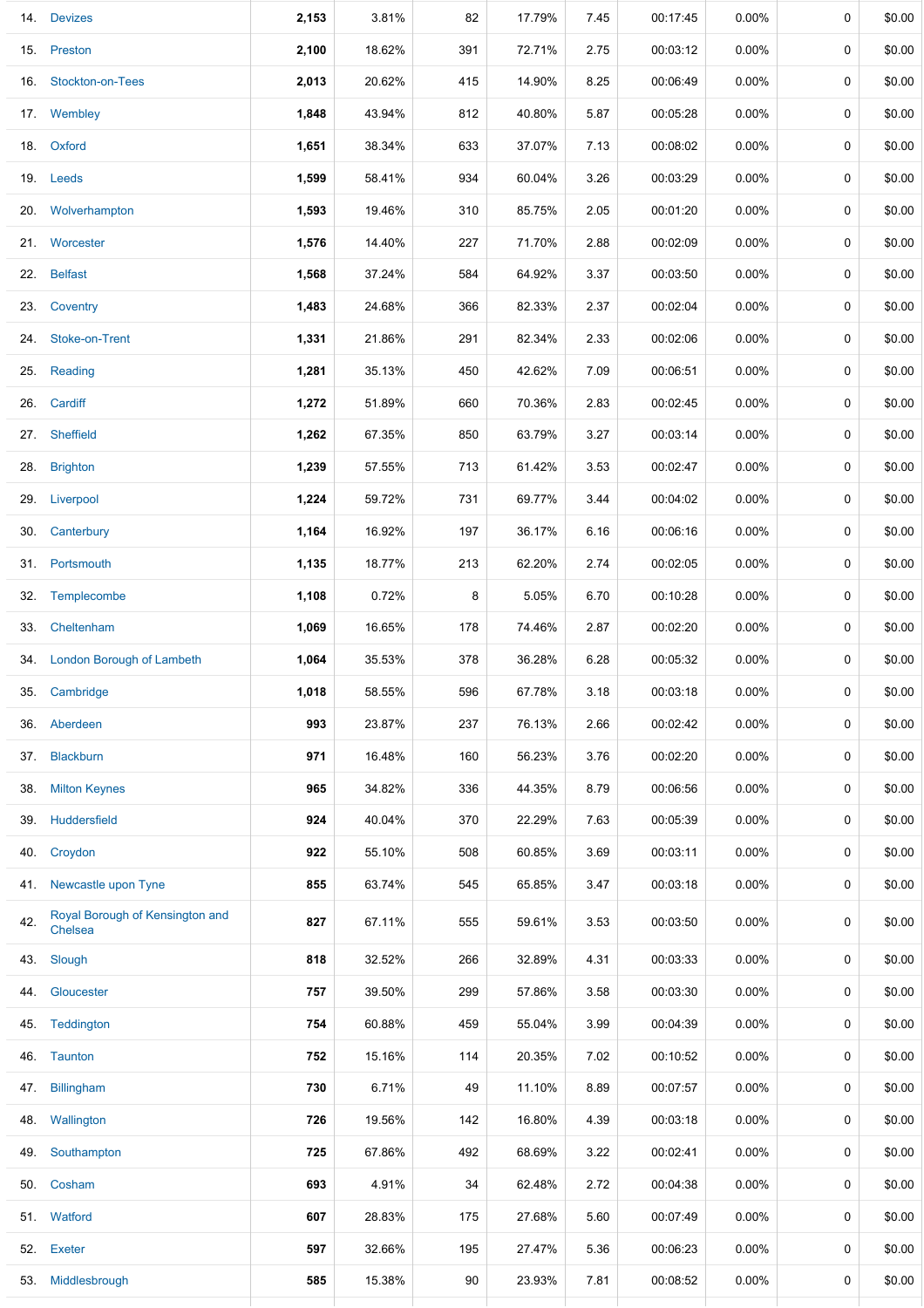|     | 54. Bath           | 582 | 35.57% | 207 | 31.62% | 5.66  | 00:06:53 | $0.00\%$ | 0           | \$0.00 |
|-----|--------------------|-----|--------|-----|--------|-------|----------|----------|-------------|--------|
|     | 55. Thames Ditton  | 556 | 23.20% | 129 | 19.60% | 4.19  | 00:02:29 | 0.00%    | 0           | \$0.00 |
|     | 56. Salford        | 548 | 62.04% | 340 | 47.81% | 4.63  | 00:04:31 | $0.00\%$ | 0           | \$0.00 |
|     | 57. Rickmansworth  | 546 | 8.79%  | 48  | 14.47% | 8.28  | 00:07:43 | $0.00\%$ | 0           | \$0.00 |
|     | 58. Brentford      | 512 | 56.45% | 289 | 57.81% | 4.53  | 00:05:17 | $0.00\%$ | 0           | \$0.00 |
|     | 59. Northampton    | 498 | 59.04% | 294 | 56.43% | 5.30  | 00:04:17 | $0.00\%$ | 0           | \$0.00 |
|     | 60. Bradford       | 474 | 48.73% | 231 | 68.78% | 3.09  | 00:02:51 | $0.00\%$ | 0           | \$0.00 |
|     | 61. Derby          | 440 | 65.68% | 289 | 59.55% | 5.68  | 00:03:49 | 0.00%    | 0           | \$0.00 |
|     | 62. Hull           | 440 | 70.23% | 309 | 56.59% | 3.37  | 00:06:13 | $0.00\%$ | 0           | \$0.00 |
|     | 63. Luton          | 422 | 55.21% | 233 | 68.96% | 3.14  | 00:03:07 | $0.00\%$ | $\mathbf 0$ | \$0.00 |
|     | 64. Crawley        | 410 | 37.07% | 152 | 54.15% | 3.90  | 00:03:51 | $0.00\%$ | 0           | \$0.00 |
|     | 65. Edgbaston      | 394 | 47.21% | 186 | 58.88% | 3.20  | 00:03:57 | 0.00%    | 0           | \$0.00 |
|     | 66. Maidenhead     | 390 | 46.41% | 181 | 61.28% | 4.66  | 00:05:18 | $0.00\%$ | 0           | \$0.00 |
|     | 67. Woodley        | 377 | 13.79% | 52  | 11.67% | 13.50 | 00:09:22 | $0.00\%$ | 0           | \$0.00 |
|     | 68. Guildford      | 374 | 62.83% | 235 | 62.57% | 2.99  | 00:03:30 | 0.00%    | 0           | \$0.00 |
|     | 69. Plymouth       | 374 | 60.16% | 225 | 58.02% | 3.29  | 00:05:59 | $0.00\%$ | 0           | \$0.00 |
|     | 70. Ewell          | 358 | 17.04% | 61  | 17.88% | 3.60  | 00:02:27 | $0.00\%$ | 0           | \$0.00 |
|     | 71. Walsall        | 357 | 41.18% | 147 | 84.31% | 1.66  | 00:01:09 | $0.00\%$ | 0           | \$0.00 |
|     | 72. Bournemouth    | 350 | 72.86% | 255 | 73.71% | 2.66  | 00:02:49 | 0.00%    | 0           | \$0.00 |
| 73. | <b>Bletchley</b>   | 336 | 18.75% | 63  | 34.82% | 7.38  | 00:05:46 | 0.00%    | 0           | \$0.00 |
|     | 74. Woking         | 332 | 56.93% | 189 | 62.95% | 3.44  | 00:04:06 | 0.00%    | 0           | \$0.00 |
|     | 75. Bolton         | 320 | 72.81% | 233 | 68.44% | 3.06  | 00:03:31 | $0.00\%$ | 0           | \$0.00 |
|     | 76. Wigan          | 319 | 41.07% | 131 | 63.64% | 3.55  | 00:06:00 | 0.00%    | 0           | \$0.00 |
|     | 77. Telford        | 311 | 23.15% | 72  | 73.95% | 2.54  | 00:01:55 | 0.00%    | 0           | \$0.00 |
|     | 78. Iver           | 310 | 57.74% | 179 | 47.10% | 5.42  | 00:05:41 | $0.00\%$ | 0           | \$0.00 |
|     | 79. Chester        | 309 | 61.49% | 190 | 57.61% | 3.60  | 00:04:42 | $0.00\%$ | 0           | \$0.00 |
|     | 80. York           | 301 | 74.42% | 224 | 74.42% | 2.35  | 00:02:22 | $0.00\%$ | 0           | \$0.00 |
|     | 81. Inverness      | 295 | 13.90% | 41  | 86.10% | 2.13  | 00:01:35 | 0.00%    | 0           | \$0.00 |
| 82. | <b>Basingstoke</b> | 289 | 33.56% | 97  | 39.10% | 4.82  | 00:04:24 | 0.00%    | 0           | \$0.00 |
|     | 83. Solihull       | 288 | 62.50% | 180 | 66.32% | 3.93  | 00:04:21 | 0.00%    | 0           | \$0.00 |
|     | 84. Crewe          | 287 | 33.10% | 95  | 83.28% | 2.15  | 00:01:47 | $0.00\%$ | 0           | \$0.00 |
|     | 85. Sutton         | 284 | 46.48% | 132 | 47.89% | 3.60  | 00:03:32 | $0.00\%$ | 0           | \$0.00 |
| 86. | Sale               | 276 | 67.75% | 187 | 61.96% | 4.24  | 00:04:48 | 0.00%    | 0           | \$0.00 |
|     | 87. Trowbridge     | 267 | 19.10% | 51  | 16.10% | 5.78  | 00:06:03 | $0.00\%$ | 0           | \$0.00 |
| 88. | Sutton-in-Ashfield | 260 | 10.38% | 27  | 56.92% | 3.13  | 00:01:24 | 0.00%    | 0           | \$0.00 |
| 89. | Blackpool          | 256 | 30.47% | 78  | 82.42% | 2.21  | 00:02:06 | 0.00%    | 0           | \$0.00 |
|     | 90. Loughborough   | 254 | 38.58% | 98  | 81.10% | 1.78  | 00:01:27 | 0.00%    | 0           | \$0.00 |
|     | 91. Abingdon       | 252 | 27.38% | 69  | 20.63% | 10.30 | 00:13:27 | $0.00\%$ | 0           | \$0.00 |
| 92. | Swansea            | 242 | 77.69% | 188 | 76.45% | 2.16  | 00:02:15 | $0.00\%$ | 0           | \$0.00 |
| 93. | <b>Shipley</b>     | 239 | 19.25% | 46  | 28.03% | 5.12  | 00:11:07 | $0.00\%$ | 0           | \$0.00 |
|     | 94. Stafford       | 236 | 38.98% | 92  | 75.00% | 2.56  | 00:02:42 | 0.00%    | 0           | \$0.00 |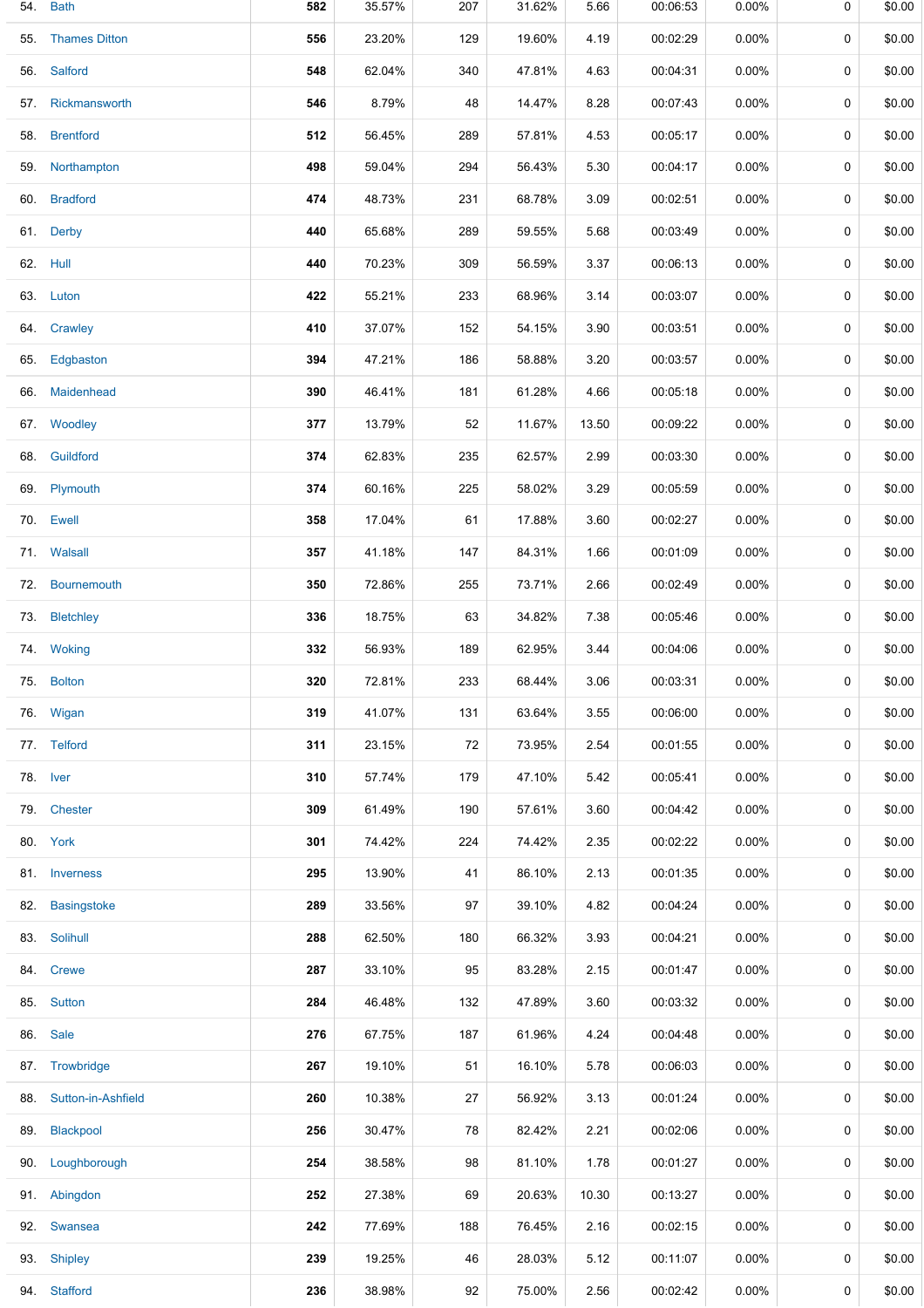|      | 95. Halesowen                         | 231 | 60.17% | 139 | 92.64% | 1.28  | 00:00:22 | $0.00\%$ | 0            | \$0.00 |
|------|---------------------------------------|-----|--------|-----|--------|-------|----------|----------|--------------|--------|
|      | 96. Basildon                          | 229 | 52.40% | 120 | 55.90% | 3.03  | 00:04:17 | $0.00\%$ | 0            | \$0.00 |
|      | 97. Ipswich                           | 228 | 64.91% | 148 | 71.93% | 3.46  | 00:02:52 | 0.00%    | 0            | \$0.00 |
|      | 98. Swindon                           | 222 | 59.01% | 131 | 55.86% | 6.68  | 00:05:56 | $0.00\%$ | 0            | \$0.00 |
|      | 99. Stockport                         | 212 | 60.85% | 129 | 57.55% | 5.83  | 00:05:37 | 0.00%    | 0            | \$0.00 |
|      | 100. Dudley                           | 211 | 21.80% | 46  | 83.89% | 1.60  | 00:00:33 | $0.00\%$ | 0            | \$0.00 |
|      | 101 Nuneaton                          | 210 | 24.76% | 52  | 82.38% | 2.70  | 00:02:53 | 0.00%    | 0            | \$0.00 |
|      | 102. Bushey                           | 209 | 61.24% | 128 | 56.46% | 4.30  | 00:04:03 | 0.00%    | 0            | \$0.00 |
|      | 103. Rotherham                        | 208 | 41.35% | 86  | 41.35% | 5.94  | 00:06:42 | $0.00\%$ | 0            | \$0.00 |
|      | 104. Congleton                        | 201 | 6.47%  | 13  | 78.11% | 3.92  | 00:02:46 | $0.00\%$ | 0            | \$0.00 |
|      | 105. Chelmsford                       | 197 | 73.10% | 144 | 64.47% | 3.28  | 00:02:14 | $0.00\%$ | 0            | \$0.00 |
|      | 106. Peterborough                     | 191 | 81.68% | 156 | 70.68% | 2.23  | 00:02:43 | 0.00%    | 0            | \$0.00 |
|      | 107. Wrexham                          | 191 | 43.46% | 83  | 60.73% | 3.62  | 00:05:32 | $0.00\%$ | 0            | \$0.00 |
|      | 108. Dundee                           | 190 | 78.42% | 149 | 76.84% | 1.94  | 00:02:09 | 0.00%    | 0            | \$0.00 |
|      | 109. Sunderland                       | 186 | 33.33% | 62  | 31.72% | 4.78  | 00:03:21 | 0.00%    | 0            | \$0.00 |
|      | 110. Batley                           | 185 | 47.57% | 88  | 61.08% | 3.43  | 00:03:18 | 0.00%    | 0            | \$0.00 |
|      | 111. Blaby District                   | 182 | 4.95%  | 9   | 93.41% | 1.94  | 00:00:27 | 0.00%    | 0            | \$0.00 |
|      | 112. Colchester                       | 181 | 78.45% | 142 | 65.19% | 3.35  | 00:03:21 | $0.00\%$ | 0            | \$0.00 |
|      | 113. Doncaster                        | 181 | 60.22% | 109 | 69.61% | 2.48  | 00:02:02 | $0.00\%$ | 0            | \$0.00 |
|      | 114. Penshaw                          | 181 | 6.63%  | 12  | 10.50% | 6.33  | 00:04:01 | $0.00\%$ | 0            | \$0.00 |
|      | 115 Saint Albans                      | 177 | 74.58% | 132 | 63.28% | 3.53  | 00:03:27 | 0.00%    | 0            | \$0.00 |
|      | 116. Redditch                         | 176 | 27.84% | 49  | 51.70% | 5.55  | 00:05:48 | $0.00\%$ | 0            | \$0.00 |
|      | 117. Falkirk                          | 176 | 30.68% | 54  | 70.45% | 2.45  | 00:03:48 | $0.00\%$ | 0            | \$0.00 |
|      | 118. Shrewsbury                       | 174 | 16.09% | 28  | 83.33% | 2.33  | 00:01:52 | 0.00%    | 0            | \$0.00 |
|      | 119. Leatherhead                      | 172 | 26.74% | 46  | 21.51% | 3.35  | 00:01:55 | 0.00%    | 0            | \$0.00 |
|      | 120. Bracknell                        | 171 | 57.31% | 98  | 52.05% | 5.27  | 00:04:56 | 0.00%    | 0            | \$0.00 |
|      | 121. Cannock                          | 166 | 22.29% | 37  | 86.14% | 1.80  | 00:01:12 | 0.00%    | 0            | \$0.00 |
|      | 122. Lincoln                          | 166 | 89.76% | 149 | 75.90% | 2.28  | 00:02:58 | 0.00%    | 0            | \$0.00 |
|      | 123. Oldham                           | 163 | 73.62% | 120 | 63.19% | 3.11  | 00:03:41 | $0.00\%$ | 0            | \$0.00 |
| 124. | Wokingham                             | 162 | 38.89% | 63  | 32.10% | 11.90 | 00:09:00 | $0.00\%$ | 0            | \$0.00 |
|      | 125. Gateshead                        | 159 | 69.81% | 111 | 61.01% | 2.94  | 00:02:42 | $0.00\%$ | 0            | \$0.00 |
|      | 126. Yeovil                           | 156 | 33.97% | 53  | 42.31% | 2.94  | 00:03:14 | 0.00%    | 0            | \$0.00 |
|      | 127. Chatham                          | 152 | 78.29% | 119 | 71.71% | 3.32  | 00:04:11 | 0.00%    | 0            | \$0.00 |
|      | 128. Staines-upon-Thames              | 151 | 35.10% | 53  | 29.14% | 5.99  | 00:08:45 | 0.00%    | 0            | \$0.00 |
|      | 129. Southend-on-Sea                  | 147 | 57.82% | 85  | 59.18% | 3.37  | 00:04:29 | $0.00\%$ | 0            | \$0.00 |
|      | 130. Kingston Bagpuize with Southmoor | 146 | 49.32% | 72  | 21.92% | 7.99  | 00:08:34 | 0.00%    | 0            | \$0.00 |
|      | 131. Helsby                           | 141 | 8.51%  | 12  | 92.91% | 1.27  | 00:00:17 | 0.00%    | 0            | \$0.00 |
|      | 132. Hemel Hempstead                  | 140 | 50.00% | 70  | 55.71% | 5.93  | 00:03:53 | $0.00\%$ | 0            | \$0.00 |
|      | 133. Haywards Heath                   | 138 | 15.94% | 22  | 26.81% | 6.96  | 00:09:56 | $0.00\%$ | 0            | \$0.00 |
|      | 134. Bedford                          | 137 | 65.69% | 90  | 58.39% | 4.16  | 00:04:05 | $0.00\%$ | 0            | \$0.00 |
|      | 135. Dunstable                        | 137 | 35.77% | 49  | 37.96% | 9.52  | 00:05:12 | $0.00\%$ | $\mathsf{O}$ | \$0.00 |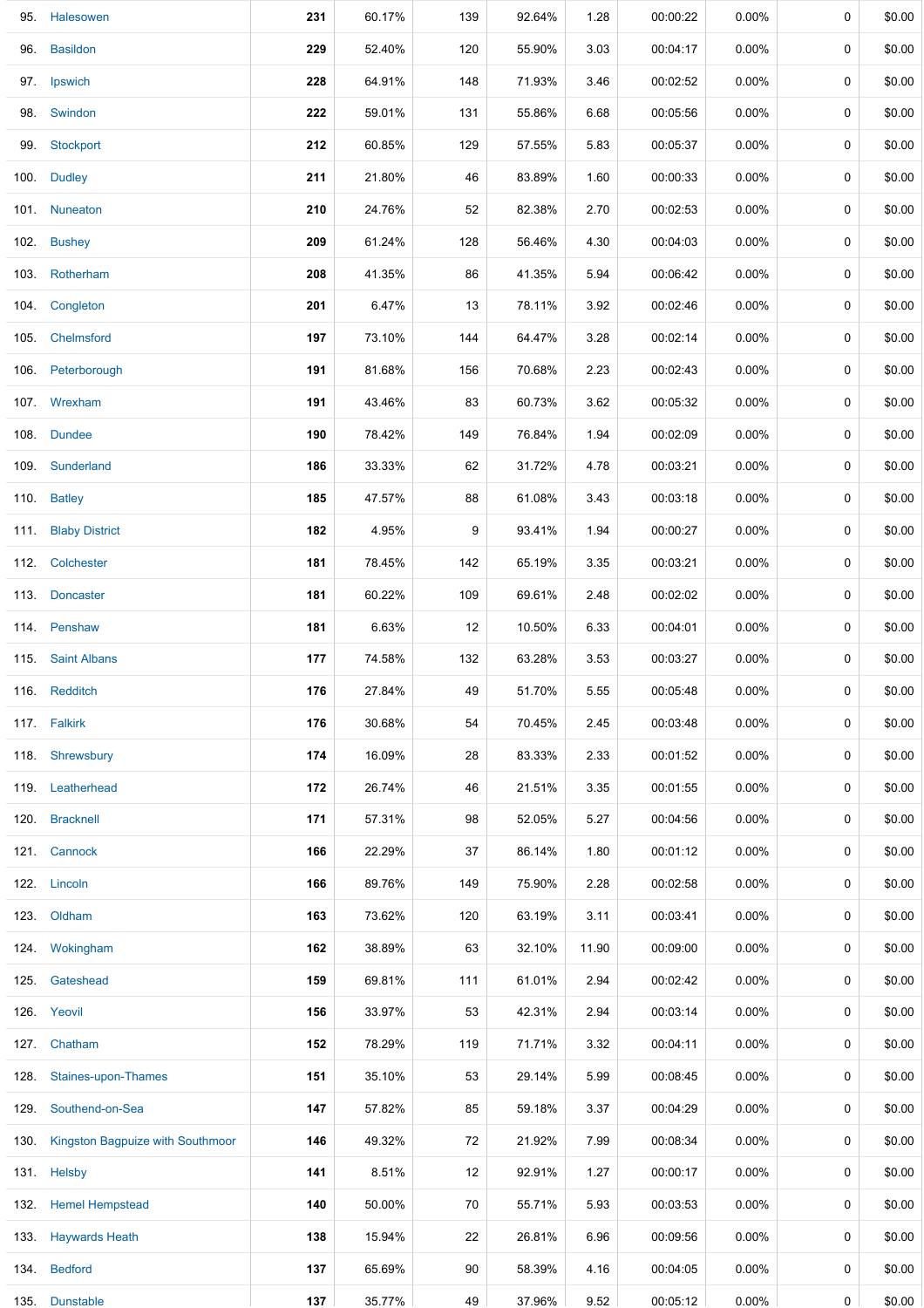|      | 136. Stevenage             | 134 | 60.45% | 81     | 41.79% | 6.38  | 00:04:08 | $0.00\%$ | 0           | \$0.00 |
|------|----------------------------|-----|--------|--------|--------|-------|----------|----------|-------------|--------|
|      | 137 Winnersh               | 133 | 21.80% | 29     | 11.28% | 14.88 | 00:13:03 | $0.00\%$ | 0           | \$0.00 |
|      | 138. Henley-on-Thames      | 131 | 22.14% | 29     | 21.37% | 13.00 | 00:09:22 | $0.00\%$ | 0           | \$0.00 |
|      | 139. Royal Leamington Spa  | 130 | 63.85% | 83     | 71.54% | 1.88  | 00:02:01 | $0.00\%$ | 0           | \$0.00 |
|      | 140. Glastonbury           | 129 | 18.60% | 24     | 15.50% | 6.92  | 00:11:30 | 0.00%    | 0           | \$0.00 |
|      | 141. Livingston            | 129 | 31.01% | 40     | 55.81% | 4.47  | 00:05:28 | $0.00\%$ | 0           | \$0.00 |
|      | 142. Leyland               | 127 | 33.86% | 43     | 44.88% | 4.46  | 00:03:51 | $0.00\%$ | $\pmb{0}$   | \$0.00 |
|      | 143. Dartford              | 125 | 59.20% | 74     | 60.80% | 5.35  | 00:03:25 | $0.00\%$ | 0           | \$0.00 |
|      | 144. Stroud                | 123 | 21.14% | 26     | 65.04% | 4.11  | 00:03:10 | $0.00\%$ | $\mathbf 0$ | \$0.00 |
|      | 145. Bo'ness               | 123 | 68.29% | 84     | 21.95% | 6.90  | 00:18:22 | $0.00\%$ | 0           | \$0.00 |
|      | 146. Hitchin               | 122 | 29.51% | 36     | 45.90% | 5.48  | 00:07:25 | $0.00\%$ | 0           | \$0.00 |
|      | 147. Aveley                | 120 | 80.83% | 97     | 68.33% | 3.02  | 00:03:17 | $0.00\%$ | 0           | \$0.00 |
|      | 148. Brentwood             | 120 | 71.67% | 86     | 71.67% | 2.38  | 00:03:01 | $0.00\%$ | 0           | \$0.00 |
|      | 149. Royal Tunbridge Wells | 120 | 66.67% | 80     | 66.67% | 2.62  | 00:01:46 | 0.00%    | $\pmb{0}$   | \$0.00 |
|      | 150. Wantage               | 120 | 44.17% | 53     | 26.67% | 10.32 | 00:12:40 | $0.00\%$ | 0           | \$0.00 |
|      | 151. Windsor               | 120 | 66.67% | 80     | 53.33% | 3.72  | 00:04:30 | $0.00\%$ | 0           | \$0.00 |
|      | 152. Addlestone            | 119 | 27.73% | 33     | 30.25% | 7.78  | 00:08:18 | $0.00\%$ | 0           | \$0.00 |
|      | 153. Durham                | 119 | 64.71% | 77     | 64.71% | 3.77  | 00:03:34 | $0.00\%$ | 0           | \$0.00 |
|      | 154. Epsom                 | 118 | 61.02% | 72     | 48.31% | 2.45  | 00:01:11 | $0.00\%$ | 0           | \$0.00 |
|      | 155. Potters Bar           | 118 | 47.46% | 56     | 52.54% | 4.32  | 00:03:37 | 0.00%    | 0           | \$0.00 |
|      | 156. Newport               | 117 | 65.81% | 77     | 64.10% | 4.04  | 00:02:44 | $0.00\%$ | 0           | \$0.00 |
|      | 157. Newton Abbot          | 116 | 30.17% | $35\,$ | 30.17% | 5.20  | 00:05:38 | $0.00\%$ | 0           | \$0.00 |
| 158. | <b>Waltham Cross</b>       | 116 | 70.69% | 82     | 63.79% | 2.69  | 00:04:59 | 0.00%    | $\mathbf 0$ | \$0.00 |
|      | 159. Birkenhead            | 114 | 69.30% | 79     | 65.79% | 3.06  | 00:03:20 | $0.00\%$ | 0           | \$0.00 |
|      | 160. Warrington            | 113 | 76.11% | 86     | 71.68% | 2.61  | 00:02:25 | $0.00\%$ | 0           | \$0.00 |
|      | 161. Warwick               | 113 | 66.37% | 75     | 36.28% | 7.10  | 00:07:45 | $0.00\%$ | 0           | \$0.00 |
|      | 162. High Wycombe          | 112 | 67.86% | 76     | 58.04% | 3.72  | 00:03:29 | $0.00\%$ | 0           | \$0.00 |
|      | 163. Hamilton              | 112 | 57.14% | 64     | 58.04% | 4.09  | 00:02:56 | $0.00\%$ | 0           | \$0.00 |
|      | 164. Aldbourne             | 111 | 28.83% | 32     | 20.72% | 12.70 | 00:18:12 | $0.00\%$ | 0           | \$0.00 |
|      | 165. Stanwell              | 110 | 46.36% | 51     | 47.27% | 5.55  | 00:11:44 | $0.00\%$ | 0           | \$0.00 |
|      | 166. Mansfield             | 109 | 52.29% | 57     | 61.47% | 2.51  | 00:02:40 | $0.00\%$ | 0           | \$0.00 |
|      | 167. Wakefield             | 109 | 71.56% | 78     | 66.97% | 3.20  | 00:03:20 | $0.00\%$ | 0           | \$0.00 |
|      | 168. Chorley               | 108 | 42.59% | 46     | 68.52% | 2.81  | 00:04:03 | $0.00\%$ | 0           | \$0.00 |
|      | 169. Kidderminster         | 108 | 47.22% | 51     | 50.93% | 5.00  | 00:05:56 | $0.00\%$ | 0           | \$0.00 |
|      | 170. Rochdale              | 108 | 71.30% | 77     | 65.74% | 2.81  | 00:03:07 | $0.00\%$ | 0           | \$0.00 |
|      | 171. Ashford               | 107 | 26.17% | 28     | 28.97% | 6.93  | 00:02:59 | $0.00\%$ | 0           | \$0.00 |
|      | 172. Newbury               | 107 | 51.40% | 55     | 46.73% | 7.07  | 00:10:08 | $0.00\%$ | 0           | \$0.00 |
|      | 173. Wombwell              | 106 | 23.58% | 25     | 33.96% | 10.22 | 00:15:12 | $0.00\%$ | 0           | \$0.00 |
|      | 174. Bridgnorth            | 104 | 13.46% | 14     | 88.46% | 2.55  | 00:03:22 | $0.00\%$ | 0           | \$0.00 |
|      | 175. Maidstone             | 104 | 81.73% | 85     | 75.00% | 1.90  | 00:01:39 | 0.00%    | 0           | \$0.00 |
|      |                            |     |        |        |        |       |          |          |             |        |

135. Dunstable **137** 35.77% 49 37.96% 9.52 00:05:12 0.00% 0 \$0.00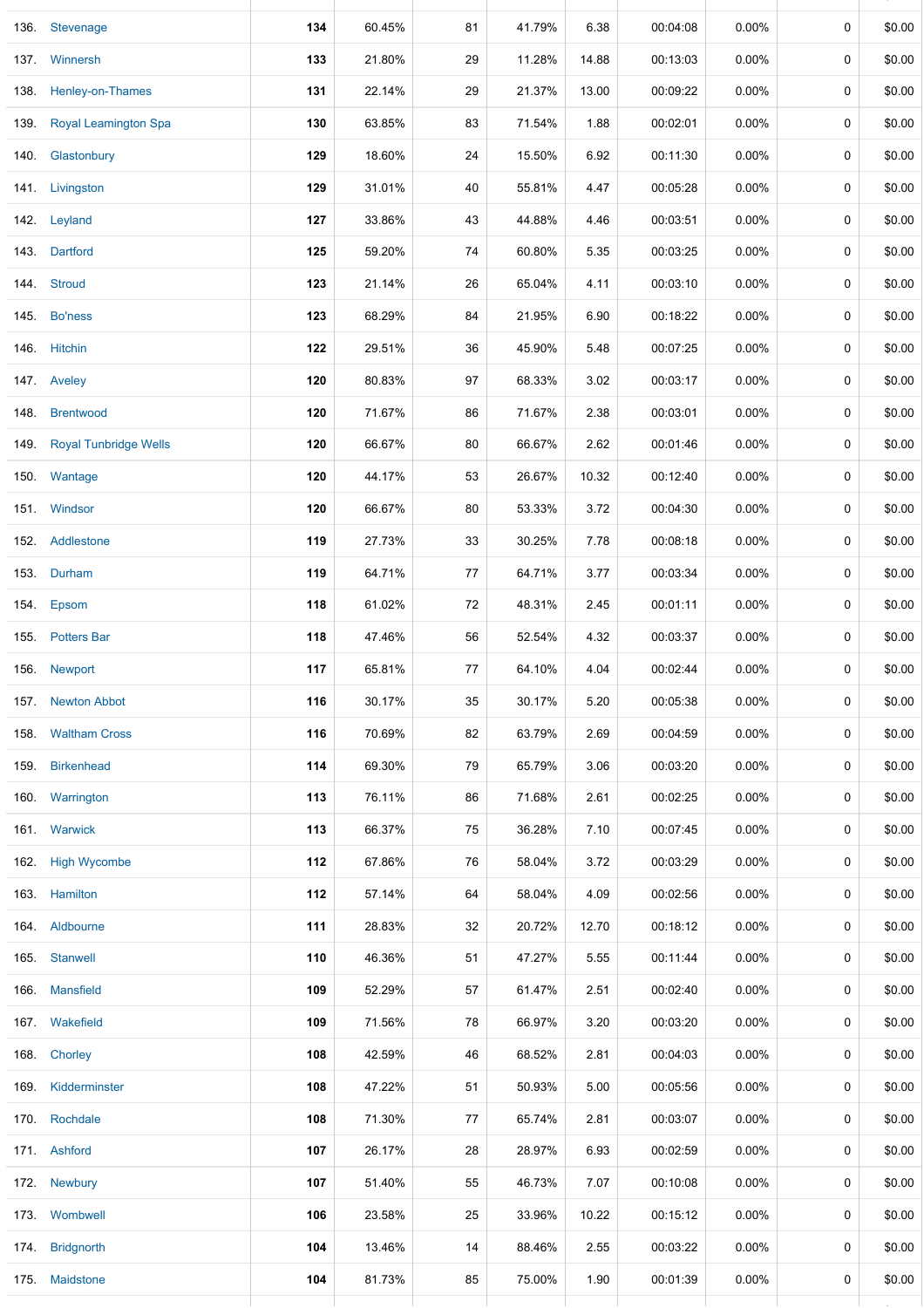|      | 176. Tring                  | 102 | 12.75% | 13             | 20.59% | 18.21 | 00:11:12 | 0.00%    | 0 | \$0.00 |
|------|-----------------------------|-----|--------|----------------|--------|-------|----------|----------|---|--------|
| 177. | Borehamwood                 | 99  | 50.51% | 50             | 49.49% | 5.82  | 00:08:06 | 0.00%    | 0 | \$0.00 |
|      | 178. Salisbury              | 99  | 59.60% | 59             | 64.65% | 2.69  | 00:02:00 | 0.00%    | 0 | \$0.00 |
| 179. | Mitcheldean                 | 98  | 29.59% | 29             | 89.80% | 1.95  | 00:00:41 | $0.00\%$ | 0 | \$0.00 |
| 180. | <b>Saint Helens</b>         | 98  | 74.49% | 73             | 73.47% | 2.81  | 00:02:35 | 0.00%    | 0 | \$0.00 |
|      | 181. Walton-le-Dale         | 98  | 42.86% | 42             | 56.12% | 2.89  | 00:02:56 | 0.00%    | 0 | \$0.00 |
|      | 182. March                  | 97  | 14.43% | 14             | 17.53% | 11.99 | 00:16:36 | $0.00\%$ | 0 | \$0.00 |
| 183. | Perth                       | 97  | 43.30% | 42             | 59.79% | 2.93  | 00:02:55 | $0.00\%$ | 0 | \$0.00 |
|      | 184. Chertsey               | 96  | 17.71% | 17             | 22.92% | 7.88  | 00:08:50 | $0.00\%$ | 0 | \$0.00 |
| 185. | <b>Brasted</b>              | 95  | 58.95% | 56             | 58.95% | 2.75  | 00:06:14 | 0.00%    | 0 | \$0.00 |
| 186. | Kilwinning                  | 95  | 7.37%  | $\overline{7}$ | 71.58% | 1.84  | 00:03:35 | $0.00\%$ | 0 | \$0.00 |
|      | 187. Sutton Coldfield       | 93  | 46.24% | 43             | 53.76% | 5.14  | 00:09:28 | 0.00%    | 0 | \$0.00 |
| 188. | <b>Walton-on-Thames</b>     | 93  | 77.42% | 72             | 68.82% | 3.41  | 00:03:23 | 0.00%    | 0 | \$0.00 |
|      | 189. Bangor                 | 92  | 27.17% | 25             | 15.22% | 5.72  | 00:03:35 | $0.00\%$ | 0 | \$0.00 |
| 190. | Carlisle                    | 90  | 68.89% | 62             | 78.89% | 2.16  | 00:02:04 | $0.00\%$ | 0 | \$0.00 |
|      | 191. Birchwood              | 89  | 21.35% | 19             | 68.54% | 1.89  | 00:02:09 | $0.00\%$ | 0 | \$0.00 |
| 192. | Hartlepool                  | 89  | 49.44% | 44             | 44.94% | 4.62  | 00:03:26 | $0.00\%$ | 0 | \$0.00 |
|      | 193. Runcorn                | 88  | 50.00% | 44             | 79.55% | 2.31  | 00:02:06 | 0.00%    | 0 | \$0.00 |
|      | 194. Camberley              | 87  | 57.47% | 50             | 63.22% | 2.31  | 00:02:37 | 0.00%    | 0 | \$0.00 |
| 195. | <b>South Tyneside</b>       | 87  | 49.43% | 43             | 62.07% | 2.64  | 00:03:00 | $0.00\%$ | 0 | \$0.00 |
|      | 196. Worthing               | 87  | 45.98% | 40             | 65.52% | 2.48  | 00:02:30 | $0.00\%$ | 0 | \$0.00 |
|      | 197. Hertford               | 86  | 43.02% | 37             | 38.37% | 6.02  | 00:11:21 | 0.00%    | 0 | \$0.00 |
|      | 198. Poole                  | 86  | 74.42% | 64             | 73.26% | 2.49  | 00:03:59 | 0.00%    | 0 | \$0.00 |
| 199. | Findon                      | 85  | 38.82% | 33             | 63.53% | 3.01  | 00:04:31 | $0.00\%$ | 0 | \$0.00 |
|      | 200. Elstree                | 84  | 53.57% | 45             | 32.14% | 7.88  | 00:06:57 | $0.00\%$ | 0 | \$0.00 |
|      | 201. Letchworth Garden City | 84  | 69.05% | 58             | 75.00% | 3.05  | 00:02:21 | $0.00\%$ | 0 | \$0.00 |
|      | 202. Paisley                | 84  | 33.33% | 28             | 53.57% | 4.77  | 00:04:12 | $0.00\%$ | 0 | \$0.00 |
|      | 203. Beeston                | 83  | 78.31% | 65             | 62.65% | 4.14  | 00:02:37 | $0.00\%$ | 0 | \$0.00 |
|      | 204. Grimsby                | 83  | 73.49% | 61             | 72.29% | 1.78  | 00:01:44 | $0.00\%$ | 0 | \$0.00 |
|      | 205. Kidlington             | 83  | 86.75% | 72             | 19.28% | 4.77  | 00:01:16 | $0.00\%$ | 0 | \$0.00 |
|      | 206. Newton Aycliffe        | 83  | 10.84% | 9              | 19.28% | 7.70  | 00:08:23 | $0.00\%$ | 0 | \$0.00 |
|      | 207. Witney                 | 83  | 66.27% | 55             | 25.30% | 6.64  | 00:05:35 | $0.00\%$ | 0 | \$0.00 |
|      | 208. Banbury                | 82  | 25.61% | 21             | 32.93% | 8.56  | 00:07:17 | $0.00\%$ | 0 | \$0.00 |
|      | 209. Lancaster              | 81  | 54.32% | 44             | 64.20% | 2.14  | 00:02:05 | $0.00\%$ | 0 | \$0.00 |
|      | 210. Washington             | 81  | 25.93% | 21             | 22.22% | 5.69  | 00:02:58 | $0.00\%$ | 0 | \$0.00 |
|      | 211. Harlow                 | 80  | 68.75% | 55             | 86.25% | 1.59  | 00:01:20 | $0.00\%$ | 0 | \$0.00 |
|      | 212. Sutton Courtenay       | 80  | 17.50% | 14             | 18.75% | 10.82 | 00:17:27 | 0.00%    | 0 | \$0.00 |
|      | 213. Andover                | 79  | 51.90% | 41             | 55.70% | 4.76  | 00:05:50 | $0.00\%$ | 0 | \$0.00 |
|      | 214 Chesterfield            | 79  | 62.03% | 49             | 74.68% | 2.23  | 00:01:49 | $0.00\%$ | 0 | \$0.00 |
|      | 215. Great Malvern          | 79  | 30.38% | 24             | 48.10% | 5.77  | 00:05:28 | $0.00\%$ | 0 | \$0.00 |
|      | 216. Smethwick              | 79  | 74.68% | 59             | 60.76% | 3.35  | 00:04:00 | 0.00%    | 0 | \$0.00 |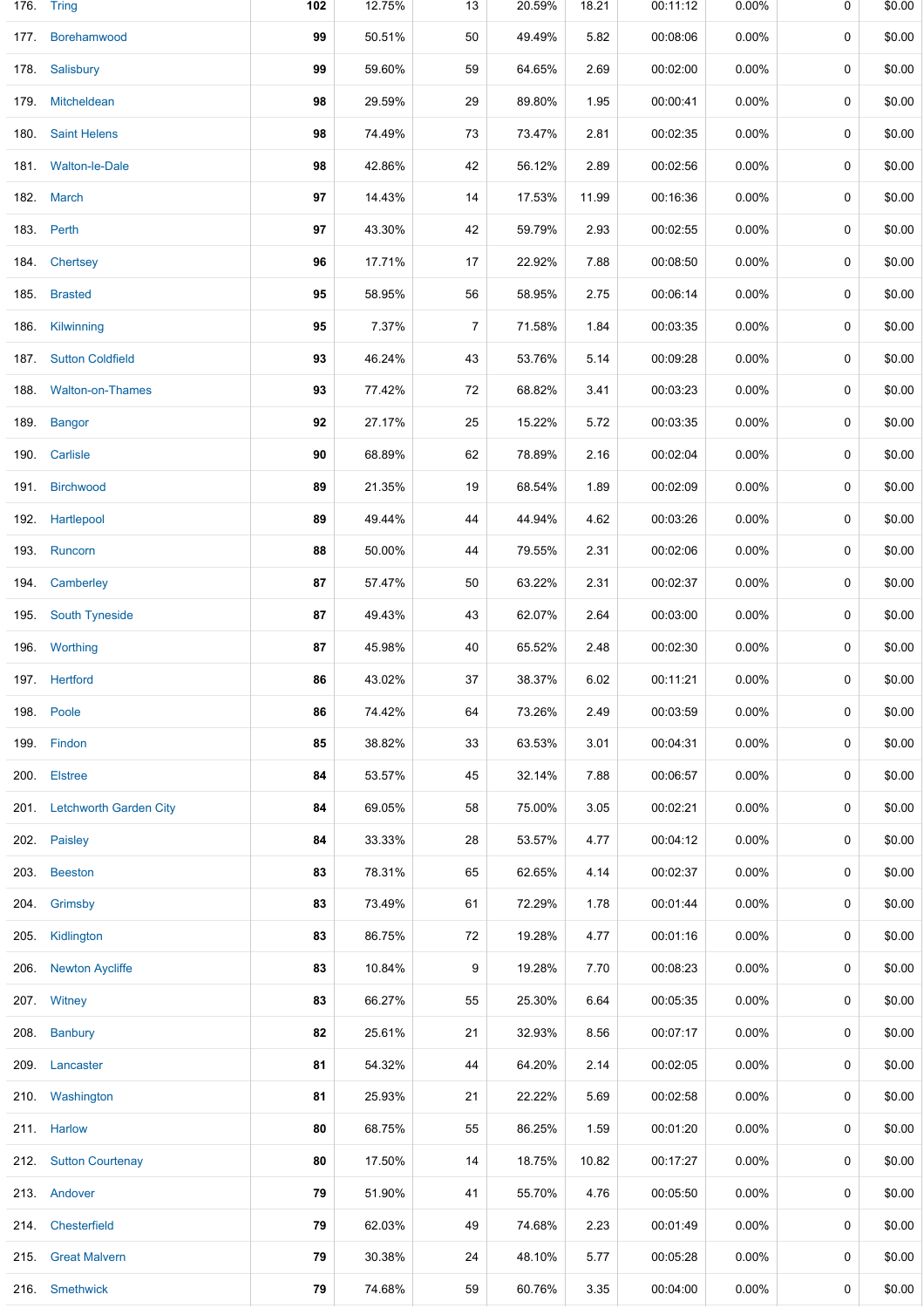|      | 217. Aylesbury           | 78 | 61.54% | 48 | 80.77% | 2.10  | 00:00:41 | $0.00\%$ | 0           | \$0.00 |
|------|--------------------------|----|--------|----|--------|-------|----------|----------|-------------|--------|
|      | 218. Hinckley            | 78 | 55.13% | 43 | 79.49% | 2.17  | 00:03:10 | $0.00\%$ | 0           | \$0.00 |
|      | 219. Kettering           | 77 | 62.34% | 48 | 59.74% | 3.62  | 00:04:27 | 0.00%    | $\mathbf 0$ | \$0.00 |
|      | 220. Little Chalfont     | 77 | 11.69% | 9  | 22.08% | 12.30 | 00:05:45 | $0.00\%$ | 0           | \$0.00 |
|      | 221. East Grinstead      | 76 | 26.32% | 20 | 34.21% | 5.55  | 00:09:03 | 0.00%    | 0           | \$0.00 |
|      | 222. Irlam               | 76 | 63.16% | 48 | 46.05% | 7.16  | 00:07:44 | $0.00\%$ | 0           | \$0.00 |
|      | 223. Farnborough         | 75 | 84.00% | 63 | 85.33% | 1.24  | 00:00:39 | $0.00\%$ | 0           | \$0.00 |
| 224. | <b>Bromsgrove</b>        | 74 | 39.19% | 29 | 60.81% | 3.12  | 00:04:36 | 0.00%    | 0           | \$0.00 |
|      | 225. Heywood             | 74 | 40.54% | 30 | 41.89% | 5.12  | 00:10:08 | $0.00\%$ | 0           | \$0.00 |
| 226. | <b>Boothstown</b>        | 73 | 82.19% | 60 | 49.32% | 4.40  | 00:04:36 | $0.00\%$ | 0           | \$0.00 |
|      | 227. Southport           | 73 | 63.01% | 46 | 82.19% | 1.41  | 00:01:21 | 0.00%    | 0           | \$0.00 |
|      | 228. Fareham             | 72 | 70.83% | 51 | 65.28% | 3.49  | 00:04:07 | $0.00\%$ | 0           | \$0.00 |
|      | 229. Hereford            | 72 | 25.00% | 18 | 75.00% | 3.28  | 00:03:17 | 0.00%    | 0           | \$0.00 |
|      | 230. Hove                | 71 | 78.87% | 56 | 69.01% | 4.24  | 00:03:08 | $0.00\%$ | $\mathbf 0$ | \$0.00 |
|      | 231. Lowick              | 71 | 28.17% | 20 | 53.52% | 3.45  | 00:04:32 | $0.00\%$ | 0           | \$0.00 |
|      | 232. Lytham Saint Annes  | 71 | 43.66% | 31 | 80.28% | 2.31  | 00:02:18 | $0.00\%$ | 0           | \$0.00 |
| 233. | <b>Burnley</b>           | 70 | 61.43% | 43 | 78.57% | 1.61  | 00:00:36 | 0.00%    | 0           | \$0.00 |
|      | 234. Horsham             | 70 | 74.29% | 52 | 64.29% | 2.86  | 00:03:04 | 0.00%    | $\mathbf 0$ | \$0.00 |
| 235. | Macclesfield             | 70 | 70.00% | 49 | 75.71% | 3.03  | 00:02:06 | $0.00\%$ | 0           | \$0.00 |
| 236. | Caerphilly               | 70 | 30.00% | 21 | 90.00% | 2.16  | 00:00:57 | $0.00\%$ | 0           | \$0.00 |
| 237. | <b>Bury</b>              | 68 | 66.18% | 45 | 57.35% | 3.35  | 00:04:14 | $0.00\%$ | 0           | \$0.00 |
|      | 238. Thatcham            | 67 | 34.33% | 23 | 34.33% | 12.81 | 00:11:34 | 0.00%    | 0           | \$0.00 |
| 239. | <b>Droitwich Spa</b>     | 66 | 45.45% | 30 | 59.09% | 3.15  | 00:01:53 | 0.00%    | 0           | \$0.00 |
| 240. | Enderby                  | 66 | 13.64% | 9  | 80.30% | 4.05  | 00:01:12 | $0.00\%$ | 0           | \$0.00 |
|      | 241 Accrington           | 65 | 32.31% | 21 | 76.92% | 1.88  | 00:02:10 | $0.00\%$ | 0           | \$0.00 |
| 242. | Burtonwood               | 65 | 33.85% | 22 | 30.77% | 9.54  | 00:10:28 | $0.00\%$ | 0           | \$0.00 |
|      | 243. Harrogate           | 65 | 55.38% | 36 | 60.00% | 5.85  | 00:07:49 | $0.00\%$ | 0           | \$0.00 |
|      | 244. Torquay             | 65 | 72.31% | 47 | 72.31% | 2.22  | 00:02:37 | 0.00%    | 0           | \$0.00 |
| 245. | Renfrew                  | 65 | 81.54% | 53 | 15.38% | 4.23  | 00:02:06 | $0.00\%$ | 0           | \$0.00 |
|      | 246. Egham               | 64 | 59.38% | 38 | 50.00% | 3.78  | 00:03:09 | 0.00%    | 0           | \$0.00 |
|      | 247. Stourport-on-Severn | 64 | 26.56% | 17 | 31.25% | 10.27 | 00:16:16 | $0.00\%$ | 0           | \$0.00 |
|      | 248. Altrincham          | 63 | 68.25% | 43 | 46.03% | 4.16  | 00:04:21 | $0.00\%$ | 0           | \$0.00 |
|      | 249. Atherton            | 63 | 68.25% | 43 | 55.56% | 4.95  | 00:04:45 | $0.00\%$ | 0           | \$0.00 |
|      | 250. Chapeltown          | 63 | 30.16% | 19 | 25.40% | 7.73  | 00:07:55 | $0.00\%$ | 0           | \$0.00 |
| 251. | <b>Cheadle Hulme</b>     | 63 | 60.32% | 38 | 60.32% | 2.59  | 00:04:06 | $0.00\%$ | 0           | \$0.00 |
| 252. | <b>Berkhamsted</b>       | 62 | 24.19% | 15 | 29.03% | 9.35  | 00:07:48 | $0.00\%$ | 0           | \$0.00 |
| 253. | <b>Stoke Gifford</b>     | 62 | 19.35% | 12 | 29.03% | 13.95 | 00:05:43 | $0.00\%$ | 0           | \$0.00 |
| 254. | Beaconsfield             | 61 | 16.39% | 10 | 27.87% | 17.25 | 00:11:54 | $0.00\%$ | 0           | \$0.00 |
| 255. | <b>Leighton Buzzard</b>  | 61 | 44.26% | 27 | 44.26% | 11.49 | 00:07:22 | 0.00%    | 0           | \$0.00 |
|      | 256. Ludlow              | 61 | 24.59% | 15 | 32.79% | 4.57  | 00:03:14 | $0.00\%$ | 0           | \$0.00 |
|      | 257. Matlock             | 61 | 26.23% | 16 | 37.70% | 12.46 | 00:13:04 | $0.00\%$ | 0           | \$0.00 |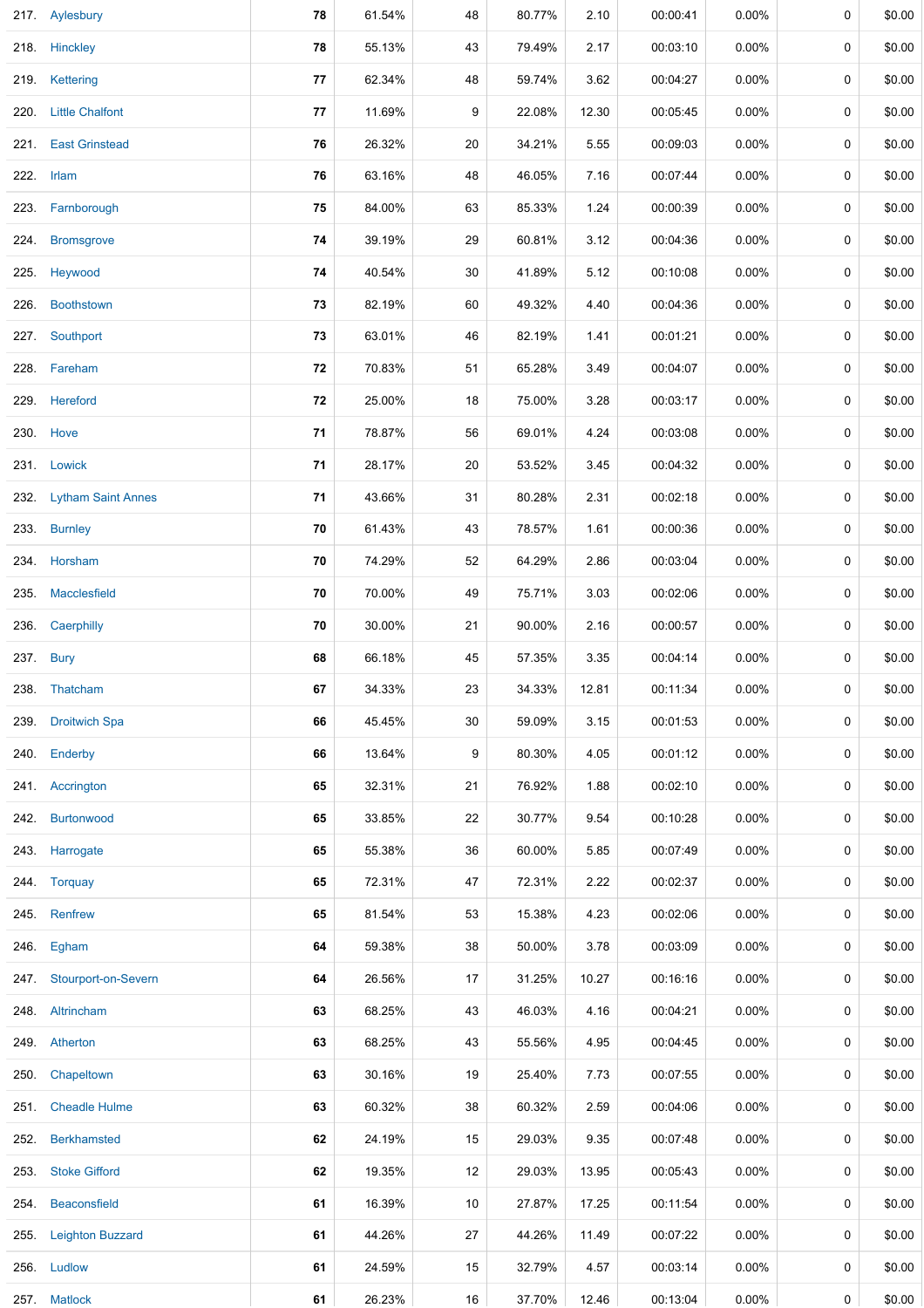| 258. | <b>West Bromwich</b>           | 61 | 78.69% | 48             | 65.57% | 2.30  | 00:02:20 | 0.00%    | 0           | \$0.00 |
|------|--------------------------------|----|--------|----------------|--------|-------|----------|----------|-------------|--------|
|      | 259. Prenton                   | 60 | 68.33% | 41             | 38.33% | 5.77  | 00:06:38 | $0.00\%$ | 0           | \$0.00 |
| 260. | <b>Barnsley</b>                | 59 | 72.88% | 43             | 67.80% | 2.83  | 00:02:33 | $0.00\%$ | 0           | \$0.00 |
| 261. | <b>Bicester</b>                | 59 | 28.81% | 17             | 42.37% | 6.64  | 00:03:51 | 0.00%    | 0           | \$0.00 |
|      | 262. Penrith                   | 59 | 20.34% | 12             | 37.29% | 7.56  | 00:09:59 | $0.00\%$ | 0           | \$0.00 |
| 263. | <b>Halifax</b>                 | 58 | 82.76% | 48             | 65.52% | 2.43  | 00:02:00 | 0.00%    | 0           | \$0.00 |
|      | 264. Tamworth                  | 58 | 65.52% | 38             | 63.79% | 3.43  | 00:03:43 | $0.00\%$ | 0           | \$0.00 |
| 265. | Winchester                     | 58 | 58.62% | 34             | 60.34% | 4.33  | 00:03:13 | $0.00\%$ | 0           | \$0.00 |
|      | 266. Esher                     | 57 | 50.88% | 29             | 49.12% | 2.53  | 00:02:17 | $0.00\%$ | 0           | \$0.00 |
| 267. | Rushden                        | 57 | 36.84% | 21             | 45.61% | 7.53  | 00:12:48 | 0.00%    | 0           | \$0.00 |
|      | 268. Silchester                | 57 | 28.07% | 16             | 68.42% | 4.19  | 00:02:52 | $0.00\%$ | 0           | \$0.00 |
| 269. | <b>Kings Langley</b>           | 56 | 26.79% | 15             | 17.86% | 13.45 | 00:10:53 | $0.00\%$ | 0           | \$0.00 |
| 270. | Newcastle-under-Lyme           | 56 | 76.79% | 43             | 80.36% | 1.95  | 00:01:48 | $0.00\%$ | 0           | \$0.00 |
| 271. | Rochester                      | 56 | 75.00% | 42             | 69.64% | 2.73  | 00:01:48 | 0.00%    | 0           | \$0.00 |
| 272. | <b>Rugby</b>                   | 56 | 71.43% | 40             | 64.29% | 7.86  | 00:05:35 | 0.00%    | 0           | \$0.00 |
| 273. | Carrickfergus                  | 56 | 10.71% | 6              | 44.64% | 4.41  | 00:07:28 | $0.00\%$ | 0           | \$0.00 |
| 274. | <b>Bishop's Stortford</b>      | 55 | 12.73% | $\overline{7}$ | 63.64% | 1.87  | 00:00:26 | $0.00\%$ | 0           | \$0.00 |
| 275. | Epping                         | 55 | 69.09% | 38             | 61.82% | 2.27  | 00:02:11 | $0.00\%$ | 0           | \$0.00 |
|      | 276. Lichfield                 | 55 | 56.36% | 31             | 65.45% | 5.22  | 00:04:35 | $0.00\%$ | 0           | \$0.00 |
| 277. | Dunfermline                    | 55 | 27.27% | 15             | 25.45% | 5.35  | 00:09:58 | $0.00\%$ | 0           | \$0.00 |
|      | 278. Flitwick                  | 54 | 61.11% | 33             | 53.70% | 4.04  | 00:02:14 | 0.00%    | 0           | \$0.00 |
|      | 279. Stalybridge               | 54 | 75.93% | 41             | 68.52% | 2.22  | 00:03:34 | 0.00%    | 0           | \$0.00 |
|      | 280. Oldbury                   | 53 | 71.70% | 38             | 83.02% | 1.36  | 00:00:19 | 0.00%    | 0           | \$0.00 |
|      | 281. Pudsey                    | 53 | 79.25% | 42             | 71.70% | 2.11  | 00:00:52 | 0.00%    | 0           | \$0.00 |
|      | 282. Swanley                   | 53 | 86.79% | 46             | 77.36% | 1.92  | 00:02:43 | $0.00\%$ | 0           | \$0.00 |
|      | 283. Ascot                     | 52 | 38.46% | 20             | 46.15% | 5.02  | 00:10:55 | $0.00\%$ | 0           | \$0.00 |
|      | 284. Huyton                    | 52 | 90.38% | 47             | 75.00% | 3.21  | 00:05:31 | $0.00\%$ | 0           | \$0.00 |
|      | 285. Hastings                  | 51 | 84.31% | 43             | 66.67% | 2.53  | 00:02:39 | $0.00\%$ | $\mathbf 0$ | \$0.00 |
|      | 286. Hucknall                  | 51 | 54.90% | 28             | 54.90% | 3.84  | 00:05:11 | $0.00\%$ | 0           | \$0.00 |
|      | 287. Shepton Mallet            | 51 | 31.37% | 16             | 27.45% | 6.55  | 00:08:36 | $0.00\%$ | 0           | \$0.00 |
|      | 288. Skelmersdale              | 51 | 41.18% | 21             | 35.29% | 3.37  | 00:04:38 | $0.00\%$ | 0           | \$0.00 |
| 289. | <b>Bagshot</b>                 | 50 | 18.00% | 9              | 22.00% | 3.88  | 00:10:15 | $0.00\%$ | 0           | \$0.00 |
| 290. | <b>Bridgwater</b>              | 50 | 48.00% | 24             | 58.00% | 2.20  | 00:02:26 | $0.00\%$ | 0           | \$0.00 |
| 291. | <b>Burton upon Trent</b>       | 50 | 66.00% | 33             | 80.00% | 1.84  | 00:01:52 | $0.00\%$ | 0           | \$0.00 |
| 292. | Cirencester                    | 50 | 22.00% | 11             | 30.00% | 10.24 | 00:09:33 | $0.00\%$ | 0           | \$0.00 |
| 293. | <b>Cookham Dean</b>            | 50 | 34.00% | 17             | 28.00% | 13.72 | 00:10:26 | $0.00\%$ | 0           | \$0.00 |
| 294. | <b>North Tyneside District</b> | 50 | 64.00% | 32             | 70.00% | 2.36  | 00:02:17 | $0.00\%$ | 0           | \$0.00 |
|      | 295. Sandbach                  | 50 | 12.00% | 6              | 78.00% | 2.48  | 00:00:49 | $0.00\%$ | 0           | \$0.00 |
|      | 296. Westhoughton              | 50 | 60.00% | 30             | 56.00% | 3.92  | 00:02:38 | $0.00\%$ | 0           | \$0.00 |
|      | 297. Worksop                   | 50 | 28.00% | 14             | 22.00% | 5.14  | 00:08:09 | $0.00\%$ | 0           | \$0.00 |
|      |                                |    |        |                |        |       |          |          |             |        |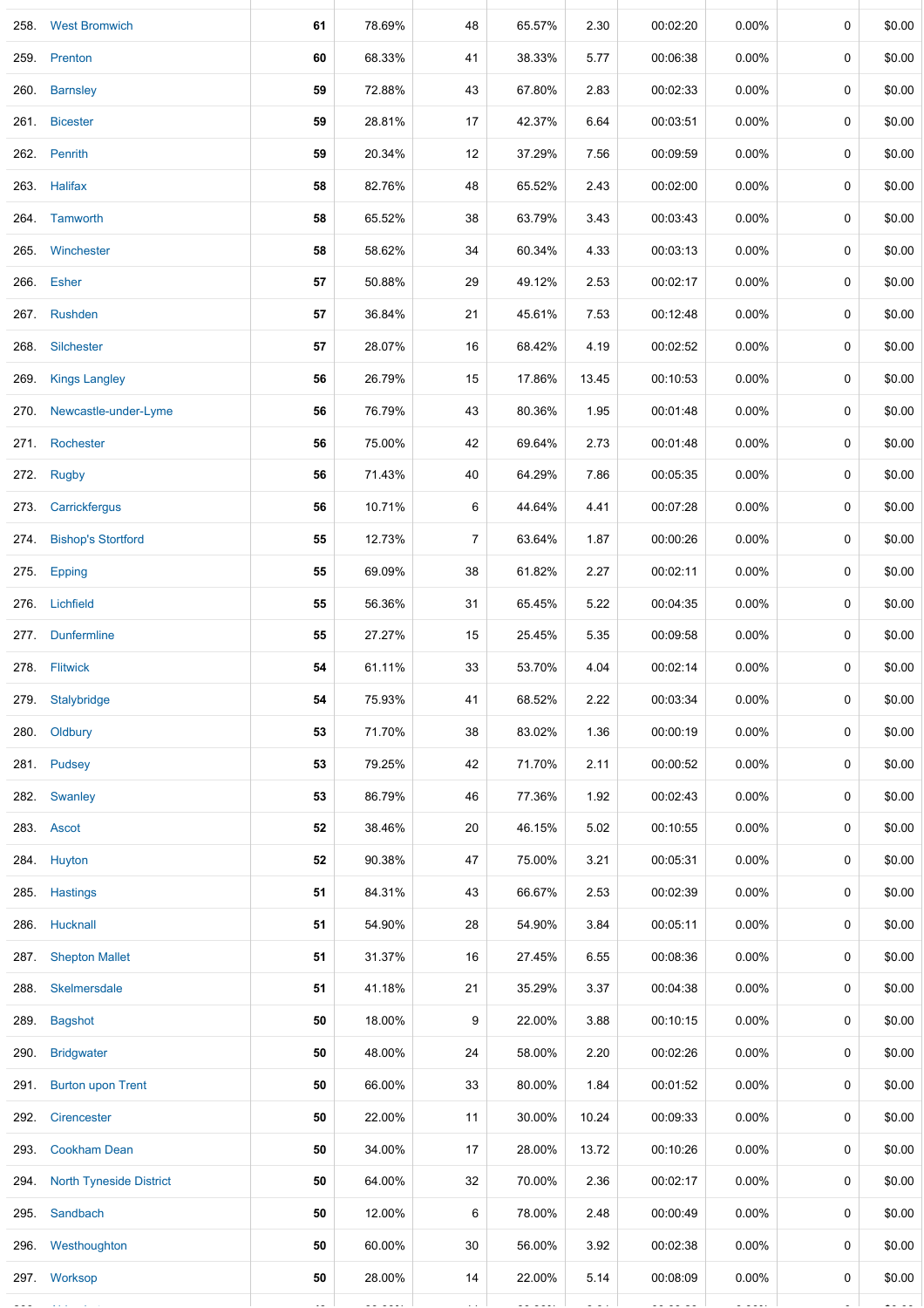|      | 298. Aldershot           | 49 | 89.80% | 44             | 69.39% | 3.94  | 00:03:23 | $0.00\%$ | 0 | \$0.00 |
|------|--------------------------|----|--------|----------------|--------|-------|----------|----------|---|--------|
| 299. | Crowthorne               | 49 | 69.39% | 34             | 57.14% | 7.18  | 00:04:51 | 0.00%    | 0 | \$0.00 |
| 300. | Godalming                | 49 | 67.35% | 33             | 59.18% | 2.94  | 00:03:35 | $0.00\%$ | 0 | \$0.00 |
| 301. | Haydock                  | 49 | 53.06% | 26             | 42.86% | 8.96  | 00:08:41 | $0.00\%$ | 0 | \$0.00 |
|      | 302. Risley              | 49 | 14.29% | $\overline{7}$ | 20.41% | 12.04 | 00:17:40 | 0.00%    | 0 | \$0.00 |
|      | 303 Swadlincote          | 49 | 14.29% | $\overline{7}$ | 91.84% | 1.37  | 00:00:15 | 0.00%    | 0 | \$0.00 |
|      | 304. Ilkeston            | 48 | 62.50% | 30             | 64.58% | 2.62  | 00:02:21 | 0.00%    | 0 | \$0.00 |
| 305. | Waterlooville            | 48 | 54.17% | 26             | 56.25% | 7.75  | 00:06:58 | 0.00%    | 0 | \$0.00 |
| 306. | <b>Hayling Island</b>    | 47 | 19.15% | 9              | 21.28% | 8.17  | 00:08:52 | $0.00\%$ | 0 | \$0.00 |
|      | 307. Londonderry         | 47 | 82.98% | 39             | 65.96% | 3.51  | 00:04:07 | 0.00%    | 0 | \$0.00 |
| 308. | Cumbernauld              | 47 | 59.57% | 28             | 40.43% | 4.68  | 00:07:39 | $0.00\%$ | 0 | \$0.00 |
| 309. | <b>Belper</b>            | 46 | 63.04% | 29             | 65.22% | 5.80  | 00:03:40 | $0.00\%$ | 0 | \$0.00 |
|      | 310. Woodside            | 46 | 89.13% | 41             | 76.09% | 1.70  | 00:02:19 | $0.00\%$ | 0 | \$0.00 |
|      | 311. Bootle              | 45 | 46.67% | 21             | 82.22% | 2.67  | 00:01:51 | $0.00\%$ | 0 | \$0.00 |
|      | 312. Farnham             | 45 | 73.33% | 33             | 64.44% | 2.31  | 00:01:52 | 0.00%    | 0 | \$0.00 |
|      | 313. Kearsley            | 45 | 77.78% | 35             | 62.22% | 3.58  | 00:03:23 | 0.00%    | 0 | \$0.00 |
|      | 314. Weymouth            | 45 | 68.89% | 31             | 68.89% | 2.62  | 00:02:04 | 0.00%    | 0 | \$0.00 |
|      | 315. Kirkcaldy           | 45 | 62.22% | 28             | 64.44% | 3.33  | 00:03:56 | 0.00%    | 0 | \$0.00 |
|      | 316. Cleckheaton         | 44 | 47.73% | 21             | 59.09% | 3.57  | 00:02:15 | 0.00%    | 0 | \$0.00 |
|      | 317. Eastleigh           | 44 | 65.91% | 29             | 59.09% | 3.61  | 00:03:12 | $0.00\%$ | 0 | \$0.00 |
|      | 318. Stourbridge         | 43 | 83.72% | 36             | 65.12% | 3.51  | 00:03:09 | $0.00\%$ | 0 | \$0.00 |
|      | 319. Sunbury-on-Thames   | 43 | 65.12% | 28             | 58.14% | 5.12  | 00:02:49 | 0.00%    | 0 | \$0.00 |
|      | 320. Truro               | 43 | 74.42% | 32             | 69.77% | 4.42  | 00:06:45 | 0.00%    | 0 | \$0.00 |
| 321. | <b>Weston-super-Mare</b> | 43 | 81.40% | 35             | 67.44% | 3.42  | 00:03:01 | $0.00\%$ | 0 | \$0.00 |
|      | 322. Widnes              | 43 | 76.74% | 33             | 86.05% | 2.23  | 00:01:10 | $0.00\%$ | 0 | \$0.00 |
| 323. | Coatbridge               | 43 | 81.40% | 35             | 76.74% | 2.05  | 00:02:17 | 0.00%    | 0 | \$0.00 |
|      | 324. Cheshunt            | 42 | 69.05% | 29             | 88.10% | 1.40  | 00:01:09 | $0.00\%$ | 0 | \$0.00 |
| 325. | Stratford-upon-Avon      | 42 | 54.76% | 23             | 88.10% | 1.21  | 00:00:59 | 0.00%    | 0 | \$0.00 |
| 326. | Tewkesbury               | 42 | 47.62% | 20             | 61.90% | 5.45  | 00:05:59 | $0.00\%$ | 0 | \$0.00 |
|      | 327. Wellingborough      | 42 | 64.29% | 27             | 71.43% | 5.98  | 00:03:10 | $0.00\%$ | 0 | \$0.00 |
| 328. | Evesham                  | 41 | 56.10% | 23             | 68.29% | 7.90  | 00:04:13 | $0.00\%$ | 0 | \$0.00 |
|      | 329. Forest Row          | 41 | 24.39% | 10             | 39.02% | 9.17  | 00:11:50 | $0.00\%$ | 0 | \$0.00 |
| 330. | Dumbarton                | 41 | 41.46% | 17             | 90.24% | 1.20  | 00:00:38 | 0.00%    | 0 | \$0.00 |
|      | 331. Glenrothes          | 41 | 60.98% | 25             | 56.10% | 3.17  | 00:04:46 | 0.00%    | 0 | \$0.00 |
| 332. | <b>Barrow-in-Furness</b> | 40 | 62.50% | 25             | 72.50% | 3.00  | 00:05:55 | 0.00%    | 0 | \$0.00 |
| 333. | <b>Chalfont St Giles</b> | 40 | 2.50%  | 1              | 10.00% | 24.60 | 00:15:12 | $0.00\%$ | 0 | \$0.00 |
|      | 334. Didcot              | 40 | 42.50% | 17             | 45.00% | 9.92  | 00:20:02 | 0.00%    | 0 | \$0.00 |
| 335. | <b>Great Missenden</b>   | 40 | 7.50%  | 3              | 5.00%  | 8.72  | 00:07:19 | $0.00\%$ | 0 | \$0.00 |
| 336. | <b>Marlow</b>            | 40 | 57.50% | 23             | 42.50% | 4.40  | 00:02:48 | $0.00\%$ | 0 | \$0.00 |
|      | 337. Welwyn              | 40 | 77.50% | 31             | 60.00% | 3.92  | 00:03:55 | $0.00\%$ | 0 | \$0.00 |
|      | 338. Neath               | 40 | 82.50% | 33             | 62.50% | 3.88  | 00:03:02 | 0.00%    | 0 | \$0.00 |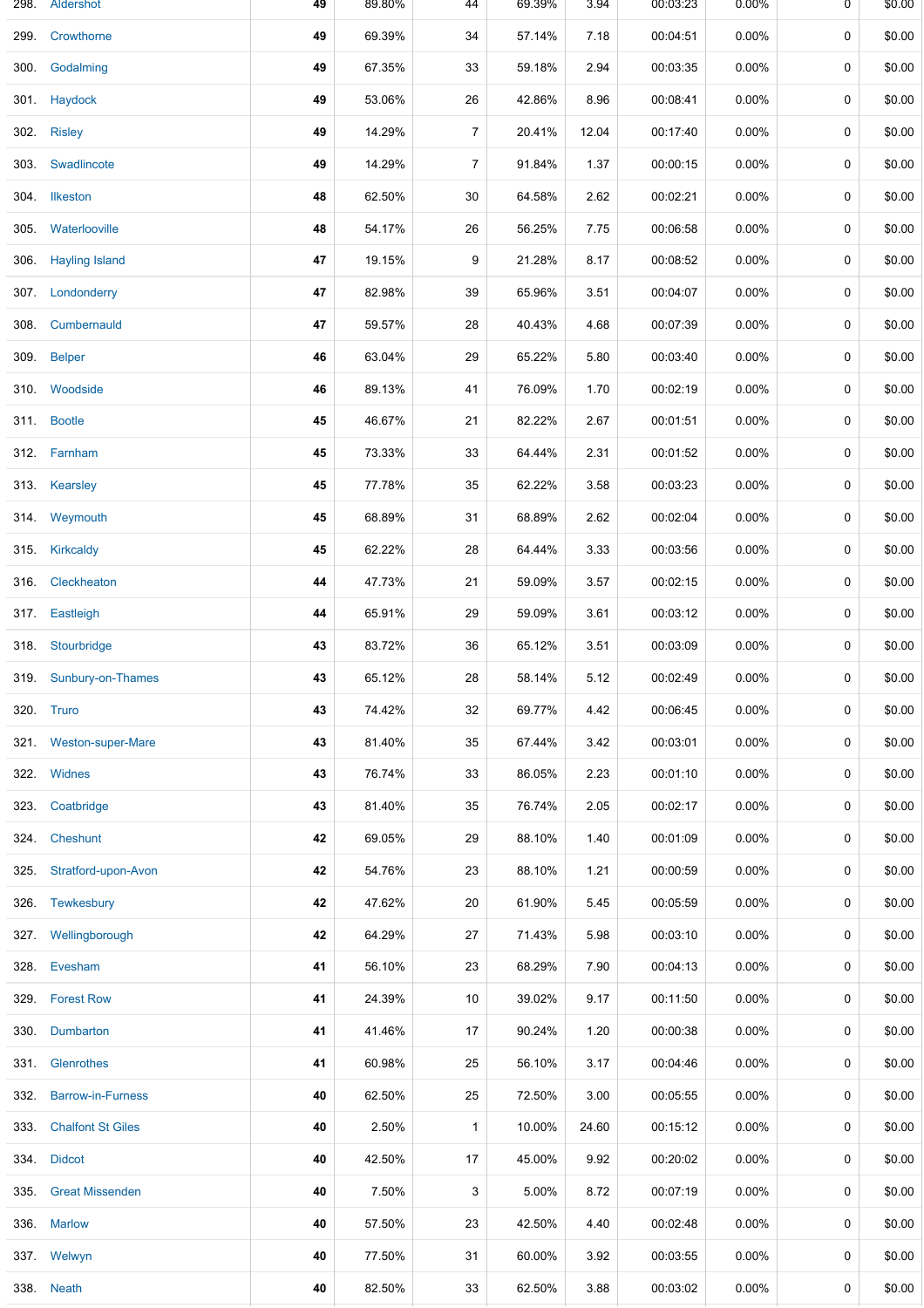|      | 339. Meriden           | 39 | 66.67%  | 26             | 76.92% | 4.18  | 00:04:26 | $0.00\%$ | 0 | \$0.00 |
|------|------------------------|----|---------|----------------|--------|-------|----------|----------|---|--------|
|      | 340. Redhill           | 39 | 100.00% | 39             | 84.62% | 2.49  | 00:01:37 | 0.00%    | 0 | \$0.00 |
|      | 341. Billericay        | 38 | 60.53%  | 23             | 57.89% | 4.26  | 00:04:30 | 0.00%    | 0 | \$0.00 |
|      | 342. Gerrards Cross    | 38 | 23.68%  | 9              | 26.32% | 13.08 | 00:14:39 | 0.00%    | 0 | \$0.00 |
| 343. | Shepperton             | 38 | 73.68%  | 28             | 63.16% | 3.26  | 00:04:24 | $0.00\%$ | 0 | \$0.00 |
|      | 344 Weaverham          | 38 | 71.05%  | 27             | 50.00% | 2.45  | 00:02:09 | 0.00%    | 0 | \$0.00 |
|      | 345 Byfleet            | 37 | 51.35%  | 19             | 35.14% | 3.76  | 00:04:04 | 0.00%    | 0 | \$0.00 |
|      | 346. Eynsham           | 37 | 2.70%   | 1              | 8.11%  | 12.73 | 00:19:50 | 0.00%    | 0 | \$0.00 |
|      | 347. Sittingbourne     | 37 | 32.43%  | 12             | 24.32% | 8.57  | 00:13:13 | 0.00%    | 0 | \$0.00 |
|      | 348. Stapleford        | 37 | 75.68%  | 28             | 64.86% | 2.30  | 00:02:10 | 0.00%    | 0 | \$0.00 |
|      | 349. Yateley           | 37 | 51.35%  | 19             | 43.24% | 3.97  | 00:05:43 | 0.00%    | 0 | \$0.00 |
|      | 350. Rutherglen        | 37 | 81.08%  | 30             | 83.78% | 1.51  | 00:00:27 | 0.00%    | 0 | \$0.00 |
|      | 351. Fleetwood         | 36 | 27.78%  | 10             | 69.44% | 5.89  | 00:06:56 | 0.00%    | 0 | \$0.00 |
|      | 352. West Malling      | 36 | 69.44%  | 25             | 77.78% | 1.53  | 00:00:38 | $0.00\%$ | 0 | \$0.00 |
|      | 353. East Kilbride     | 36 | 77.78%  | 28             | 66.67% | 3.08  | 00:05:03 | 0.00%    | 0 | \$0.00 |
|      | 354. Eastbourne        | 35 | 88.57%  | 31             | 74.29% | 1.86  | 00:00:59 | 0.00%    | 0 | \$0.00 |
| 355. | <b>Ellesmere Port</b>  | 35 | 65.71%  | 23             | 68.57% | 4.20  | 00:04:00 | 0.00%    | 0 | \$0.00 |
|      | 356. Grays             | 35 | 68.57%  | 24             | 71.43% | 2.83  | 00:02:15 | $0.00\%$ | 0 | \$0.00 |
|      | 357. Horley            | 35 | 22.86%  | 8              | 85.71% | 1.89  | 00:00:21 | 0.00%    | 0 | \$0.00 |
|      | 358. Huntingdon        | 35 | 91.43%  | 32             | 77.14% | 1.57  | 00:02:45 | 0.00%    | 0 | \$0.00 |
|      | 359. Wotton-under-Edge | 35 | 11.43%  | 4              | 62.86% | 9.94  | 00:07:31 | 0.00%    | 0 | \$0.00 |
|      | 360. Saint Andrews     | 35 | 77.14%  | 27             | 71.43% | 1.94  | 00:01:00 | 0.00%    | 0 | \$0.00 |
|      | 361. Uddingston        | 35 | 62.86%  | 22             | 54.29% | 2.89  | 00:01:18 | 0.00%    | 0 | \$0.00 |
| 362. | <b>West Lothian</b>    | 35 | 31.43%  | 11             | 48.57% | 4.17  | 00:02:57 | 0.00%    | 0 | \$0.00 |
|      | 363. Boston            | 34 | 52.94%  | 18             | 94.12% | 1.06  | 00:00:21 | $0.00\%$ | 0 | \$0.00 |
|      | 364. Harpenden         | 34 | 52.94%  | 18             | 61.76% | 2.68  | 00:03:21 | 0.00%    | 0 | \$0.00 |
|      | 365. Kempston          | 34 | 38.24%  | 13             | 41.18% | 7.21  | 00:04:09 | $0.00\%$ | 0 | \$0.00 |
|      | 366. Kenilworth        | 34 | 64.71%  | 22             | 64.71% | 2.91  | 00:02:35 | 0.00%    | 0 | \$0.00 |
|      | 367. Lowestoft         | 34 | 70.59%  | 24             | 50.00% | 5.88  | 00:07:48 | 0.00%    | 0 | \$0.00 |
|      | 368. Uttoxeter         | 34 | 29.41%  | 10             | 58.82% | 7.91  | 00:03:05 | 0.00%    | 0 | \$0.00 |
|      | 369. Frome             | 33 | 78.79%  | 26             | 60.61% | 3.58  | 00:03:18 | 0.00%    | 0 | \$0.00 |
|      | 370. Melksham          | 33 | 69.70%  | 23             | 69.70% | 2.64  | 00:03:37 | $0.00\%$ | 0 | \$0.00 |
|      | 371. Newport Pagnell   | 33 | 42.42%  | 14             | 30.30% | 3.76  | 00:02:46 | $0.00\%$ | 0 | \$0.00 |
|      | 372. Tipton            | 33 | 72.73%  | 24             | 66.67% | 2.18  | 00:01:08 | $0.00\%$ | 0 | \$0.00 |
|      | 373. Newtownards       | 33 | 12.12%  | 4              | 9.09%  | 9.30  | 00:11:26 | $0.00\%$ | 0 | \$0.00 |
|      | 374. Irvine            | 33 | 51.52%  | 17             | 51.52% | 6.58  | 00:09:06 | $0.00\%$ | 0 | \$0.00 |
|      | 375. Motherwell        | 33 | 69.70%  | 23             | 90.91% | 1.09  | 00:00:06 | 0.00%    | 0 | \$0.00 |
|      | 376 Stirling           | 33 | 57.58%  | 19             | 60.61% | 3.24  | 00:06:06 | 0.00%    | 0 | \$0.00 |
|      | 377. Banstead          | 32 | 68.75%  | 22             | 56.25% | 5.56  | 00:05:56 | $0.00\%$ | 0 | \$0.00 |
|      | 378. Buckingham        | 32 | 21.88%  | $\overline{7}$ | 31.25% | 8.38  | 00:08:19 | $0.00\%$ | 0 | \$0.00 |
|      | 379. Market Harborough | 32 | 50.00%  | 16             | 21.88% | 8.31  | 00:05:15 | $0.00\%$ | 0 | \$0.00 |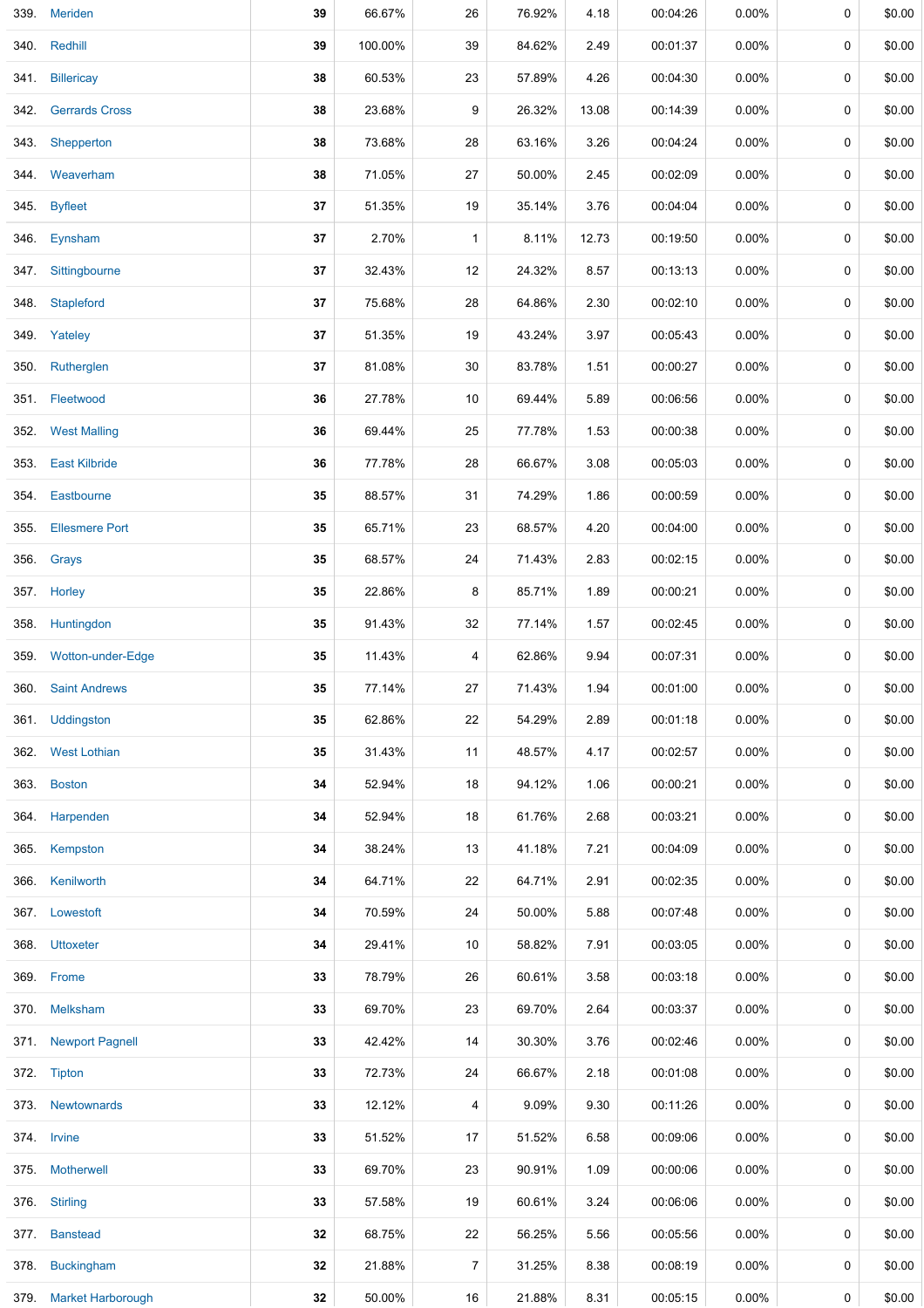|        | 380. Withington         | 32         | 6.25%  | $\overline{c}$ | 12.50%                   | 24.12         | 00:16:52 | $0.00\%$ | 0           | \$0.00        |
|--------|-------------------------|------------|--------|----------------|--------------------------|---------------|----------|----------|-------------|---------------|
| 381.   | Bromborough             | 31         | 67.74% | 21             | 54.84%                   | 5.29          | 00:04:23 | $0.00\%$ | 0           | \$0.00        |
|        | 382. Bude               | 31         | 0.00%  | $\pmb{0}$      | 6.45%                    | 15.10         | 00:25:13 | $0.00\%$ | 0           | \$0.00        |
| 383.   | Gravesend               | 31         | 93.55% | 29             | 70.97%                   | 2.77          | 00:02:59 | $0.00\%$ | 0           | \$0.00        |
|        | 384. Princes Risborough | 31         | 19.35% | 6              | 32.26%                   | 5.77          | 00:09:38 | $0.00\%$ | 0           | \$0.00        |
| 385.   | Staplehurst             | 31         | 35.48% | 11             | 77.42%                   | 1.74          | 00:01:12 | 0.00%    | 0           | \$0.00        |
|        | 386. Weybridge          | 31         | 67.74% | 21             | 61.29%                   | 3.45          | 00:03:50 | $0.00\%$ | 0           | \$0.00        |
|        | 387. North Turton       | 30         | 50.00% | 15             | 43.33%                   | 5.97          | 00:06:03 | $0.00\%$ | $\mathbf 0$ | \$0.00        |
|        | 388. Binfield           | 30         | 76.67% | 23             | 66.67%                   | 2.17          | 00:02:46 | $0.00\%$ | 0           | \$0.00        |
|        | 389. Brierley Hill      | 30         | 76.67% | 23             | 90.00%                   | 1.10          | 00:00:46 | $0.00\%$ | 0           | \$0.00        |
|        | 390. Burgess Hill       | 30         | 53.33% | 16             | 53.33%                   | 3.87          | 00:08:28 | 0.00%    | 0           | \$0.00        |
|        | 391. Glossop            | 30         | 66.67% | 20             | 70.00%                   | 2.43          | 00:00:42 | $0.00\%$ | 0           | \$0.00        |
| 392.   | Havant                  | 30         | 70.00% | 21             | 60.00%                   | 2.63          | 00:02:44 | $0.00\%$ | 0           | \$0.00        |
|        | 393. Coalville          | 29         | 17.24% | 5              | 31.03%                   | 9.76          | 00:05:15 | $0.00\%$ | 0           | \$0.00        |
|        | 394. Dorking            | 29         | 72.41% | 21             | 58.62%                   | 2.03          | 00:01:02 | $0.00\%$ | 0           | \$0.00        |
|        | 395. Northampton        | 29         | 58.62% | 17             | 86.21%                   | 1.21          | 00:00:15 | $0.00\%$ | 0           | \$0.00        |
|        | 396. Willenhall         | 29         | 79.31% | 23             | 62.07%                   | 5.10          | 00:02:02 | $0.00\%$ | 0           | \$0.00        |
|        | 397. Pontypridd         | 29         | 55.17% | 16             | 86.21%                   | 1.21          | 00:00:26 | 0.00%    | 0           | \$0.00        |
|        | 398. Avon               | 28         | 64.29% | 18             | 35.71%                   | 9.86          | 00:05:50 | 0.00%    | 0           | \$0.00        |
| 399.   | Castleford              | 28         | 57.14% | 16             | 53.57%                   | 5.86          | 00:07:00 | 0.00%    | 0           | \$0.00        |
|        | 400. Lighthorne         | 28         | 57.14% | 16             | 57.14%                   | 2.79          | 00:02:20 | 0.00%    | 0           | \$0.00        |
|        | 401. Newark-on-Trent    | 28         | 71.43% | 20             | 53.57%                   | 6.00          | 00:04:13 | $0.00\%$ | 0           | \$0.00        |
|        | 402. Pangbourne         | 28         | 53.57% | 15             | 42.86%                   | 3.82          | 00:04:43 | 0.00%    | 0           | \$0.00        |
|        | 403. Thurrock           | 28         | 57.14% | 16             | 67.86%                   | 3.68          | 00:02:48 | $0.00\%$ | 0           | \$0.00        |
|        | 404. Bury St Edmunds    | 27         | 62.96% | 17             | 77.78%                   | 1.96          | 00:01:59 | $0.00\%$ | 0           | \$0.00        |
|        | 405. Ormskirk           | 27         | 88.89% | 24             | 48.15%                   | 4.30          | 00:04:13 | $0.00\%$ | 0           | \$0.00        |
|        | 406. Rugeley            | 27         | 37.04% | 10             | 29.63%                   | 6.07          | 00:04:42 | 0.00%    | 0           | \$0.00        |
|        | 407. Tadworth           | 27         | 40.74% | 11             | 37.04%                   | 2.89          | 00:01:01 | 0.00%    | 0           | \$0.00        |
|        | 408 St Helier           | 26         | 30.77% | 8              | 23.08%                   | 4.42          | 00:04:46 | $0.00\%$ | 0           | \$0.00        |
|        | 409. Consett            | 26         | 11.54% | 3              | 7.69%                    | 5.15          | 00:02:59 | $0.00\%$ | 0           | \$0.00        |
|        | 410. Cranfield          | 26         | 80.77% | 21             | 50.00%                   | 3.15          | 00:03:06 | 0.00%    | 0           | \$0.00        |
|        | 411. Hersham            | 26         | 53.85% | 14             | 38.46%                   | 2.54          | 00:02:38 | 0.00%    | 0           | \$0.00        |
|        | 412 Wednesbury          | 26         | 38.46% | 10             | 53.85%                   | 5.19          | 00:11:26 | $0.00\%$ | 0           | \$0.00        |
|        | 413. Westcliff-on-Sea   | 26         | 42.31% | 11             | 46.15%                   | 12.38         | 00:16:27 | $0.00\%$ | 0           | \$0.00        |
|        | 414. Dumfries           | 26         | 53.85% | 14             | 69.23%                   | 3.73          | 00:04:51 | $0.00\%$ | 0           | \$0.00        |
|        | 415. Cwmbran            | 26         | 84.62% | 22             | 88.46%                   | 1.12          | 00:00:11 | 0.00%    | 0           | \$0.00        |
|        | 416. Keighley           | 25         | 40.00% | 10             | 40.00%                   | 5.24          | 00:02:30 | 0.00%    | 0           | \$0.00        |
|        | 417. Leek               | 25         | 48.00% | 12             | 44.00%                   | 9.36          | 00:05:33 | 0.00%    | 0           | \$0.00        |
|        | 418. South Cerney       | 25         | 28.00% | $\overline{7}$ | 16.00%                   | 9.08          | 00:03:22 | 0.00%    | 0           | \$0.00        |
|        | 419. Thetford           | 25         | 72.00% | 18             | 32.00%                   | 16.60         | 00:18:52 | $0.00\%$ | 0           | \$0.00        |
| $\sim$ | $A$ A $P$ L $\cdot$     | $\sim$ $-$ | 00000  | $\sim$         | $\overline{\phantom{a}}$ | $\sim$ $\sim$ | 0.010    | 0.0001   |             | $\sim$ $\sim$ |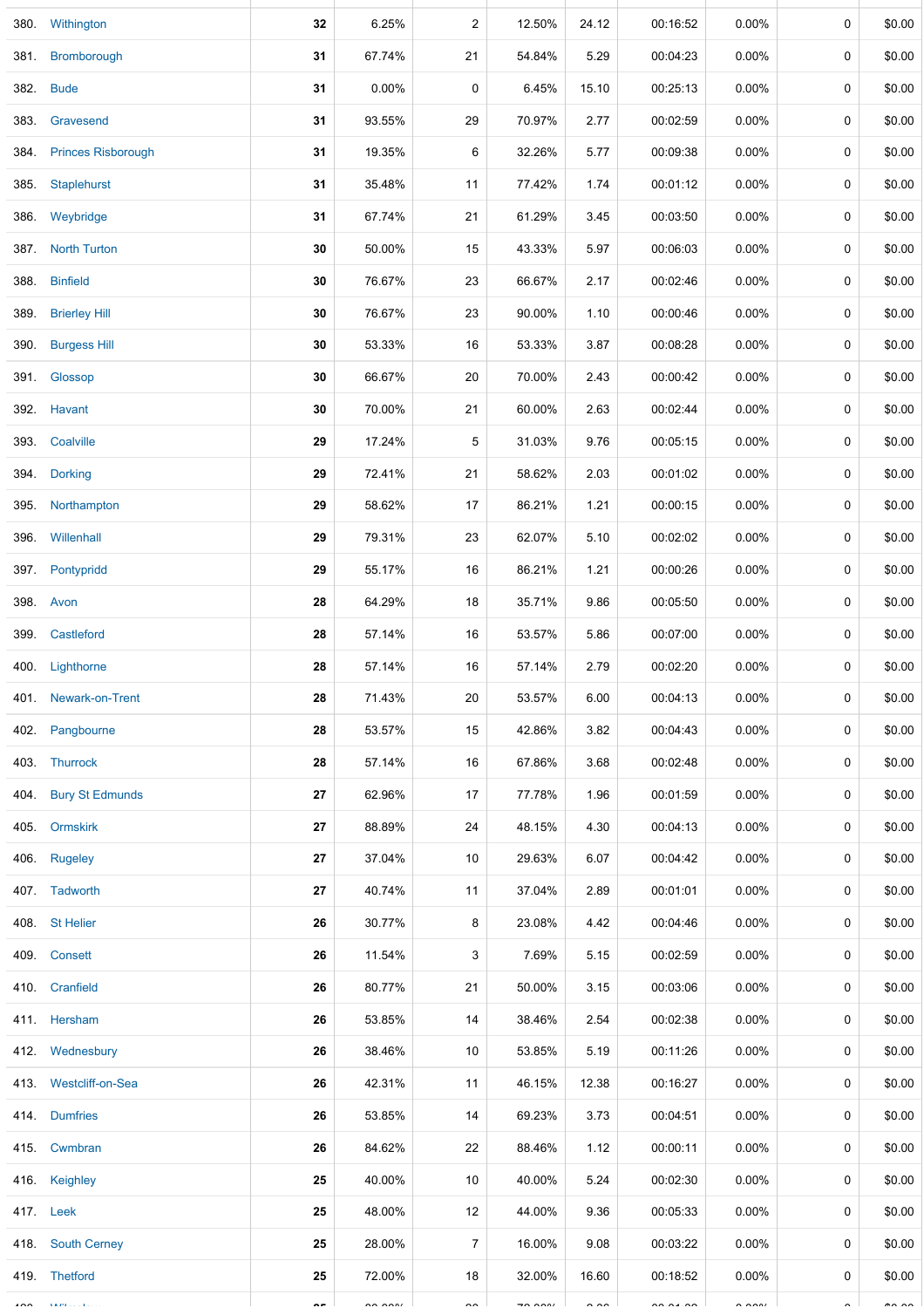|      | 420. VVIImslow          | 25 | 80.00% | ZU             | 72.00% | 2.36  | UU:U1:32 | <b>U.UU%</b> | ᠊ण       | \$0.00 |
|------|-------------------------|----|--------|----------------|--------|-------|----------|--------------|----------|--------|
|      | 421. Kirkintilloch      | 25 | 48.00% | 12             | 36.00% | 5.00  | 00:06:25 | 0.00%        | 0        | \$0.00 |
|      | 422. Aldermaston        | 24 | 50.00% | 12             | 33.33% | 8.00  | 00:15:27 | $0.00\%$     | 0        | \$0.00 |
|      | 423. Barnstaple         | 24 | 66.67% | 16             | 62.50% | 2.38  | 00:01:42 | 0.00%        | 0        | \$0.00 |
|      | 424. Biggleswade        | 24 | 58.33% | 14             | 54.17% | 9.00  | 00:05:15 | $0.00\%$     | 0        | \$0.00 |
|      | 425. Braintree          | 24 | 79.17% | 19             | 79.17% | 1.88  | 00:02:19 | 0.00%        | 0        | \$0.00 |
|      | 426. Chipping Sodbury   | 24 | 20.83% | 5              | 29.17% | 22.54 | 00:15:10 | $0.00\%$     | 0        | \$0.00 |
|      | 427. Clapham            | 24 | 62.50% | 15             | 66.67% | 3.62  | 00:02:18 | 0.00%        | 0        | \$0.00 |
|      | 428. Folkestone         | 24 | 75.00% | 18             | 70.83% | 3.29  | 00:00:42 | $0.00\%$     | 0        | \$0.00 |
|      | 429. Frimley            | 24 | 66.67% | 16             | 50.00% | 8.67  | 00:02:20 | 0.00%        | 0        | \$0.00 |
|      | 430. King's Lynn        | 24 | 75.00% | 18             | 79.17% | 1.50  | 00:01:43 | 0.00%        | 0        | \$0.00 |
|      | 431. Knowsley           | 24 | 29.17% | $\overline{7}$ | 33.33% | 4.08  | 00:10:40 | 0.00%        | 0        | \$0.00 |
|      | 432. Lee-on-the-Solent  | 24 | 75.00% | 18             | 70.83% | 2.00  | 00:01:47 | 0.00%        | 0        | \$0.00 |
|      | 433. Reigate            | 24 | 54.17% | 13             | 75.00% | 1.92  | 00:00:40 | $0.00\%$     | 0        | \$0.00 |
|      | 434. Clydebank          | 24 | 83.33% | 20             | 87.50% | 1.33  | 00:00:43 | 0.00%        | 0        | \$0.00 |
|      | 435. Bridgend           | 24 | 58.33% | 14             | 70.83% | 2.50  | 00:03:07 | $0.00\%$     | 0        | \$0.00 |
|      | 436. Broseley           | 23 | 8.70%  | $\overline{2}$ | 26.09% | 5.87  | 00:08:40 | 0.00%        | 0        | \$0.00 |
|      | 437. Caterham           | 23 | 69.57% | 16             | 73.91% | 1.87  | 00:03:03 | 0.00%        | 0        | \$0.00 |
| 438. | Grantham                | 23 | 95.65% | 22             | 78.26% | 1.26  | 00:00:37 | 0.00%        | 0        | \$0.00 |
|      | 439. Little Chesterford | 23 | 13.04% | 3              | 39.13% | 3.61  | 00:03:30 | 0.00%        | 0        | \$0.00 |
|      | 440. Stoke Poges        | 23 | 69.57% | 16             | 47.83% | 6.74  | 00:09:07 | 0.00%        | $\Omega$ | \$0.00 |
|      | 441. Wallasey           | 23 | 91.30% | 21             | 82.61% | 2.04  | 00:02:50 | 0.00%        | 0        | \$0.00 |
|      | 442. Aberystwyth        | 23 | 69.57% | 16             | 65.22% | 2.87  | 00:03:41 | $0.00\%$     | 0        | \$0.00 |
|      | 443. Alton              | 22 | 72.73% | 16             | 63.64% | 2.82  | 00:01:54 | 0.00%        | 0        | \$0.00 |
| 444. | Billingshurst           | 22 | 86.36% | 19             | 81.82% | 3.55  | 00:06:24 | $0.00\%$     | 0        | \$0.00 |
|      | 445. Blunham            | 22 | 72.73% | 16             | 68.18% | 2.82  | 00:05:05 | $0.00\%$     | 0        | \$0.00 |
| 446. | Chichester              | 22 | 72.73% | 16             | 63.64% | 2.59  | 00:02:25 | $0.00\%$     | 0        | \$0.00 |
|      | 447. Colnbrook          | 22 | 50.00% | 11             | 50.00% | 4.27  | 00:04:11 | 0.00%        | 0        | \$0.00 |
|      | 448. Kendal             | 22 | 40.91% | 9              | 86.36% | 1.18  | 00:00:09 | $0.00\%$     | 0        | \$0.00 |
|      | 449. Melbourn           | 22 | 40.91% | 9              | 72.73% | 3.23  | 00:00:59 | $0.00\%$     | 0        | \$0.00 |
|      | 450. Mossley            | 22 | 68.18% | 15             | 59.09% | 5.64  | 00:07:11 | 0.00%        | 0        | \$0.00 |
|      | 451. Purfleet           | 22 | 68.18% | 15             | 63.64% | 3.09  | 00:01:05 | $0.00\%$     | 0        | \$0.00 |
|      | 452. Romsey             | 22 | 68.18% | 15             | 36.36% | 4.68  | 00:05:31 | 0.00%        | 0        | \$0.00 |
|      | 453. Sandwell           | 22 | 63.64% | 14             | 54.55% | 2.77  | 00:03:24 | $0.00\%$     | 0        | \$0.00 |
| 454. | Shepshed                | 22 | 50.00% | 11             | 31.82% | 6.86  | 00:02:13 | $0.00\%$     | 0        | \$0.00 |
|      | 455. Tranmere           | 22 | 95.45% | 21             | 40.91% | 3.27  | 00:05:14 | $0.00\%$     | 0        | \$0.00 |
|      | 456. Wickford           | 22 | 59.09% | 13             | 50.00% | 3.14  | 00:02:45 | 0.00%        | 0        | \$0.00 |
|      | 457. Burnham            | 21 | 28.57% | 6              | 28.57% | 13.10 | 00:12:45 | 0.00%        | 0        | \$0.00 |
|      | 458. Daventry           | 21 | 57.14% | 12             | 42.86% | 4.14  | 00:05:12 | $0.00\%$     | 0        | \$0.00 |
|      | 459. Edwalton           | 21 | 90.48% | 19             | 85.71% | 1.52  | 00:01:41 | $0.00\%$     | 0        | \$0.00 |
|      | 460. Lakenheath         | 21 | 28.57% | 6              | 23.81% | 8.24  | 00:10:43 | $0.00\%$     | 0        | \$0.00 |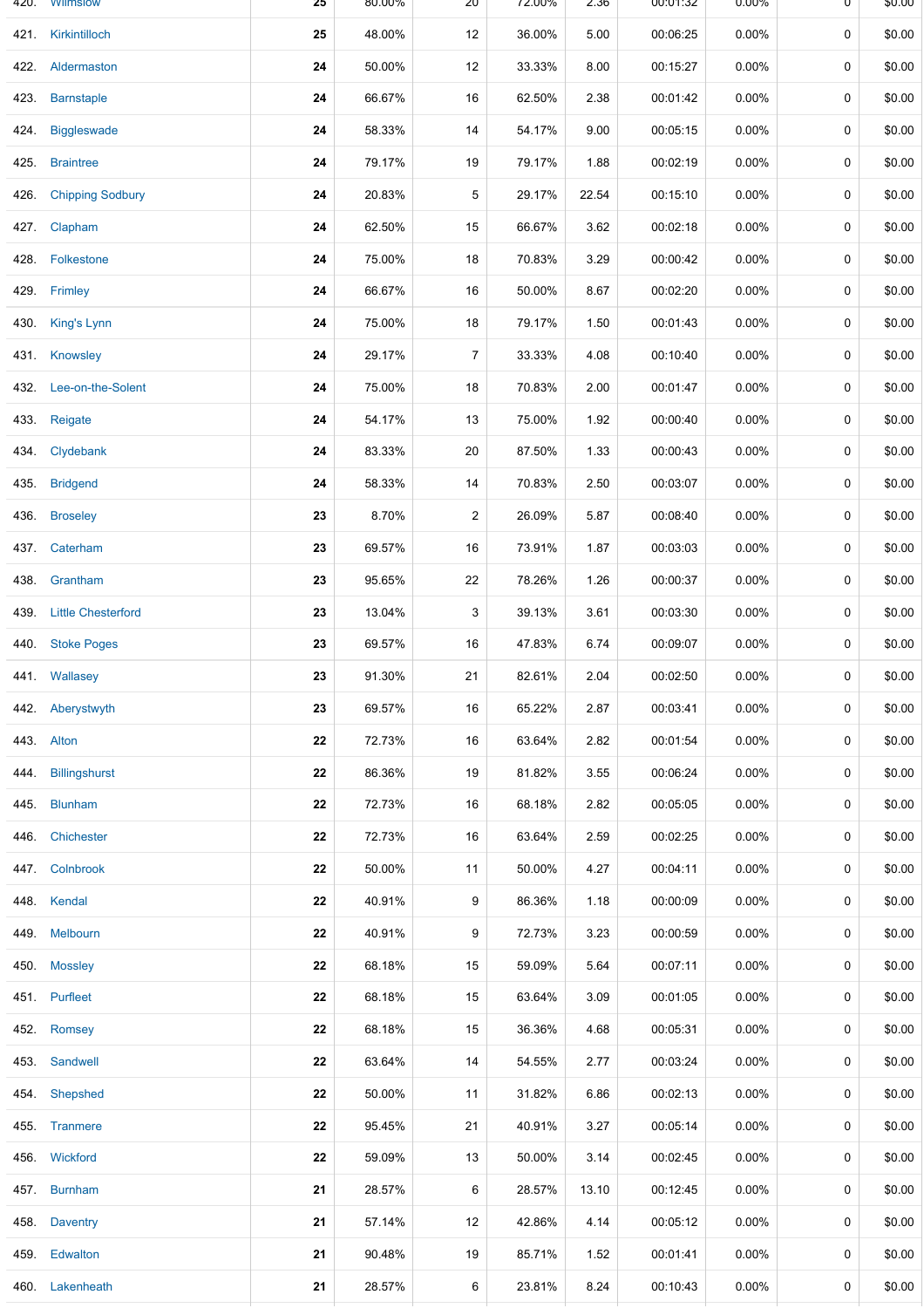|      | 461. Lymington        | 21 | 33.33% | 7              | 28.57% | 7.81  | 00:10:48 | 0.00%    | 0 | \$0.00 |
|------|-----------------------|----|--------|----------------|--------|-------|----------|----------|---|--------|
| 462. | Marlborough           | 21 | 71.43% | 15             | 52.38% | 4.86  | 00:04:03 | 0.00%    | 0 | \$0.00 |
|      | 463. Mirfield         | 21 | 90.48% | $19$           | 71.43% | 2.05  | 00:02:40 | $0.00\%$ | 0 | \$0.00 |
|      | 464. Nantwich         | 21 | 33.33% | $\overline{7}$ | 52.38% | 10.19 | 00:04:21 | 0.00%    | 0 | \$0.00 |
|      | 465. Northwich        | 21 | 90.48% | 19             | 71.43% | 2.57  | 00:03:36 | 0.00%    | 0 | \$0.00 |
|      | 466. Rayleigh         | 21 | 80.95% | 17             | 76.19% | 2.33  | 00:01:43 | 0.00%    | 0 | \$0.00 |
|      | 467. Warminster       | 21 | 42.86% | 9              | 71.43% | 1.76  | 00:00:23 | $0.00\%$ | 0 | \$0.00 |
|      | 468. North Berwick    | 21 | 0.00%  | 0              | 66.67% | 2.90  | 00:02:24 | 0.00%    | 0 | \$0.00 |
|      | 469. Amersham         | 20 | 70.00% | 14             | 70.00% | 5.30  | 00:03:18 | $0.00\%$ | 0 | \$0.00 |
|      | 470. Fairford         | 20 | 35.00% | 7              | 45.00% | 8.35  | 00:06:32 | 0.00%    | 0 | \$0.00 |
|      | 471. Hedge End        | 20 | 75.00% | 15             | 60.00% | 4.35  | 00:04:08 | $0.00\%$ | 0 | \$0.00 |
|      | 472. Peckleton        | 20 | 15.00% | 3              | 20.00% | 9.90  | 00:04:27 | 0.00%    | 0 | \$0.00 |
| 473. | Scarborough           | 20 | 45.00% | 9              | 35.00% | 3.00  | 00:02:55 | 0.00%    | 0 | \$0.00 |
|      | 474. Whitstable       | 20 | 70.00% | 14             | 80.00% | 2.15  | 00:03:59 | 0.00%    | 0 | \$0.00 |
|      | 475. Llanelli         | 20 | 85.00% | 17             | 85.00% | 1.60  | 00:00:55 | 0.00%    | 0 | \$0.00 |
|      | 476. Canvey Island    | 19 | 84.21% | 16             | 78.95% | 1.58  | 00:01:53 | 0.00%    | 0 | \$0.00 |
|      | 477. Charing          | 19 | 10.53% | $\overline{a}$ | 15.79% | 4.63  | 00:08:39 | 0.00%    | 0 | \$0.00 |
|      | 478. Chesham          | 19 | 68.42% | 13             | 52.63% | 5.95  | 00:03:58 | $0.00\%$ | 0 | \$0.00 |
|      | 479. Denmead          | 19 | 42.11% | 8              | 57.89% | 3.26  | 00:07:46 | $0.00\%$ | 0 | \$0.00 |
|      | 480. Falmouth         | 19 | 94.74% | 18             | 73.68% | 1.47  | 00:01:21 | $0.00\%$ | 0 | \$0.00 |
|      | 481. Hastingwood      | 19 | 36.84% | $\overline{7}$ | 68.42% | 3.32  | 00:03:48 | 0.00%    | 0 | \$0.00 |
|      | 482. Lewknor          | 19 | 36.84% | $\overline{7}$ | 36.84% | 10.95 | 00:08:45 | 0.00%    | 0 | \$0.00 |
|      | 483. Locks Heath      | 19 | 89.47% | 17             | 78.95% | 1.47  | 00:00:24 | $0.00\%$ | 0 | \$0.00 |
|      | 484. Long Eaton       | 19 | 52.63% | 10             | 52.63% | 3.53  | 00:04:56 | 0.00%    | 0 | \$0.00 |
|      | 485. Petersfield      | 19 | 47.37% | 9              | 73.68% | 4.00  | 00:03:22 | $0.00\%$ | 0 | \$0.00 |
|      | 486 Saint Ives        | 19 | 78.95% | 15             | 78.95% | 1.68  | 00:00:20 | $0.00\%$ | 0 | \$0.00 |
|      | 487. Tattenhall       | 19 | 47.37% | 9              | 68.42% | 1.68  | 00:00:42 | $0.00\%$ | 0 | \$0.00 |
|      | 488. Tonbridge        | 19 | 84.21% | 16             | 63.16% | 5.11  | 00:05:50 | $0.00\%$ | 0 | \$0.00 |
|      | 489. Witham           | 19 | 73.68% | 14             | 47.37% | 5.37  | 00:02:59 | $0.00\%$ | 0 | \$0.00 |
|      | 490. Barry            | 19 | 89.47% | 17             | 47.37% | 2.42  | 00:01:46 | 0.00%    | 0 | \$0.00 |
|      | 491 Cleethorpes       | 18 | 72.22% | 13             | 72.22% | 2.00  | 00:00:34 | 0.00%    | 0 | \$0.00 |
|      | 492. Darwen           | 18 | 22.22% | 4              | 72.22% | 2.94  | 00:04:54 | 0.00%    | 0 | \$0.00 |
|      | 493. Odiham           | 18 | 22.22% | 4              | 5.56%  | 7.56  | 00:07:10 | $0.00\%$ | 0 | \$0.00 |
|      | 494. Tiverton         | 18 | 88.89% | 16             | 50.00% | 3.11  | 00:01:53 | $0.00\%$ | 0 | \$0.00 |
|      | 495. Totton and Eling | 18 | 44.44% | 8              | 44.44% | 9.67  | 00:11:36 | 0.00%    | 0 | \$0.00 |
|      | 496. Wallingford      | 18 | 55.56% | 10             | 66.67% | 7.83  | 00:02:27 | 0.00%    | 0 | \$0.00 |
|      | 497. Port Talbot      | 18 | 83.33% | 15             | 83.33% | 2.72  | 00:03:27 | $0.00\%$ | 0 | \$0.00 |
|      | 498. Appley Bridge    | 17 | 47.06% | 8              | 52.94% | 5.88  | 00:04:25 | 0.00%    | 0 | \$0.00 |
|      | 499. Bakewell         | 17 | 23.53% | 4              | 17.65% | 6.06  | 00:10:21 | 0.00%    | 0 | \$0.00 |
| 500. | <b>Bourne End</b>     | 17 | 11.76% | $\overline{2}$ | 23.53% | 15.65 | 00:08:18 | 0.00%    | 0 | \$0.00 |
|      | 501. Chatteris        | 17 | 11.76% | $\overline{a}$ | 29.41% | 8.29  | 00:06:46 | $0.00\%$ | 0 | \$0.00 |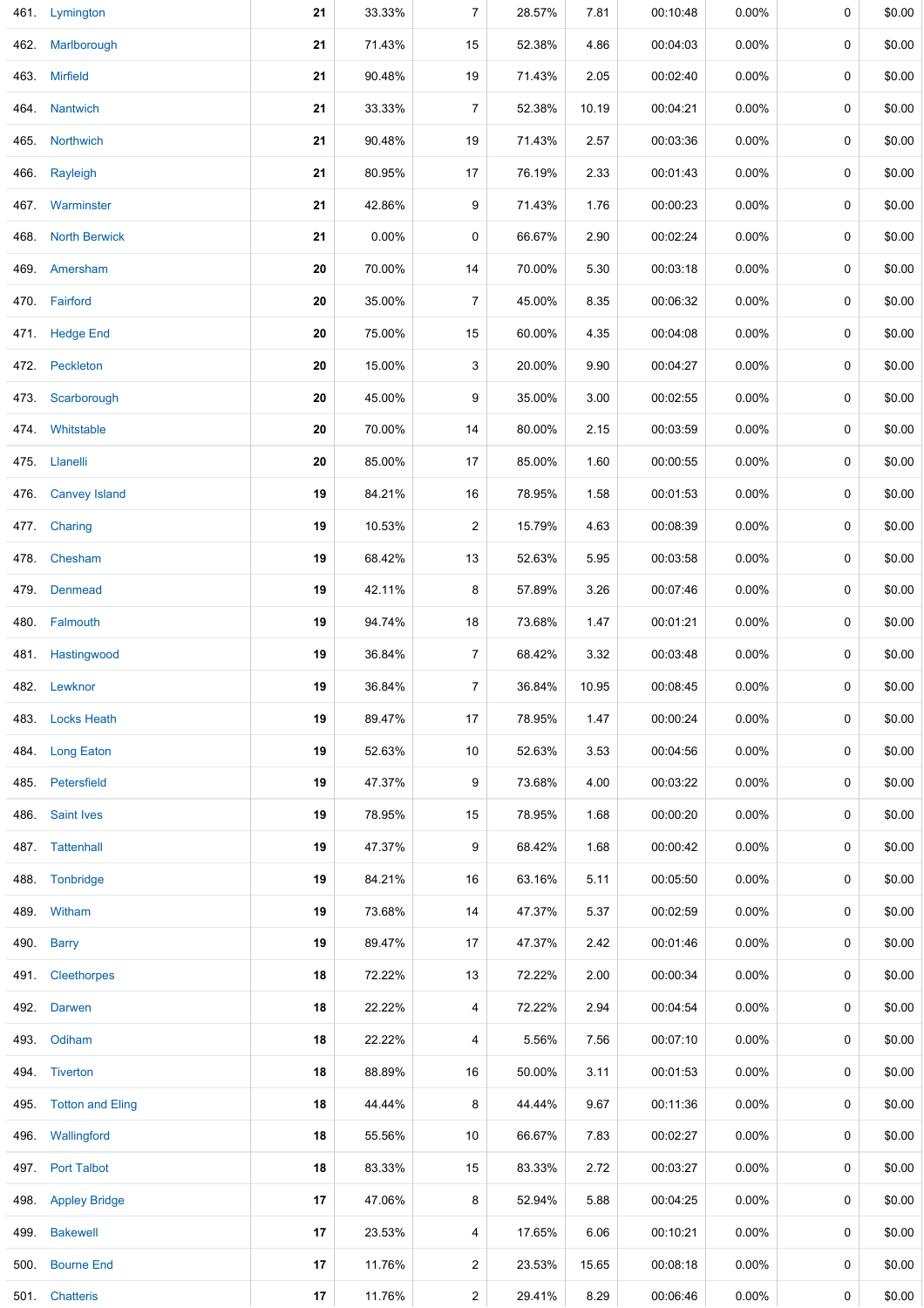| 502.     | <b>Church Stretton</b>  | 17             | 5.88%   | $\mathbf{1}$    | 11.76% | 5.06  | 00:07:55 | 0.00%                | 0           | \$0.00 |
|----------|-------------------------|----------------|---------|-----------------|--------|-------|----------|----------------------|-------------|--------|
|          | 503. Crowborough        | 17             | 35.29%  | 6               | 70.59% | 2.35  | 00:02:13 | $0.00\%$             | 0           | \$0.00 |
|          | 504. Pontefract         | 17             | 76.47%  | 13              | 82.35% | 1.71  | 00:01:40 | $0.00\%$             | 0           | \$0.00 |
| 505.     | Alresford               | 16             | 50.00%  | 8               | 43.75% | 11.75 | 00:10:25 | $0.00\%$             | 0           | \$0.00 |
|          | 506. Barton-upon-Humber | 16             | 56.25%  | 9               | 37.50% | 5.06  | 00:12:55 | $0.00\%$             | 0           | \$0.00 |
| 507.     | <b>Blandford Forum</b>  | 16             | 43.75%  | $\overline{7}$  | 56.25% | 3.94  | 00:05:09 | 0.00%                | 0           | \$0.00 |
|          | 508. Buxton             | 16             | 81.25%  | 13              | 68.75% | 7.75  | 00:03:52 | 0.00%                | 0           | \$0.00 |
| 509.     | Calne                   | 16             | 56.25%  | 9               | 62.50% | 8.19  | 00:08:11 | 0.00%                | 0           | \$0.00 |
|          | 510. Christchurch       | 16             | 81.25%  | 13              | 56.25% | 2.31  | 00:03:57 | $0.00\%$             | 0           | \$0.00 |
|          | 511. Dorchester         | 16             | 81.25%  | 13              | 62.50% | 2.44  | 00:04:36 | $0.00\%$             | 0           | \$0.00 |
|          | 512. Great Yarmouth     | 16             | 100.00% | 16              | 75.00% | 1.38  | 00:00:15 | $0.00\%$             | 0           | \$0.00 |
|          | 513. Melton Mowbray     | 16             | 93.75%  | 15              | 43.75% | 4.69  | 00:04:11 | $0.00\%$             | 0           | \$0.00 |
|          | 514. Paignton           | 16             | 87.50%  | 14              | 68.75% | 2.38  | 00:02:06 | $0.00\%$             | 0           | \$0.00 |
|          | 515. Rawtenstall        | 16             | 87.50%  | 14              | 62.50% | 3.81  | 00:02:43 | $0.00\%$             | 0           | \$0.00 |
|          | 516. Saltaire           | 16             | 75.00%  | 12              | 62.50% | 4.88  | 00:15:15 | 0.00%                | 0           | \$0.00 |
|          | 517. Studley            | 16             | 31.25%  | 5               | 43.75% | 16.19 | 00:08:12 | $0.00\%$             | 0           | \$0.00 |
|          | 518. West Moors         | 16             | 81.25%  | 13              | 93.75% | 1.50  | 00:02:00 | 0.00%                | $\mathbf 0$ | \$0.00 |
|          | 519. Winsford           | 16             | 87.50%  | 14              | 81.25% | 2.19  | 00:01:11 | 0.00%                | 0           | \$0.00 |
|          | 520. Omagh              | 16             | 56.25%  | 9               | 81.25% | 2.38  | 00:05:27 | $0.00\%$             | 0           | \$0.00 |
|          | 521. Kilmarnock         | 16             | 31.25%  | 5               | 87.50% | 1.12  | 00:00:13 | $0.00\%$             | 0           | \$0.00 |
|          | 522. Lockerbie          | 16             | 12.50%  | $\overline{2}$  | 25.00% | 7.19  | 00:21:39 | $0.00\%$             | $\Omega$    | \$0.00 |
|          | 523. Bognor Regis       | 15             | 66.67%  | $10\,$          | 66.67% | 2.40  | 00:07:23 | 0.00%                | 0           | \$0.00 |
|          | 524 Clevedon            | 15             | 100.00% | 15              | 73.33% | 1.73  | 00:04:28 | $0.00\%$             | 0           | \$0.00 |
|          | 525. Lancing            | 15             | 60.00%  | 9               | 66.67% | 2.27  | 00:00:42 | 0.00%                | 0           | \$0.00 |
|          | 526. Newmarket          | 15             | 73.33%  | 11              | 93.33% | 2.67  | 00:01:41 | $0.00\%$             | 0           | \$0.00 |
|          | 527. Prescot            | 15             | 73.33%  | 11              | 80.00% | 1.40  | 00:03:39 | $0.00\%$             | 0           | \$0.00 |
|          | 528. Radlett            | 15             | 66.67%  | 10              | 20.00% | 12.80 | 00:32:48 | $0.00\%$             | 0           | \$0.00 |
|          | 529. Bebington          | 15             | 40.00%  | 6               | 33.33% | 3.67  | 00:02:57 | $0.00\%$             | 0           | \$0.00 |
|          | 530. Swallowfield       | 15             | 93.33%  | 14              | 60.00% | 5.87  | 00:04:56 | $0.00\%$             | 0           | \$0.00 |
| 531. Ayr |                         | 15             | 100.00% | 15              | 80.00% | 1.60  | 00:00:36 | $0.00\%$             | 0           | \$0.00 |
|          | 532. Johnstone          | 15             | 86.67%  | 13              | 73.33% | 1.27  | 00:00:08 | $0.00\%$             | 0           | \$0.00 |
|          | 533. Hawarden           | 15             | 66.67%  | 10              | 53.33% | 4.60  | 00:07:44 | $0.00\%$             | 0           | \$0.00 |
|          | 534. Ash Vale           | 14             | 92.86%  | 13              | 85.71% | 1.71  | 00:00:10 | $0.00\%$             | 0           | \$0.00 |
|          | 535. Beaminster         | 14             | 7.14%   | 1               | 7.14%  | 6.29  | 00:12:38 | $0.00\%$             | 0           | \$0.00 |
|          | 536. Corby              | 14             | 100.00% | 14              | 57.14% | 2.50  | 00:03:08 | $0.00\%$             | 0           | \$0.00 |
|          | 537. Cramlington        | 14             | 71.43%  | 10              | 64.29% | 2.43  | 00:03:26 | $0.00\%$             | 0           | \$0.00 |
|          | 538. Dover              | 14             | 78.57%  | 11              | 78.57% | 6.93  | 00:04:18 | $0.00\%$             | 0           | \$0.00 |
|          | 539. Headley Down       | 14             | 57.14%  | 8               | 85.71% | 4.21  | 00:00:53 | $0.00\%$             | 0           | \$0.00 |
|          | 540. North Shields      | 14             | 78.57%  | 11              | 78.57% | 3.36  | 00:07:50 | $0.00\%$             | 0           | \$0.00 |
| 541.     | Oswestry                | 14             | 64.29%  | 9               | 78.57% | 2.57  | 00:03:52 | $0.00\%$             | 0           | \$0.00 |
| EAO      | Compropriation          | $\overline{A}$ | 74 490/ | 40 <sub>0</sub> | E74A0/ | 274   | 00.00.47 | $\cap$ $\cap$ $\cap$ | $\sim$      | 0000   |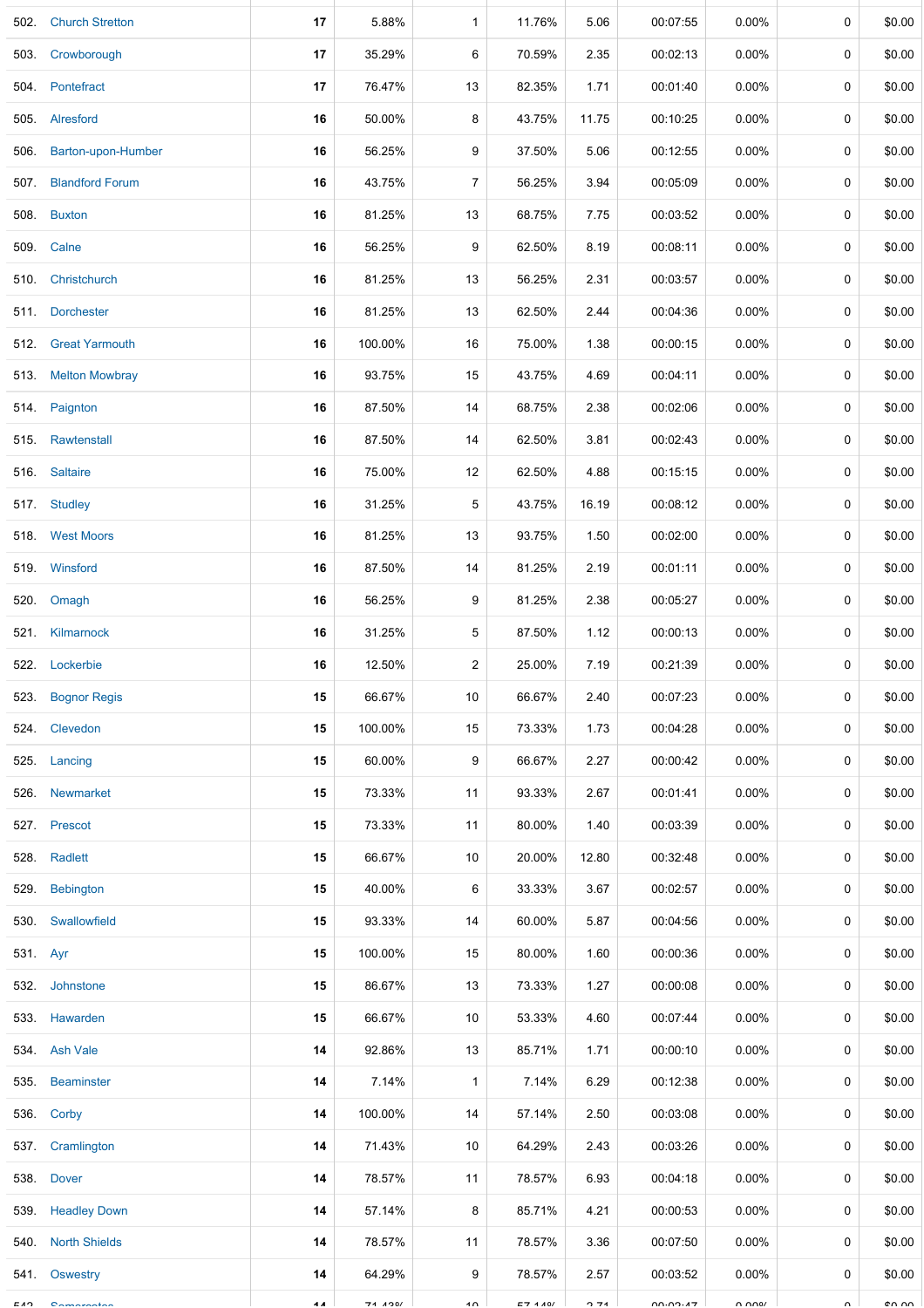| 54Z. | <b>Somercotes</b>           | 14 | $11.43\%$ | ΙU             | 37.14%  | 2.11  | <b>UU.UZ.47</b> | U.UU%    | U           | <b>DU.UQ</b> |
|------|-----------------------------|----|-----------|----------------|---------|-------|-----------------|----------|-------------|--------------|
|      | 543. Steyning               | 14 | 50.00%    | $\overline{7}$ | 92.86%  | 1.14  | 00:00:21        | $0.00\%$ | $\mathbf 0$ | \$0.00       |
| 544. | Lisburn                     | 14 | 85.71%    | 12             | 85.71%  | 2.71  | 00:02:50        | 0.00%    | 0           | \$0.00       |
|      | 545. Barrhead               | 14 | 57.14%    | 8              | 57.14%  | 4.43  | 00:02:48        | 0.00%    | 0           | \$0.00       |
| 546. | <b>Bellshill</b>            | 14 | 78.57%    | 11             | 92.86%  | 1.57  | 00:00:09        | $0.00\%$ | 0           | \$0.00       |
|      | 547. Greenock               | 14 | 100.00%   | 14             | 100.00% | 1.00  | 00:00:00        | $0.00\%$ | $\mathbf 0$ | \$0.00       |
| 548. | Almondsbury                 | 13 | 23.08%    | 3              | 23.08%  | 13.85 | 00:07:12        | $0.00\%$ | 0           | \$0.00       |
|      | 549. Ashby-de-la-Zouch      | 13 | 23.08%    | 3              | 53.85%  | 2.77  | 00:03:51        | 0.00%    | 0           | \$0.00       |
| 550. | <b>Bredbury</b>             | 13 | 76.92%    | 10             | 61.54%  | 2.23  | 00:05:01        | 0.00%    | 0           | \$0.00       |
|      | 551. Cowes                  | 13 | 76.92%    | 10             | 69.23%  | 2.08  | 00:02:15        | 0.00%    | 0           | \$0.00       |
| 552. | <b>Dodleston</b>            | 13 | 61.54%    | 8              | 53.85%  | 3.77  | 00:02:46        | 0.00%    | 0           | \$0.00       |
| 553. | Hanslope                    | 13 | 61.54%    | 8              | 53.85%  | 2.92  | 00:01:49        | $0.00\%$ | 0           | \$0.00       |
|      | 554. Henfield               | 13 | 76.92%    | 10             | 38.46%  | 2.92  | 00:01:06        | 0.00%    | 0           | \$0.00       |
| 555. | Holmfirth                   | 13 | 61.54%    | 8              | 46.15%  | 2.92  | 00:03:26        | 0.00%    | 0           | \$0.00       |
| 556. | Langford                    | 13 | 84.62%    | 11             | 84.62%  | 1.54  | 00:00:32        | 0.00%    | 0           | \$0.00       |
| 557. | Lewes                       | 13 | 69.23%    | 9              | 69.23%  | 1.77  | 00:01:06        | $0.00\%$ | 0           | \$0.00       |
|      | 558. Saint Neots            | 13 | 92.31%    | 12             | 69.23%  | 2.23  | 00:01:08        | 0.00%    | $\mathbf 0$ | \$0.00       |
| 559. | Thame                       | 13 | 38.46%    | $\,$ 5 $\,$    | 46.15%  | 14.23 | 00:13:03        | 0.00%    | 0           | \$0.00       |
|      | 560. Towcester              | 13 | 92.31%    | 12             | 76.92%  | 1.46  | 00:00:22        | 0.00%    | 0           | \$0.00       |
|      | 561. Ferndown               | 12 | 75.00%    | 9              | 33.33%  | 10.17 | 00:07:46        | $0.00\%$ | $\mathbf 0$ | \$0.00       |
| 562. | Henley-in-Arden             | 12 | 83.33%    | $10$           | 100.00% | 1.00  | 00:00:00        | 0.00%    | $\mathbf 0$ | \$0.00       |
| 563. | <b>Hindhead</b>             | 12 | 75.00%    | 9              | 58.33%  | 2.08  | 00:00:32        | $0.00\%$ | 0           | \$0.00       |
| 564. | Hungerford                  | 12 | 41.67%    | 5              | 33.33%  | 5.75  | 00:10:47        | 0.00%    | 0           | \$0.00       |
| 565. | Kidsgrove                   | 12 | 100.00%   | 12             | 75.00%  | 1.42  | 00:00:25        | 0.00%    | 0           | \$0.00       |
| 566. | <b>Rowlands Gill</b>        | 12 | 25.00%    | 3              | 75.00%  | 4.58  | 00:02:04        | 0.00%    | 0           | \$0.00       |
| 567. | <b>Rowley Regis</b>         | 12 | 91.67%    | 11             | 83.33%  | 1.83  | 00:00:52        | 0.00%    | 0           | \$0.00       |
| 568. | Shaftesbury                 | 12 | 75.00%    | 9              | 58.33%  | 3.67  | 00:03:07        | $0.00\%$ | 0           | \$0.00       |
|      | 569. Southsea               | 12 | 83.33%    | 10             | 83.33%  | 1.17  | 00:00:04        | $0.00\%$ | 0           | \$0.00       |
|      | 570. Spalding               | 12 | 66.67%    | 8              | 83.33%  | 2.17  | 00:00:22        | 0.00%    | $\mathbf 0$ | \$0.00       |
|      | 571. Uckfield               | 12 | 50.00%    | 6              | 50.00%  | 2.67  | 00:02:17        | 0.00%    | 0           | \$0.00       |
|      | 572. Rosyth                 | 12 | 50.00%    | 6              | 58.33%  | 2.75  | 00:02:46        | 0.00%    | 0           | \$0.00       |
|      | 573. Carmarthen             | 12 | 66.67%    | 8              | 66.67%  | 2.92  | 00:05:20        | 0.00%    | 0           | \$0.00       |
|      | 574. Penarth                | 12 | 100.00%   | 12             | 58.33%  | 3.25  | 00:01:22        | 0.00%    | 0           | \$0.00       |
| 575. | <b>Bloxham</b>              | 11 | 54.55%    | 6              | 54.55%  | 2.64  | 00:06:14        | 0.00%    | 0           | \$0.00       |
| 576. | <b>Compton and Shawford</b> | 11 | 63.64%    | $\overline{7}$ | 54.55%  | 1.55  | 00:02:21        | 0.00%    | 0           | \$0.00       |
| 577. | Hoddesdon                   | 11 | 72.73%    | 8              | 72.73%  | 1.36  | 00:00:17        | 0.00%    | 0           | \$0.00       |
|      | 578. Knutsford              | 11 | 63.64%    | $\overline{7}$ | 63.64%  | 2.45  | 00:02:49        | $0.00\%$ | 0           | \$0.00       |
| 579. | <b>Market Rasen</b>         | 11 | 54.55%    | 6              | 54.55%  | 3.82  | 00:05:37        | 0.00%    | 0           | \$0.00       |
| 580. | <b>Staverton</b>            | 11 | 45.45%    | $\sqrt{5}$     | 54.55%  | 4.45  | 00:02:56        | 0.00%    | 0           | \$0.00       |
|      | 581. Stock                  | 11 | 54.55%    | 6              | 36.36%  | 5.91  | 00:05:52        | 0.00%    | 0           | \$0.00       |
|      | 582. Sunninghill            | 11 | 63.64%    | $\overline{7}$ | 45.45%  | 2.36  | 00:03:06        | 0.00%    | 0           | \$0.00       |
|      |                             |    |           |                |         |       |                 |          |             |              |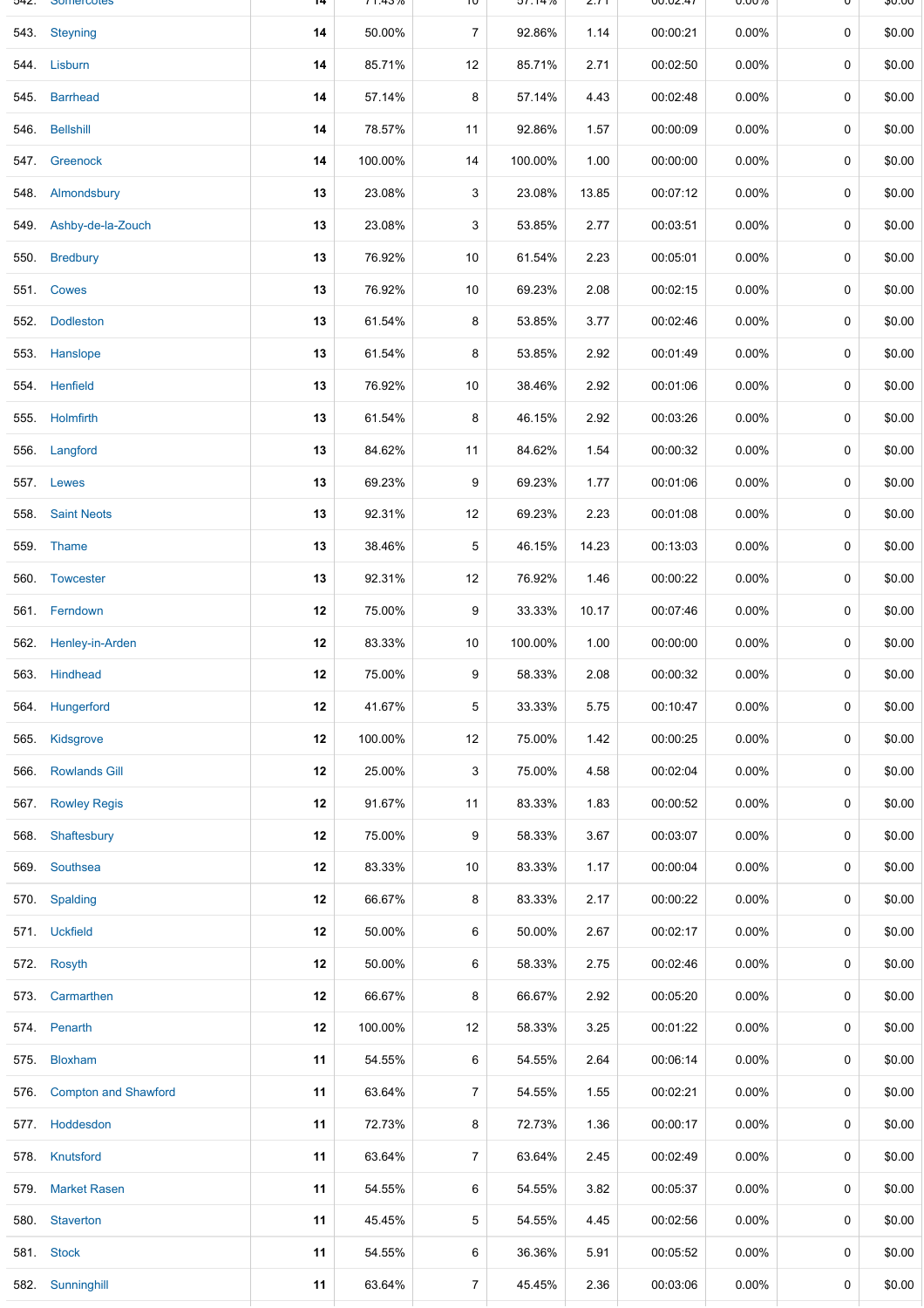|          | 583. Swavesey         | 11 | 54.55%   | 6              | 90.91%  | 1.09  | 00:00:40 | $0.00\%$ | 0 | \$0.00 |
|----------|-----------------------|----|----------|----------------|---------|-------|----------|----------|---|--------|
|          | 584. Woodbridge       | 11 | 100.00%  | 11             | 54.55%  | 3.09  | 00:01:56 | 0.00%    | 0 | \$0.00 |
|          | 585. Bideford         | 10 | 70.00%   | $\overline{7}$ | 70.00%  | 2.50  | 00:01:56 | 0.00%    | 0 | \$0.00 |
|          | 586. Birstall         | 10 | 30.00%   | 3              | 40.00%  | 10.00 | 00:03:08 | 0.00%    | 0 | \$0.00 |
|          | 587. Bishop Auckland  | 10 | 40.00%   | 4              | 90.00%  | 1.20  | 00:00:16 | 0.00%    | 0 | \$0.00 |
| 588. Ely |                       | 10 | 60.00%   | 6              | 80.00%  | 1.50  | 00:03:13 | 0.00%    | 0 | \$0.00 |
|          | 589. Goole            | 10 | 70.00%   | $\overline{7}$ | 80.00%  | 1.70  | 00:00:35 | $0.00\%$ | 0 | \$0.00 |
| 590.     | Hamble-le-Rice        | 10 | 100.00%  | 10             | 80.00%  | 1.70  | 00:00:46 | 0.00%    | 0 | \$0.00 |
|          | 591. Leeming          | 10 | 60.00%   | 6              | 30.00%  | 6.00  | 00:14:53 | $0.00\%$ | 0 | \$0.00 |
|          | 592. Lymm             | 10 | 50.00%   | 5              | 40.00%  | 14.80 | 00:10:34 | 0.00%    | 0 | \$0.00 |
|          | 593. Newport          | 10 | 50.00%   | 5              | 70.00%  | 5.30  | 00:08:52 | 0.00%    | 0 | \$0.00 |
|          | 594. Northfleet       | 10 | 50.00%   | 5              | 40.00%  | 7.50  | 00:03:25 | 0.00%    | 0 | \$0.00 |
|          | 595. Rochford         | 10 | 70.00%   | $\overline{7}$ | 80.00%  | 1.20  | 00:00:25 | 0.00%    | 0 | \$0.00 |
|          | 596. Stowmarket       | 10 | 90.00%   | 9              | 80.00%  | 1.20  | 00:00:09 | $0.00\%$ | 0 | \$0.00 |
|          | <b>597.</b> Ware      | 10 | 60.00%   | 6              | 80.00%  | 2.10  | 00:02:47 | $0.00\%$ | 0 | \$0.00 |
|          | 598. Wollaston        | 10 | 80.00%   | 8              | 80.00%  | 2.10  | 00:01:02 | 0.00%    | 0 | \$0.00 |
| 599.     | Coleraine             | 10 | 70.00%   | $\overline{7}$ | 60.00%  | 3.20  | 00:02:53 | 0.00%    | 0 | \$0.00 |
|          | 600. Portadown        | 10 | 90.00%   | 9              | 100.00% | 1.00  | 00:00:00 | $0.00\%$ | 0 | \$0.00 |
|          | 601. Blantyre         | 10 | 80.00%   | 8              | 50.00%  | 3.60  | 00:02:26 | 0.00%    | 0 | \$0.00 |
|          | 602. Flint            | 10 | 60.00%   | 6              | 50.00%  | 7.60  | 00:01:20 | 0.00%    | 0 | \$0.00 |
|          | 603. Mountain Ash     | 10 | 30.00%   | 3              | 70.00%  | 1.60  | 00:00:40 | 0.00%    | 0 | \$0.00 |
|          | 604 Ampthill          | 9  | 66.67%   | 6              | 66.67%  | 2.56  | 00:00:33 | 0.00%    | 0 | \$0.00 |
|          | 605. Bradford-on-Avon | 9  | 100.00%  | 9              | 77.78%  | 1.22  | 00:00:13 | 0.00%    | 0 | \$0.00 |
|          | 606. Cawthorne        | 9  | 77.78%   | $\overline{7}$ | 77.78%  | 3.44  | 00:01:57 | $0.00\%$ | 0 | \$0.00 |
|          | 607. Filleigh         | 9  | $0.00\%$ | 0              | 100.00% | 1.00  | 00:00:00 | $0.00\%$ | 0 | \$0.00 |
|          | 608. Hailsham         | 9  | 88.89%   | 8              | 88.89%  | 1.44  | 00:00:28 | $0.00\%$ | 0 | \$0.00 |
|          | 609. Hatfield         | 9  | 55.56%   | 5              | 22.22%  | 10.89 | 00:07:44 | $0.00\%$ | 0 | \$0.00 |
|          | 610. Holmes Chapel    | 9  | 22.22%   | $\overline{c}$ | 44.44%  | 11.67 | 00:08:49 | $0.00\%$ | 0 | \$0.00 |
|          | 611. Hook             | 9  | 88.89%   | 8              | 44.44%  | 2.11  | 00:03:47 | 0.00%    | 0 | \$0.00 |
|          | 612. Langley          | 9  | 88.89%   | 8              | 55.56%  | 3.22  | 00:03:16 | 0.00%    | 0 | \$0.00 |
|          | 613. Lechlade         | 9  | 55.56%   | 5              | 66.67%  | 1.56  | 00:02:42 | $0.00\%$ | 0 | \$0.00 |
|          | 614. London Colney    | 9  | 66.67%   | 6              | 33.33%  | 11.00 | 00:06:55 | $0.00\%$ | 0 | \$0.00 |
|          | 615. Malmesbury       | 9  | 55.56%   | 5              | 33.33%  | 9.00  | 00:03:15 | $0.00\%$ | 0 | \$0.00 |
|          | 616. Northallerton    | 9  | 100.00%  | 9              | 55.56%  | 3.89  | 00:02:56 | $0.00\%$ | 0 | \$0.00 |
|          | 617. Rainhill         | 9  | 66.67%   | 6              | 44.44%  | 14.44 | 00:21:28 | $0.00\%$ | 0 | \$0.00 |
|          | 618. Redcar           | 9  | 88.89%   | 8              | 100.00% | 1.00  | 00:00:00 | $0.00\%$ | 0 | \$0.00 |
|          | 619. Sevenoaks        | 9  | 77.78%   | $\overline{7}$ | 66.67%  | 2.11  | 00:03:57 | 0.00%    | 0 | \$0.00 |
|          | 620. Shawbury         | 9  | 100.00%  | 9              | 77.78%  | 1.22  | 00:00:35 | 0.00%    | 0 | \$0.00 |
|          | 621. Virginia Water   | 9  | 77.78%   | $\overline{7}$ | 66.67%  | 5.89  | 00:17:15 | 0.00%    | 0 | \$0.00 |
|          | 622. Bucksburn        | 9  | 77.78%   | $\overline{7}$ | 77.78%  | 1.56  | 00:01:15 | $0.00\%$ | 0 | \$0.00 |
|          | 623 Monmouth          | 9  | 55.56%   | 5              | 100.00% | 1.00  | 00:00:00 | 0.00%    | 0 | \$0.00 |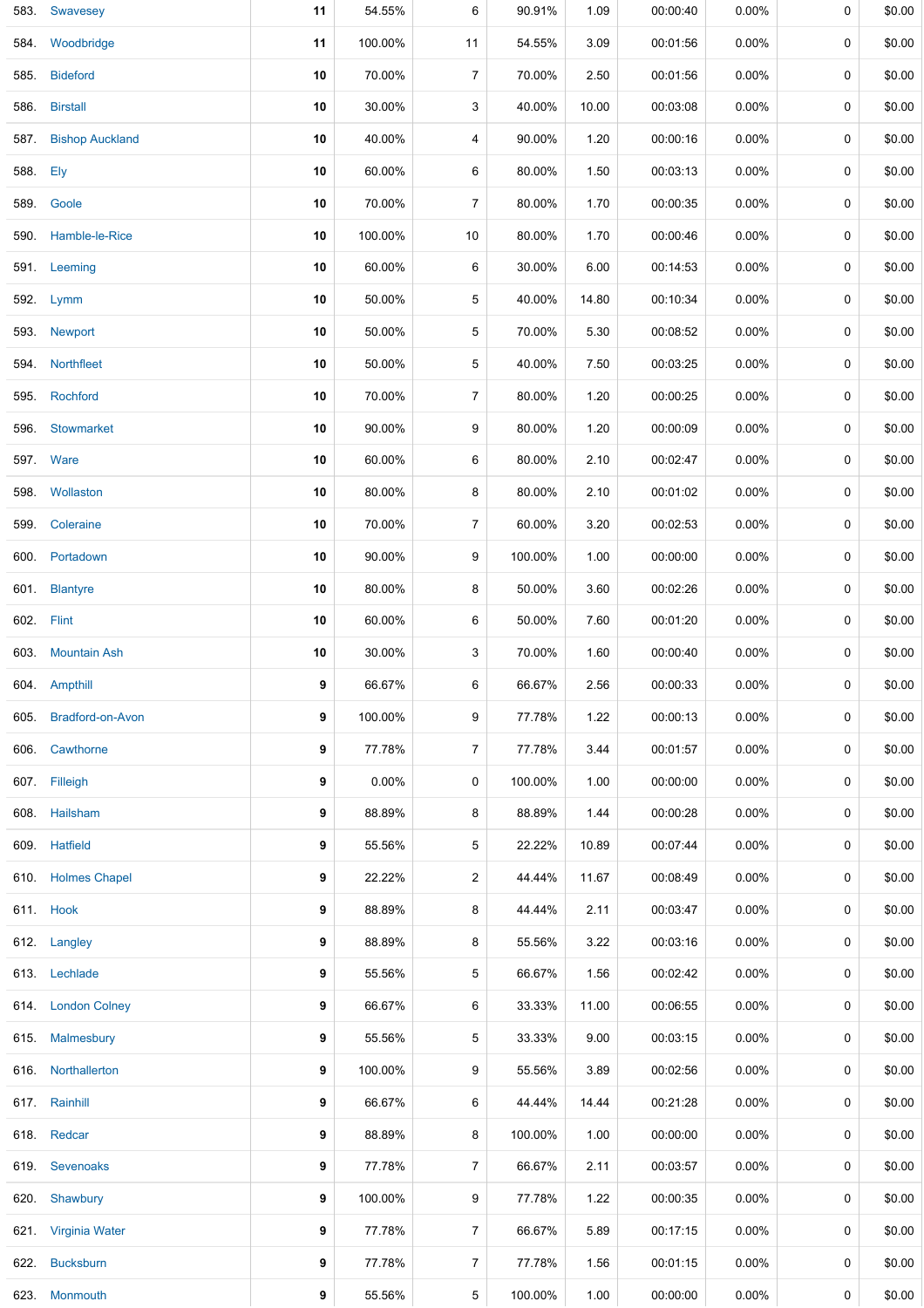|            | 624. Alderley Edge           | 8                        | 25.00%   | $\overline{\mathbf{c}}$ | 50.00%   | 7.12  | 00:09:19               | $0.00\%$ | 0           | \$0.00 |
|------------|------------------------------|--------------------------|----------|-------------------------|----------|-------|------------------------|----------|-------------|--------|
|            | 625. Ashington               | 8                        | 75.00%   | 6                       | 50.00%   | 2.50  | 00:02:20               | 0.00%    | 0           | \$0.00 |
|            | 626. Bellingdon              | 8                        | $0.00\%$ | 0                       | 12.50%   | 15.25 | 00:09:09               | $0.00\%$ | 0           | \$0.00 |
|            | 627. Caddington              | 8                        | 25.00%   | $\overline{c}$          | 25.00%   | 9.12  | 00:03:41               | $0.00\%$ | 0           | \$0.00 |
|            | 628. Chandler's Ford         | 8                        | 62.50%   | 5                       | 25.00%   | 3.12  | 00:02:34               | $0.00\%$ | 0           | \$0.00 |
|            | 629. Chard                   | 8                        | 12.50%   | $\mathbf{1}$            | 12.50%   | 6.38  | 00:05:34               | $0.00\%$ | $\mathbf 0$ | \$0.00 |
|            | 630. Chinnor                 | 8                        | 87.50%   | $\overline{7}$          | 75.00%   | 1.88  | 00:08:06               | $0.00\%$ | 0           | \$0.00 |
|            | 631. Clacton-on-Sea          | 8                        | 75.00%   | 6                       | 75.00%   | 1.50  | 00:00:14               | 0.00%    | 0           | \$0.00 |
|            | 632. Coppull                 | 8                        | 75.00%   | 6                       | 50.00%   | 8.38  | 00:03:21               | $0.00\%$ | 0           | \$0.00 |
|            | 633 Crewkerne                | 8                        | 75.00%   | 6                       | 87.50%   | 1.12  | 00:00:11               | $0.00\%$ | 0           | \$0.00 |
|            | 634. Halton                  | 8                        | 87.50%   | $\overline{7}$          | 100.00%  | 1.00  | 00:00:00               | $0.00\%$ | 0           | \$0.00 |
|            | 635. Handforth               | 8                        | 75.00%   | 6                       | 37.50%   | 8.00  | 00:08:20               | $0.00\%$ | 0           | \$0.00 |
|            | 636. Hexham                  | 8                        | 100.00%  | 8                       | 87.50%   | 1.12  | 00:00:02               | 0.00%    | 0           | \$0.00 |
|            | 637. Kingston                | 8                        | 50.00%   | 4                       | 87.50%   | 1.12  | 00:00:01               | $0.00\%$ | 0           | \$0.00 |
|            | 638. Kirkby                  | 8                        | 87.50%   | $\overline{7}$          | 87.50%   | 1.50  | 00:00:06               | $0.00\%$ | 0           | \$0.00 |
|            | 639. Kirkby in Ashfield      | 8                        | 87.50%   | $\overline{7}$          | 75.00%   | 1.75  | 00:01:30               | $0.00\%$ | 0           | \$0.00 |
|            | 640. Lutterworth             | 8                        | 75.00%   | 6                       | 75.00%   | 3.25  | 00:02:55               | $0.00\%$ | $\mathbf 0$ | \$0.00 |
|            | 641. Morecambe               | 8                        | 75.00%   | 6                       | 87.50%   | 2.25  | 00:02:50               | $0.00\%$ | 0           | \$0.00 |
|            | 642. Morpeth                 | 8                        | 75.00%   | 6                       | 75.00%   | 1.25  | 00:02:43               | 0.00%    | 0           | \$0.00 |
|            | 643 Newquay                  | 8                        | 75.00%   | 6                       | 75.00%   | 1.50  | 00:01:34               | $0.00\%$ | 0           | \$0.00 |
|            | 644. Plympton                | 8                        | 37.50%   | 3                       | 87.50%   | 1.25  | 00:00:05               | 0.00%    | 0           | \$0.00 |
| 645.       | Rusper                       | 8                        | 37.50%   | 3                       | 37.50%   | 2.38  | 00:04:29               | 0.00%    | 0           | \$0.00 |
|            | 646. Rustington              | 8                        | 62.50%   | 5                       | 25.00%   | 3.75  | 00:05:26               | 0.00%    | 0           | \$0.00 |
|            | 647. Saltburn-by-the-Sea     | 8                        | 100.00%  | 8                       | 75.00%   | 1.38  | 00:00:10               | $0.00\%$ | 0           | \$0.00 |
| 648. Seal  |                              | 8                        | 62.50%   | 5                       | 87.50%   | 1.75  | 00:00:43               | 0.00%    | 0           | \$0.00 |
|            | 649 Saint Austell            | 8                        | 62.50%   | 5                       | 75.00%   | 3.00  | 00:05:15               | 0.00%    | $\mathbf 0$ | \$0.00 |
| 650.       | <b>Stansted Mountfitchet</b> | 8                        | 50.00%   | 4                       | 62.50%   | 1.62  | 00:00:41               | $0.00\%$ | 0           | \$0.00 |
|            | 651. Stony Stratford         | 8                        | 37.50%   | 3                       | 62.50%   | 6.00  | 00:00:57               | $0.00\%$ | 0           | \$0.00 |
|            | 652. Tetbury                 | 8                        | 25.00%   | $\overline{2}$          | 25.00%   | 4.00  | 00:08:13               | $0.00\%$ | 0           | \$0.00 |
|            | 653. Whitehaven              | 8                        | 75.00%   | 6                       | 62.50%   | 3.88  | 00:04:47               | 0.00%    | 0           | \$0.00 |
|            | 654. Prestwick               | 8                        | 87.50%   | $\overline{7}$          | 62.50%   | 20.38 | 00:32:37               | $0.00\%$ | 0           | \$0.00 |
|            | 655. Pontypool               | 8                        | 87.50%   | $\overline{7}$          | 87.50%   | 1.12  | 00:00:04               | $0.00\%$ | 0           | \$0.00 |
|            | 656. Talbot Green            | 8                        | 0.00%    | 0                       | 0.00%    | 8.88  | 00:20:03               | $0.00\%$ | $\mathbf 0$ | \$0.00 |
|            | 657. Alcester                | $\overline{7}$           | 42.86%   | 3                       | 28.57%   | 4.29  | 00:05:44               | 0.00%    | 0           | \$0.00 |
|            | 658. Alfreton                | 7                        | 100.00%  | $\overline{7}$          | 71.43%   | 1.86  | 00:01:17               | $0.00\%$ | 0           | \$0.00 |
|            | 659. Bourne                  | $\overline{7}$           | 100.00%  | $\overline{7}$          | 42.86%   | 3.71  | 00:06:34               | $0.00\%$ | 0           | \$0.00 |
|            | 660. Broadbridge Heath       | $\overline{7}$           | 71.43%   | 5                       | 57.14%   | 4.71  | 00:03:44               | $0.00\%$ | 0           | \$0.00 |
| 661.       | Capenhurst                   | 7                        | 57.14%   | $\overline{4}$          | 42.86%   | 5.14  | 00:12:54               | $0.00\%$ | 0           | \$0.00 |
| 662.       | Kingswinford                 | 7                        | 71.43%   | 5                       | 71.43%   | 1.71  | 00:00:15               | $0.00\%$ | 0           | \$0.00 |
|            | 663. Nelson                  | $\overline{7}$           | 85.71%   | 6                       | 100.00%  | 1.00  | 00:00:00               | $0.00\%$ | 0           | \$0.00 |
| <b>GGA</b> | <b>Now Milton</b>            | $\overline{\phantom{a}}$ | 71 120/  | 片                       | 71 1 20% | 271   | $UU \cdot UJ \cdot JU$ | U UUOL   | $\cap$      | en uu  |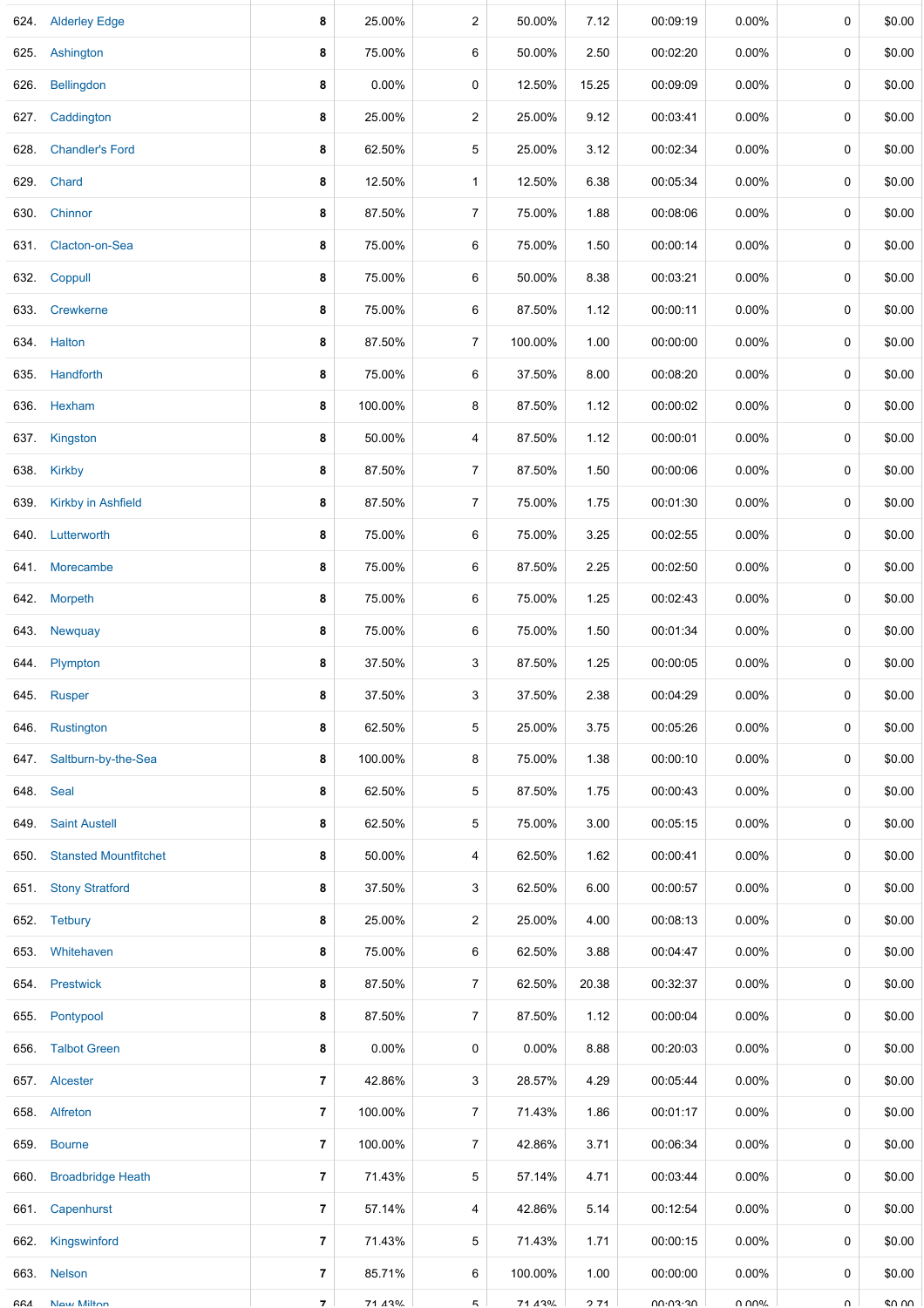|      | <b>INGW IVIIIIOII</b>                   |                | 1.7070  | ັ              |         | 2. I I | 00.00.00 | <b>0.</b> 0070 |   | ψυ.υυ  |
|------|-----------------------------------------|----------------|---------|----------------|---------|--------|----------|----------------|---|--------|
|      | 665. Ripon                              | $\overline{7}$ | 57.14%  | 4              | 57.14%  | 2.00   | 00:00:59 | $0.00\%$       | 0 | \$0.00 |
| 666. | <b>Riverhead</b>                        | $\overline{7}$ | 85.71%  | 6              | 71.43%  | 1.86   | 00:01:24 | 0.00%          | 0 | \$0.00 |
|      | 667. Stockbridge                        | $\overline{7}$ | 71.43%  | 5              | 57.14%  | 4.43   | 00:00:42 | 0.00%          | 0 | \$0.00 |
|      | 668. Torbay                             | $\overline{7}$ | 57.14%  | 4              | 85.71%  | 1.43   | 00:00:51 | 0.00%          | 0 | \$0.00 |
|      | 669. Antrim                             | $\overline{7}$ | 71.43%  | 5              | 57.14%  | 1.43   | 00:00:31 | $0.00\%$       | 0 | \$0.00 |
|      | 670. Newry                              | $\overline{7}$ | 100.00% | $\overline{7}$ | 85.71%  | 1.43   | 00:00:15 | 0.00%          | 0 | \$0.00 |
|      | 671. Sandbank                           | $\overline{7}$ | 42.86%  | 3              | 42.86%  | 5.00   | 00:02:35 | 0.00%          | 0 | \$0.00 |
|      | 672. Colwyn Bay                         | $\overline{7}$ | 71.43%  | 5              | 57.14%  | 3.14   | 00:01:56 | 0.00%          | 0 | \$0.00 |
|      | 673. Merthyr Tydfil                     | $\overline{7}$ | 57.14%  | 4              | 71.43%  | 5.43   | 00:14:01 | $0.00\%$       | 0 | \$0.00 |
|      | 674. Ashbourne                          | 6              | 83.33%  | 5              | 66.67%  | 1.50   | 00:00:11 | $0.00\%$       | 0 | \$0.00 |
|      | 675. Beverley                           | 6              | 83.33%  | 5              | 66.67%  | 1.33   | 00:00:23 | 0.00%          | 0 | \$0.00 |
|      | 676. Bishop's Cleeve                    | 6              | 100.00% | 6              | 83.33%  | 1.33   | 00:00:30 | 0.00%          | 0 | \$0.00 |
| 677. | <b>Blackheath</b>                       | 6              | 83.33%  | 5              | 83.33%  | 1.17   | 00:00:03 | 0.00%          | 0 | \$0.00 |
| 678. | <b>Brampton</b>                         | 6              | 66.67%  | 4              | 66.67%  | 3.50   | 00:00:30 | 0.00%          | 0 | \$0.00 |
|      | 679. Felixstowe                         | 6              | 66.67%  | 4              | 83.33%  | 1.67   | 00:00:55 | $0.00\%$       | 0 | \$0.00 |
|      | 680. Great Baddow                       | 6              | 100.00% | 6              | 100.00% | 1.00   | 00:00:00 | 0.00%          | 0 | \$0.00 |
|      | 681. Hamilton                           | 6              | 50.00%  | 3              | 50.00%  | 7.33   | 00:01:54 | $0.00\%$       | 0 | \$0.00 |
|      | 682. Herne Bay                          | 6              | 83.33%  | 5              | 83.33%  | 1.33   | 00:00:07 | $0.00\%$       | 0 | \$0.00 |
|      | 683. Bentham                            | 6              | 100.00% | 6              | 83.33%  | 1.17   | 00:00:01 | $0.00\%$       | 0 | \$0.00 |
|      | 684. Horncastle                         | 6              | 66.67%  | 4              | 66.67%  | 3.00   | 00:04:20 | 0.00%          | 0 | \$0.00 |
|      | 685. Howden                             | 6              | 100.00% | 6              | 83.33%  | 1.17   | 00:00:02 | 0.00%          | 0 | \$0.00 |
| 686. | <b>Ilkley</b>                           | 6              | 83.33%  | 5              | 33.33%  | 2.17   | 00:02:50 | $0.00\%$       | 0 | \$0.00 |
| 687. | <b>Metropolitan Borough of Kirklees</b> | 6              | 83.33%  | 5              | 66.67%  | 1.67   | 00:01:26 | $0.00\%$       | 0 | \$0.00 |
| 688. | <b>Lyme Regis</b>                       | 6              | 50.00%  | 3              | 83.33%  | 2.17   | 00:03:55 | $0.00\%$       | 0 | \$0.00 |
| 689. | <b>Malvern Link</b>                     | 6              | 66.67%  | 4              | 66.67%  | 4.33   | 00:00:45 | $0.00\%$       | 0 | \$0.00 |
| 690. | Margate                                 | 6              | 50.00%  | 3              | 83.33%  | 1.17   | 00:00:10 | $0.00\%$       | 0 | \$0.00 |
|      | 691. Newburn                            | 6              | 66.67%  | 4              | 100.00% | 1.00   | 00:00:00 | $0.00\%$       | 0 | \$0.00 |
|      | 692 Northowram                          | 6              | 100.00% | 6              | 83.33%  | 2.33   | 00:02:16 | $0.00\%$       | 0 | \$0.00 |
| 693. | Olney                                   | 6              | 50.00%  | 3              | 83.33%  | 11.50  | 00:03:18 | $0.00\%$       | 0 | \$0.00 |
|      | 694. Oxted                              | 6              | 83.33%  | 5              | 66.67%  | 4.83   | 00:02:16 | $0.00\%$       | 0 | \$0.00 |
| 695. | Peterlee                                | 6              | 100.00% | 6              | 83.33%  | 1.17   | 00:00:01 | $0.00\%$       | 0 | \$0.00 |
| 696. | Petworth                                | 6              | 83.33%  | 5              | 83.33%  | 1.17   | 00:00:09 | $0.00\%$       | 0 | \$0.00 |
| 697. | Ramsgate                                | 6              | 66.67%  | 4              | 66.67%  | 1.33   | 00:03:38 | $0.00\%$       | 0 | \$0.00 |
| 698. | Southend-on-Sea                         | 6              | 66.67%  | 4              | 50.00%  | 14.50  | 00:13:06 | $0.00\%$       | 0 | \$0.00 |
| 699. | <b>Tiptree</b>                          | 6              | 66.67%  | 4              | 83.33%  | 1.67   | 00:02:21 | $0.00\%$       | 0 | \$0.00 |
| 700. | Eskdalemuir                             | 6              | 100.00% | 6              | 100.00% | 1.00   | 00:00:00 | $0.00\%$       | 0 | \$0.00 |
|      | 701. Stornoway                          | 6              | 50.00%  | 3              | 33.33%  | 2.50   | 00:01:38 | $0.00\%$       | 0 | \$0.00 |
| 702. | Chepstow                                | 6              | 50.00%  | 3              | 83.33%  | 2.83   | 00:00:39 | $0.00\%$       | 0 | \$0.00 |
|      | 703. Rhondda                            | 6              | 83.33%  | 5              | 66.67%  | 2.17   | 00:06:10 | $0.00\%$       | 0 | \$0.00 |
|      | 704. Ystrad Mynach                      | 6              | 50.00%  | 3              | 33.33%  | 14.00  | 00:08:17 | 0.00%          | 0 | \$0.00 |
|      |                                         |                |         |                |         |        |          |                |   |        |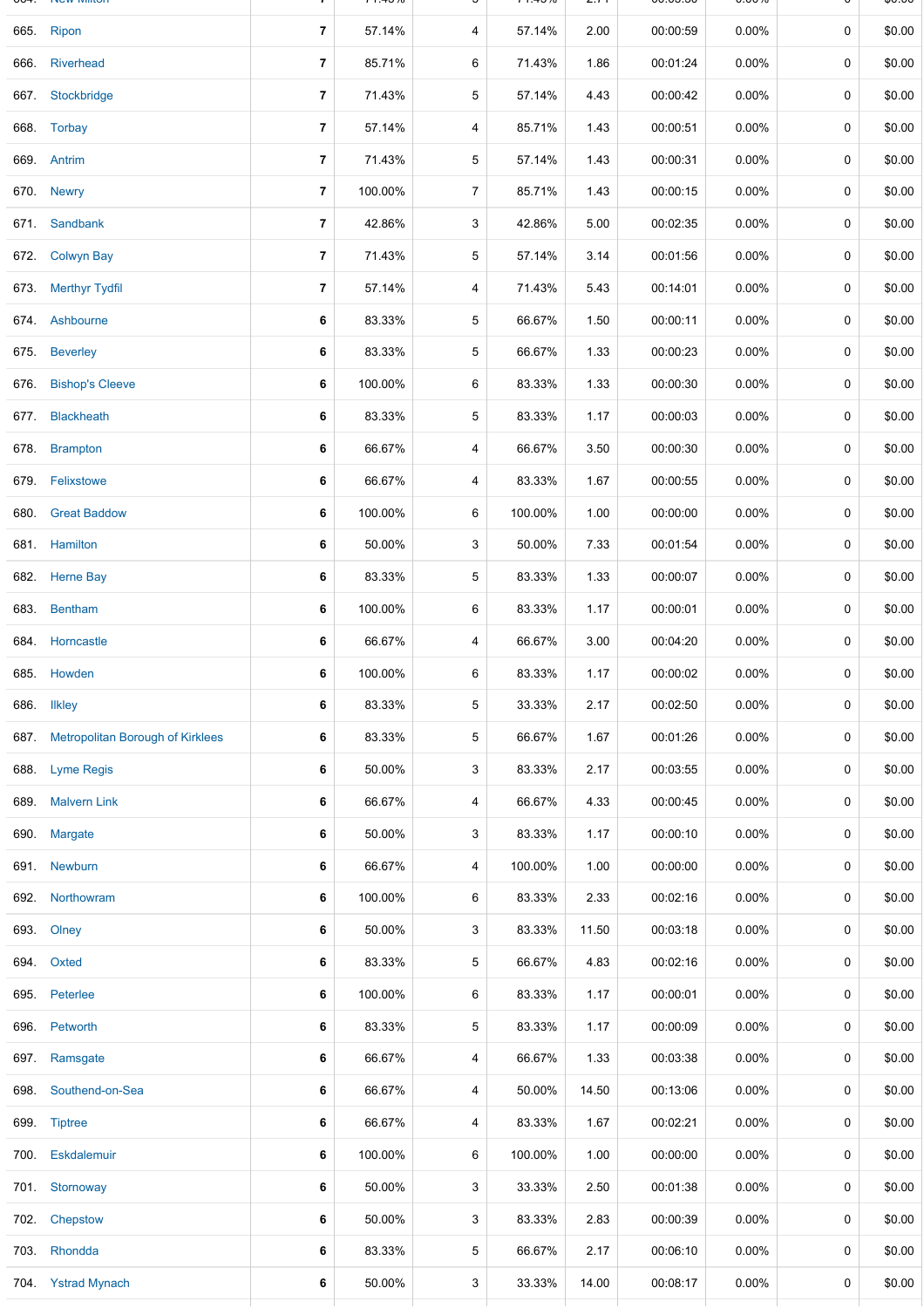|      | 705. Alrewas                 | 5 | 100.00% | 5              | 100.00%  | 1.00  | 00:00:00 | 0.00%    | 0           | \$0.00 |
|------|------------------------------|---|---------|----------------|----------|-------|----------|----------|-------------|--------|
|      | 706. Aston                   | 5 | 100.00% | 5              | 40.00%   | 1.80  | 00:04:04 | 0.00%    | 0           | \$0.00 |
|      | 707. Brackley                | 5 | 60.00%  | 3              | 60.00%   | 1.60  | 00:02:51 | $0.00\%$ | 0           | \$0.00 |
|      | 708. Broxbourne              | 5 | 100.00% | 5              | 100.00%  | 1.00  | 00:00:00 | $0.00\%$ | 0           | \$0.00 |
| 709. | <b>Bruton</b>                | 5 | 80.00%  | 4              | 60.00%   | 1.80  | 00:00:06 | $0.00\%$ | 0           | \$0.00 |
| 710. | <b>Buntingford</b>           | 5 | 60.00%  | 3              | 60.00%   | 4.00  | 00:02:59 | $0.00\%$ | 0           | \$0.00 |
|      | 711. Charlwood               | 5 | 40.00%  | $\overline{a}$ | 20.00%   | 5.80  | 00:10:44 | $0.00\%$ | 0           | \$0.00 |
|      | 712. Gorleston-on-Sea        | 5 | 80.00%  | 4              | 80.00%   | 2.00  | 00:00:58 | $0.00\%$ | 0           | \$0.00 |
|      | 713. Harwell                 | 5 | 100.00% | 5              | 40.00%   | 5.80  | 00:07:58 | 0.00%    | $\mathbf 0$ | \$0.00 |
|      | 714. Haverhill               | 5 | 100.00% | 5              | 100.00%  | 1.00  | 00:00:00 | $0.00\%$ | 0           | \$0.00 |
|      | 715. Keele                   | 5 | 80.00%  | 4              | 80.00%   | 4.60  | 00:04:25 | 0.00%    | 0           | \$0.00 |
|      | 716. Liphook                 | 5 | 80.00%  | 4              | 60.00%   | 1.40  | 00:00:00 | $0.00\%$ | 0           | \$0.00 |
|      | 717. Littlehampton           | 5 | 60.00%  | 3              | 100.00%  | 1.00  | 00:00:00 | $0.00\%$ | 0           | \$0.00 |
|      | 718. Longstanton             | 5 | 100.00% | 5              | 60.00%   | 2.20  | 00:00:14 | $0.00\%$ | 0           | \$0.00 |
|      | 719. Lyndhurst               | 5 | 40.00%  | $\overline{a}$ | 40.00%   | 2.40  | 00:01:38 | $0.00\%$ | 0           | \$0.00 |
|      | 720. Maldon                  | 5 | 60.00%  | 3              | 100.00%  | 1.00  | 00:00:00 | 0.00%    | 0           | \$0.00 |
| 721. | <b>Manningtree</b>           | 5 | 60.00%  | 3              | 80.00%   | 1.20  | 00:00:18 | $0.00\%$ | 0           | \$0.00 |
|      | 722. South Bank              | 5 | 100.00% | 5              | 80.00%   | 1.20  | 00:00:15 | $0.00\%$ | 0           | \$0.00 |
|      | 723. Spennymoor              | 5 | 100.00% | 5              | 100.00%  | 1.00  | 00:00:00 | 0.00%    | 0           | \$0.00 |
|      | 724. Stanstead Abbotts       | 5 | 60.00%  | 3              | 80.00%   | 1.80  | 00:00:12 | $0.00\%$ | 0           | \$0.00 |
|      | 725. Tadcaster               | 5 | 100.00% | 5              | 80.00%   | 1.20  | 00:00:38 | $0.00\%$ | 0           | \$0.00 |
|      | 726. Theale                  | 5 | 100.00% | 5              | 40.00%   | 3.80  | 00:04:10 | $0.00\%$ | 0           | \$0.00 |
|      | 727. Thrapston               | 5 | 80.00%  | 4              | 100.00%  | 1.00  | 00:00:00 | $0.00\%$ | 0           | \$0.00 |
| 728. | <b>Royal Wootton Bassett</b> | 5 | 60.00%  | 3              | 40.00%   | 5.40  | 00:01:09 | $0.00\%$ | 0           | \$0.00 |
|      | 729. Alloa                   | 5 | 20.00%  | 1              | 40.00%   | 2.80  | 00:05:42 | $0.00\%$ | 0           | \$0.00 |
|      | 730. Elgin                   | 5 | 100.00% | 5              | 100.00%  | 1.00  | 00:00:00 | $0.00\%$ | 0           | \$0.00 |
|      | 731. Kinross                 | 5 | 40.00%  | 2              | 80.00%   | 1.20  | 00:00:02 | 0.00%    | 0           | \$0.00 |
|      | 732. Larkhall                | 5 | 40.00%  | $\overline{c}$ | 80.00%   | 1.20  | 00:00:11 | $0.00\%$ | 0           | \$0.00 |
| 733. | Abergavenny                  | 5 | 80.00%  | 4              | 80.00%   | 1.20  | 00:00:09 | 0.00%    | 0           | \$0.00 |
|      | 734 Haverfordwest            | 5 | 100.00% | 5              | 100.00%  | 1.00  | 00:00:00 | $0.00\%$ | 0           | \$0.00 |
|      | 735. Porthcawl               | 5 | 100.00% | 5              | 80.00%   | 1.40  | 00:00:22 | $0.00\%$ | 0           | \$0.00 |
|      | 736. Tenby                   | 5 | 20.00%  | 1              | 80.00%   | 1.20  | 00:00:29 | $0.00\%$ | 0           | \$0.00 |
|      | 737. Baldock                 | 4 | 25.00%  | 1              | $0.00\%$ | 25.50 | 00:07:41 | $0.00\%$ | 0           | \$0.00 |
| 738. | Boughton                     | 4 | 75.00%  | 3              | 100.00%  | 1.00  | 00:00:00 | $0.00\%$ | 0           | \$0.00 |
|      | 739. Camborne                | 4 | 100.00% | 4              | 75.00%   | 1.25  | 00:00:14 | $0.00\%$ | 0           | \$0.00 |
| 740. | Chineham                     | 4 | 100.00% | 4              | 75.00%   | 1.25  | 00:00:02 | $0.00\%$ | 0           | \$0.00 |
|      | 741. Coleford                | 4 | 75.00%  | 3              | 0.00%    | 2.25  | 00:02:11 | $0.00\%$ | 0           | \$0.00 |
|      | 742. Exmouth                 | 4 | 100.00% | 4              | 75.00%   | 2.00  | 00:00:23 | $0.00\%$ | 0           | \$0.00 |
|      | 743. Ferryhill               | 4 | 100.00% | 4              | 100.00%  | 1.00  | 00:00:00 | $0.00\%$ | 0           | \$0.00 |
|      | 744 Foulridge                | 4 | 100.00% | 4              | 75.00%   | 1.25  | 00:01:54 | $0.00\%$ | 0           | \$0.00 |
|      | 745. Scampton                | 4 | 75.00%  | 3              | 75.00%   | 1.25  | 00:00:05 | $0.00\%$ | 0           | \$0.00 |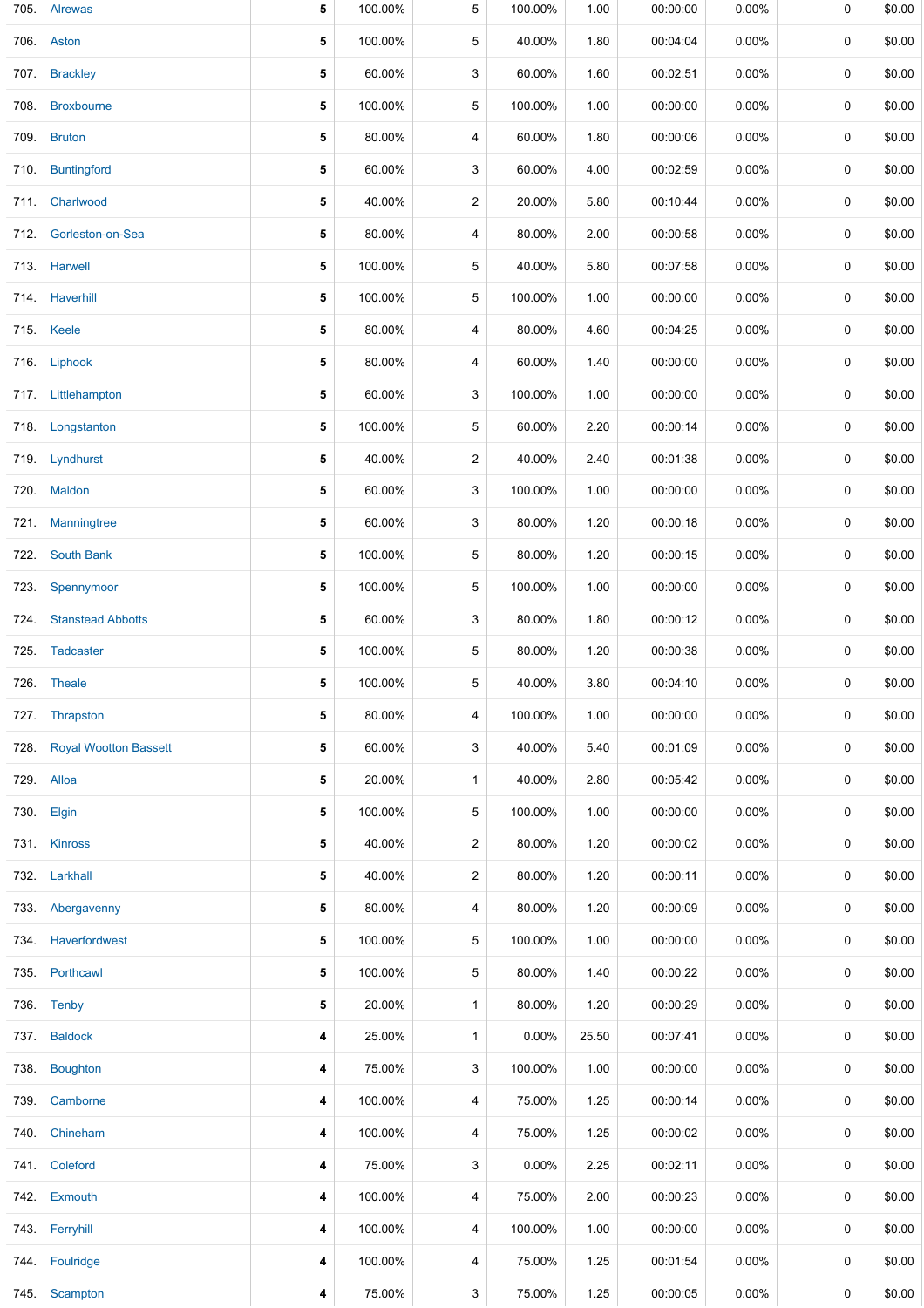|           | 746. Hayle                          | 4            | 50.00%  | $\overline{c}$ | 100.00%  | 1.00  | 00:00:00 | $0.00\%$ | 0           | \$0.00 |
|-----------|-------------------------------------|--------------|---------|----------------|----------|-------|----------|----------|-------------|--------|
|           | 747. Helston                        | 4            | 75.00%  | 3              | 75.00%   | 3.00  | 00:05:09 | 0.00%    | $\mathbf 0$ | \$0.00 |
|           | 748. Horton Kirby and South Darenth | 4            | 100.00% | 4              | 100.00%  | 1.00  | 00:00:00 | 0.00%    | 0           | \$0.00 |
|           | 749. Lindsey                        | 4            | 100.00% | 4              | 100.00%  | 1.00  | 00:00:00 | $0.00\%$ | $\mathbf 0$ | \$0.00 |
|           | 750. Marske-by-the-Sea              | 4            | 100.00% | 4              | 100.00%  | 1.00  | 00:00:00 | $0.00\%$ | 0           | \$0.00 |
|           | 751 Melbourne                       | 4            | 100.00% | 4              | 100.00%  | 1.00  | 00:00:00 | $0.00\%$ | 0           | \$0.00 |
| 752.      | Royston                             | 4            | 75.00%  | 3              | $0.00\%$ | 8.25  | 00:18:44 | 0.00%    | 0           | \$0.00 |
| 753.      | <b>Saffron Walden</b>               | 4            | 75.00%  | 3              | 75.00%   | 1.25  | 00:02:33 | $0.00\%$ | 0           | \$0.00 |
| 754.      | Shipston-on-Stour                   | 4            | 100.00% | 4              | 75.00%   | 1.50  | 00:00:07 | 0.00%    | 0           | \$0.00 |
|           | 755. Skipton                        | 4            | 50.00%  | $\overline{c}$ | 50.00%   | 1.75  | 00:00:29 | 0.00%    | 0           | \$0.00 |
| 756.      | Sleaford                            | 4            | 75.00%  | 3              | 75.00%   | 1.25  | 00:00:28 | 0.00%    | $\mathbf 0$ | \$0.00 |
|           | 757. Stamford                       | 4            | 75.00%  | 3              | 75.00%   | 1.50  | 00:00:07 | 0.00%    | 0           | \$0.00 |
|           | 758. Tilbury                        | 4            | 50.00%  | 2              | 0.00%    | 9.00  | 00:13:03 | $0.00\%$ | $\mathbf 0$ | \$0.00 |
| 759.      | <b>Titchfield</b>                   | 4            | 75.00%  | 3              | 25.00%   | 15.75 | 00:34:38 | $0.00\%$ | 0           | \$0.00 |
|           | 760. Westerham                      | 4            | 100.00% | 4              | 50.00%   | 1.75  | 00:00:31 | $0.00\%$ | 0           | \$0.00 |
| 761.      | Wheathampstead                      | 4            | 50.00%  | $\overline{c}$ | 25.00%   | 15.75 | 00:04:13 | 0.00%    | 0           | \$0.00 |
|           | 762. Wimborne Minster               | 4            | 100.00% | 4              | 75.00%   | 1.50  | 00:00:32 | 0.00%    | 0           | \$0.00 |
| 763.      | Windermere                          | 4            | 25.00%  | 1              | 75.00%   | 5.00  | 00:05:24 | $0.00\%$ | 0           | \$0.00 |
|           | 764 Wombourne                       | 4            | 50.00%  | $\overline{2}$ | 50.00%   | 2.75  | 00:02:55 | 0.00%    | 0           | \$0.00 |
|           | 765. Workington                     | 4            | 75.00%  | 3              | 50.00%   | 4.75  | 00:10:11 | 0.00%    | $\mathbf 0$ | \$0.00 |
|           | 766. Yarm                           | 4            | 75.00%  | 3              | 25.00%   | 1.75  | 00:04:24 | 0.00%    | 0           | \$0.00 |
|           | 767. Alexandria                     | 4            | 100.00% | 4              | 75.00%   | 1.25  | 00:00:08 | $0.00\%$ | 0           | \$0.00 |
|           | 768. Arbroath                       | 4            | 50.00%  | $\overline{2}$ | 25.00%   | 5.50  | 00:16:47 | $0.00\%$ | 0           | \$0.00 |
| 769. Fife |                                     | 4            | 100.00% | 4              | 75.00%   | 1.25  | 00:00:03 | $0.00\%$ | 0           | \$0.00 |
|           | 770. Fort William                   | 4            | 25.00%  | 1              | 50.00%   | 5.75  | 00:02:31 | $0.00\%$ | 0           | \$0.00 |
| 771.      | Musselburgh                         | 4            | 100.00% | 4              | 75.00%   | 2.00  | 00:04:54 | $0.00\%$ | 0           | \$0.00 |
| 772.      | Portlethen                          | 4            | 25.00%  | 1              | $0.00\%$ | 5.50  | 00:05:14 | $0.00\%$ | 0           | \$0.00 |
| 773.      | Bodelwyddan                         | 4            | 100.00% | 4              | 75.00%   | 2.25  | 00:00:14 | $0.00\%$ | 0           | \$0.00 |
|           | 774. Brecon                         | 4            | 50.00%  | 2              | 75.00%   | 2.25  | 00:03:25 | 0.00%    | $\mathbf 0$ | \$0.00 |
|           | 775. Hengoed                        | 4            | 100.00% | 4              | 75.00%   | 1.75  | 00:00:14 | 0.00%    | 0           | \$0.00 |
|           | 776. Ruthin                         | 4            | 50.00%  | 2              | 50.00%   | 2.25  | 00:00:07 | 0.00%    | 0           | \$0.00 |
| 777.      | Earley                              | 4            | 100.00% | 4              | 100.00%  | 1.00  | 00:00:00 | $0.00\%$ | 0           | \$0.00 |
|           | 778. Royston                        | 4            | 75.00%  | 3              | 75.00%   | 1.25  | 00:00:01 | $0.00\%$ | 0           | \$0.00 |
| 779.      | <b>Bourton</b>                      | 3            | 100.00% | 3              | 66.67%   | 1.33  | 00:02:22 | $0.00\%$ | 0           | \$0.00 |
| 780.      | <b>Bowthorpe</b>                    | 3            | 100.00% | 3              | 66.67%   | 1.33  | 00:00:25 | $0.00\%$ | 0           | \$0.00 |
|           | 781. Bramham cum Oglethorpe         | 3            | 100.00% | 3              | 100.00%  | 1.00  | 00:00:00 | $0.00\%$ | 0           | \$0.00 |
|           | 782. Broadstairs                    | 3            | 100.00% | 3              | 100.00%  | 1.00  | 00:00:00 | $0.00\%$ | 0           | \$0.00 |
| 783.      | <b>Broadway</b>                     | 3            | 100.00% | 3              | 66.67%   | 1.67  | 00:00:16 | 0.00%    | 0           | \$0.00 |
| 784.      | Callington                          | 3            | 66.67%  | $\overline{c}$ | 33.33%   | 3.00  | 00:02:41 | $0.00\%$ | 0           | \$0.00 |
|           | 785. Camerton                       | 3            | 100.00% | 3              | 100.00%  | 1.00  | 00:00:00 | $0.00\%$ | 0           | \$0.00 |
| 786       | Drayton                             | $\mathbf{R}$ | 100 00% | $\mathcal{R}$  | 1በበ በበ%  | 1 በበ  | UU-UU-UU | ሀ ሀሀል"   | $\Omega$    | ደሀ ሀሀ  |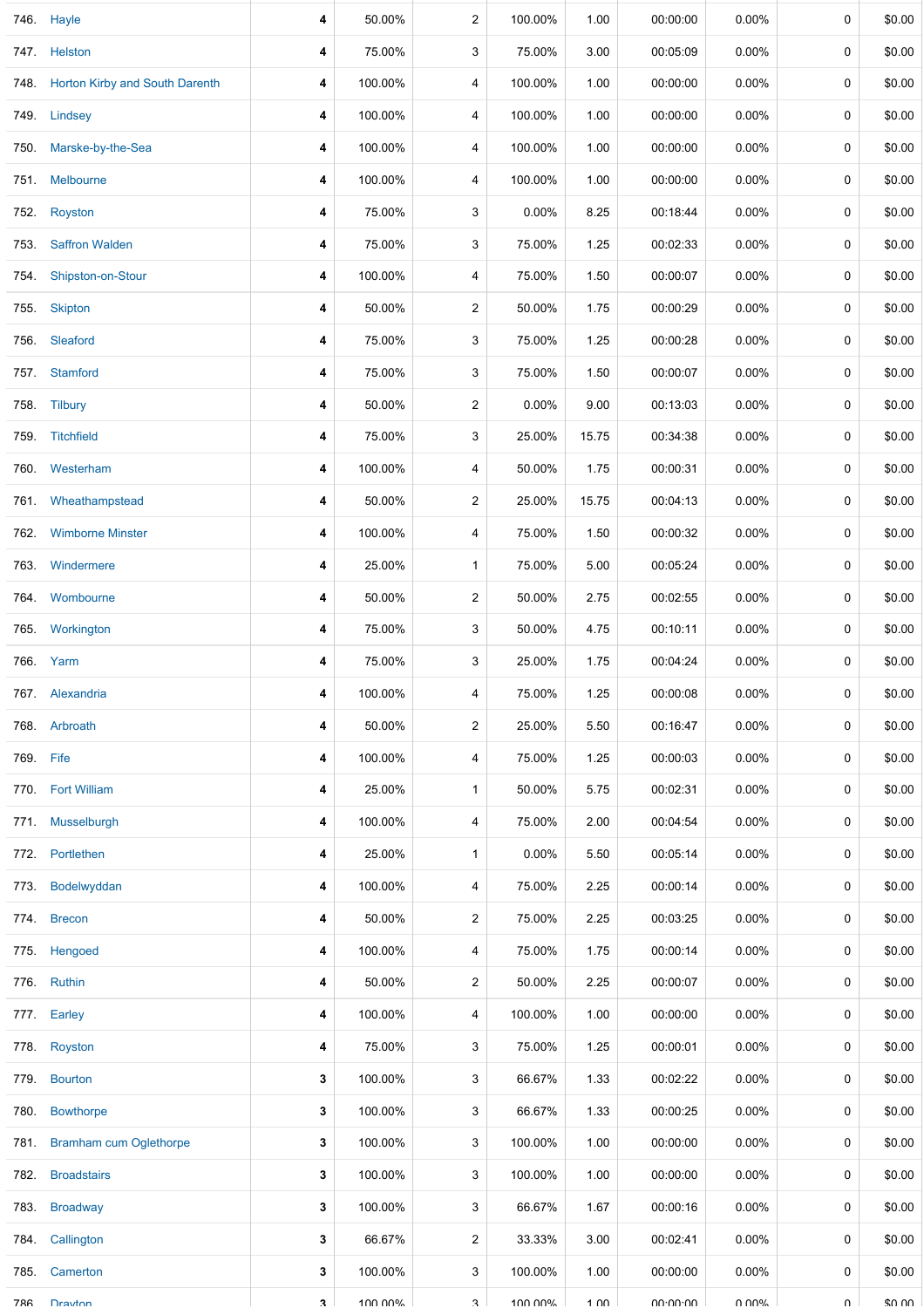|      | 787. Retford                | 3                       | 100.00% | 3              | 100.00%  | 1.00  | 00:00:00 | 0.00%    | 0           | \$0.00 |
|------|-----------------------------|-------------------------|---------|----------------|----------|-------|----------|----------|-------------|--------|
|      | 788. Fordingbridge          | 3                       | 66.67%  | $\overline{2}$ | 100.00%  | 1.00  | 00:00:00 | $0.00\%$ | 0           | \$0.00 |
|      | 789. Hildenborough          | 3                       | 66.67%  | 2              | 100.00%  | 1.00  | 00:00:00 | $0.00\%$ | 0           | \$0.00 |
| 790. | Lenham                      | 3                       | 100.00% | 3              | 100.00%  | 1.00  | 00:00:00 | 0.00%    | 0           | \$0.00 |
|      | 791. Lyneham                | 3                       | 33.33%  | 1              | 0.00%    | 5.33  | 00:06:05 | $0.00\%$ | 0           | \$0.00 |
|      | 792. Oakham                 | 3                       | 66.67%  | $\overline{c}$ | 100.00%  | 1.00  | 00:00:00 | 0.00%    | 0           | \$0.00 |
|      | 793. Overseal               | 3                       | 0.00%   | 0              | 0.00%    | 70.67 | 01:02:36 | 0.00%    | 0           | \$0.00 |
|      | 794. Ross-on-Wye            | 3                       | 100.00% | 3              | 66.67%   | 1.33  | 00:00:11 | 0.00%    | 0           | \$0.00 |
|      | 795. Scole                  | 3                       | 66.67%  | $\overline{c}$ | 100.00%  | 1.00  | 00:00:00 | 0.00%    | 0           | \$0.00 |
|      | 796. Sidmouth               | 3                       | 66.67%  | 2              | 33.33%   | 3.67  | 00:03:53 | 0.00%    | 0           | \$0.00 |
|      | 797. Silverstone            | 3                       | 66.67%  | $\overline{2}$ | 100.00%  | 1.00  | 00:00:00 | $0.00\%$ | 0           | \$0.00 |
|      | 798. Spilsby                | 3                       | 66.67%  | 2              | 100.00%  | 1.00  | 00:00:00 | $0.00\%$ | 0           | \$0.00 |
|      | 799. Wadhurst               | 3                       | 100.00% | 3              | 100.00%  | 1.00  | 00:00:00 | 0.00%    | 0           | \$0.00 |
|      | 800. Wetherby               | 3                       | 100.00% | 3              | 100.00%  | 1.00  | 00:00:00 | $0.00\%$ | 0           | \$0.00 |
| 801. | Cookstown                   | 3                       | 100.00% | 3              | 66.67%   | 1.67  | 00:00:20 | 0.00%    | 0           | \$0.00 |
| 802. | Glengormley                 | 3                       | 100.00% | 3              | 100.00%  | 1.00  | 00:00:00 | 0.00%    | 0           | \$0.00 |
|      | 803. Newtownabbey           | 3                       | 100.00% | 3              | 100.00%  | 1.00  | 00:00:00 | 0.00%    | 0           | \$0.00 |
|      | 804. Inverurie              | 3                       | 100.00% | 3              | 100.00%  | 1.00  | 00:00:00 | 0.00%    | 0           | \$0.00 |
|      | 805. Melrose                | 3                       | 100.00% | 3              | 0.00%    | 7.67  | 00:11:12 | 0.00%    | $\mathbf 0$ | \$0.00 |
|      | 806. Conwy                  | 3                       | 100.00% | 3              | 100.00%  | 1.00  | 00:00:00 | $0.00\%$ | 0           | \$0.00 |
|      | 807. Newtown                | 3                       | 100.00% | 3              | 100.00%  | 1.00  | 00:00:00 | 0.00%    | 0           | \$0.00 |
|      | 808. Acle                   | $\mathbf{2}$            | 50.00%  | $\mathbf{1}$   | 100.00%  | 1.00  | 00:00:00 | $0.00\%$ | 0           | \$0.00 |
|      | 809. Berwick-upon-Tweed     | $\mathbf{2}$            | 50.00%  | $\mathbf{1}$   | 100.00%  | 1.00  | 00:00:00 | $0.00\%$ | 0           | \$0.00 |
|      | 810. Bodmin                 | $\mathbf{2}$            | 100.00% | $\overline{2}$ | 100.00%  | 1.00  | 00:00:00 | $0.00\%$ | 0           | \$0.00 |
|      | 811. Brockenhurst           | $\mathbf{2}$            | 50.00%  | $\mathbf{1}$   | 50.00%   | 2.00  | 00:03:37 | $0.00\%$ | 0           | \$0.00 |
|      | 812. Brough                 | $\mathbf{2}$            | 100.00% | $\overline{a}$ | 50.00%   | 1.50  | 00:00:14 | 0.00%    | 0           | \$0.00 |
|      | 813. Burford                | $\mathbf{2}$            | 50.00%  | $\mathbf{1}$   | 50.00%   | 4.50  | 00:01:04 | 0.00%    | 0           | \$0.00 |
|      | 814 Castleton               | $\mathbf{2}$            | 100.00% | $\overline{2}$ | 50.00%   | 2.00  | 00:02:08 | $0.00\%$ | $\mathbf 0$ | \$0.00 |
|      | 815. Chalgrove              | $\mathbf{2}$            | 0.00%   | 0              | 50.00%   | 9.50  | 00:02:20 | $0.00\%$ | 0           | \$0.00 |
|      | 816. Devon                  | $\mathbf{2}$            | 50.00%  | 1              | 0.00%    | 16.50 | 00:16:30 | $0.00\%$ | 0           | \$0.00 |
|      | 817. Falmer                 | $\mathbf{2}$            | 100.00% | $\overline{a}$ | 100.00%  | 1.00  | 00:00:00 | $0.00\%$ | 0           | \$0.00 |
|      | 818 Haddenham               | $\mathbf{2}$            | 100.00% | 2              | 50.00%   | 1.50  | 00:12:59 | $0.00\%$ | 0           | \$0.00 |
|      | 819. Heathfield and Waldron | $\mathbf{2}$            | 50.00%  | $\mathbf{1}$   | 100.00%  | 1.00  | 00:00:00 | $0.00\%$ | 0           | \$0.00 |
|      | 820. Heckfield              | $\mathbf{2}$            | 100.00% | 2              | 100.00%  | 1.00  | 00:00:00 | $0.00\%$ | 0           | \$0.00 |
|      | 821. Histon                 | $\overline{\mathbf{2}}$ | 100.00% | $\overline{c}$ | 100.00%  | 1.00  | 00:00:00 | 0.00%    | 0           | \$0.00 |
|      | 822. Ingham                 | $\mathbf{2}$            | 100.00% | $\overline{a}$ | 100.00%  | 1.00  | 00:00:00 | $0.00\%$ | 0           | \$0.00 |
|      | 823. Liskeard               | $\mathbf{2}$            | 100.00% | $\overline{c}$ | 50.00%   | 1.50  | 00:00:04 | $0.00\%$ | 0           | \$0.00 |
|      | 824. Malton                 | $\mathbf{2}$            | 100.00% | $\overline{c}$ | 50.00%   | 2.00  | 00:01:27 | $0.00\%$ | 0           | \$0.00 |
|      | 825. Mildenhall             | $\mathbf{2}$            | 100.00% | $\overline{2}$ | 100.00%  | 1.00  | 00:00:00 | $0.00\%$ | 0           | \$0.00 |
|      | 826. Nettlebed              | $\mathbf{2}$            | 100.00% | $\overline{a}$ | $0.00\%$ | 6.00  | 00:01:48 | $0.00\%$ | 0           | \$0.00 |
|      |                             |                         |         |                |          |       |          |          |             |        |

786. Drayton **3** 100.00% 3 100.00% 1.00 00:00:00 0.00% 0 \$0.00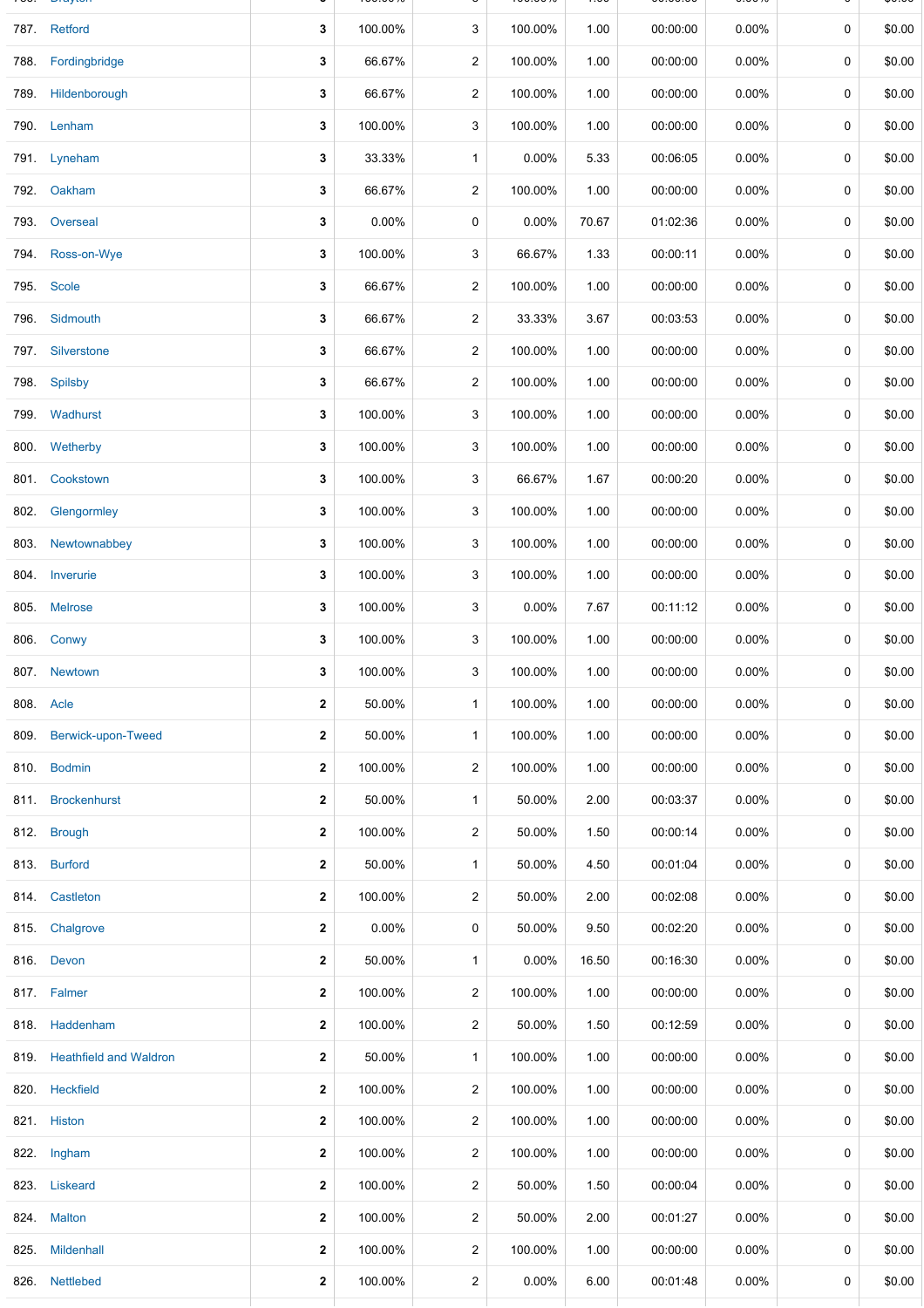| 827. | Oundle                                | $\mathbf{2}$ | 50.00%   | $\mathbf{1}$            | 100.00%  | 1.00 | 00:00:00 | 0.00%    | 0 | \$0.00 |
|------|---------------------------------------|--------------|----------|-------------------------|----------|------|----------|----------|---|--------|
| 828. | Penzance                              | $\mathbf{2}$ | 100.00%  | $\overline{\mathbf{c}}$ | 100.00%  | 1.00 | 00:00:00 | 0.00%    | 0 | \$0.00 |
| 829. | Pocklington                           | $\mathbf{2}$ | 100.00%  | $\overline{c}$          | 100.00%  | 1.00 | 00:00:00 | 0.00%    | 0 | \$0.00 |
| 830. | Redruth                               | $\mathbf{2}$ | 100.00%  | 2                       | 100.00%  | 1.00 | 00:00:00 | 0.00%    | 0 | \$0.00 |
| 831. | Ryde                                  | $\mathbf 2$  | 100.00%  | $\mathbf 2$             | 100.00%  | 1.00 | 00:00:00 | 0.00%    | 0 | \$0.00 |
|      | 832. Sandwich                         | $\mathbf{2}$ | 50.00%   | $\mathbf{1}$            | 50.00%   | 8.00 | 00:03:43 | 0.00%    | 0 | \$0.00 |
|      | 833 Seaford                           | $\mathbf{2}$ | 50.00%   | 1                       | 0.00%    | 5.50 | 00:21:34 | 0.00%    | 0 | \$0.00 |
| 834. | <b>Metropolitan Borough of Sefton</b> | $\mathbf{2}$ | 100.00%  | $\overline{c}$          | 100.00%  | 1.00 | 00:00:00 | 0.00%    | 0 | \$0.00 |
| 835. | <b>Sherburn Village</b>               | $\mathbf{2}$ | 100.00%  | 2                       | 50.00%   | 3.00 | 00:00:52 | 0.00%    | 0 | \$0.00 |
| 836. | <b>Thanet District</b>                | $\mathbf{2}$ | 50.00%   | $\mathbf{1}$            | 100.00%  | 1.00 | 00:00:00 | 0.00%    | 0 | \$0.00 |
|      | 837. Thirsk                           | $\mathbf{2}$ | 50.00%   | $\mathbf{1}$            | 100.00%  | 1.00 | 00:00:00 | 0.00%    | 0 | \$0.00 |
| 838. | Watton                                | $\mathbf{2}$ | 100.00%  | $\overline{c}$          | 100.00%  | 1.00 | 00:00:00 | 0.00%    | 0 | \$0.00 |
| 839. | Wendover                              | $\mathbf{2}$ | 50.00%   | 1                       | 0.00%    | 9.00 | 00:01:56 | 0.00%    | 0 | \$0.00 |
|      | 840. West Kirby                       | $\mathbf{2}$ | 100.00%  | $\overline{\mathbf{c}}$ | 100.00%  | 1.00 | 00:00:00 | 0.00%    | 0 | \$0.00 |
|      | 841. Willersey                        | $\mathbf{2}$ | 100.00%  | $\overline{\mathbf{c}}$ | 100.00%  | 1.00 | 00:00:00 | 0.00%    | 0 | \$0.00 |
| 842. | Willingham                            | $\mathbf{2}$ | 50.00%   | $\mathbf{1}$            | 50.00%   | 1.50 | 00:00:01 | 0.00%    | 0 | \$0.00 |
| 843. | Wingerworth                           | $\mathbf{2}$ | 100.00%  | $\overline{c}$          | 100.00%  | 1.00 | 00:00:00 | 0.00%    | 0 | \$0.00 |
|      | 844. Wymondham                        | $\mathbf{2}$ | 100.00%  | 2                       | 100.00%  | 1.00 | 00:00:00 | 0.00%    | 0 | \$0.00 |
| 845. | <b>Banbridge</b>                      | $\mathbf{2}$ | 100.00%  | $\overline{c}$          | 100.00%  | 1.00 | 00:00:00 | 0.00%    | 0 | \$0.00 |
| 846. | Dungannon                             | $\mathbf{2}$ | 100.00%  | $\overline{c}$          | 100.00%  | 1.00 | 00:00:00 | 0.00%    | 0 | \$0.00 |
| 847. | Dunmurry                              | $\mathbf{2}$ | 50.00%   | $\mathbf{1}$            | 50.00%   | 1.50 | 00:00:11 | 0.00%    | 0 | \$0.00 |
|      | 848. Dornoch                          | $\mathbf{2}$ | 0.00%    | 0                       | 50.00%   | 7.50 | 00:11:33 | 0.00%    | 0 | \$0.00 |
|      | 849. Findhorn                         | $\mathbf{2}$ | 50.00%   | 1                       | 100.00%  | 1.00 | 00:00:00 | 0.00%    | 0 | \$0.00 |
|      | 850. Kirkwall                         | $\mathbf{2}$ | 100.00%  | $\overline{\mathbf{c}}$ | 100.00%  | 1.00 | 00:00:00 | 0.00%    | 0 | \$0.00 |
|      | 851. Luss                             | $\mathbf{2}$ | 100.00%  | $\overline{c}$          | 100.00%  | 1.00 | 00:00:00 | 0.00%    | 0 | \$0.00 |
|      | 852. Crumlin                          | $\mathbf{2}$ | $0.00\%$ | 0                       | 50.00%   | 3.00 | 00:01:01 | 0.00%    | 0 | \$0.00 |
|      | 853. Dowlais                          | $\mathbf{2}$ | 100.00%  | 2                       | 100.00%  | 1.00 | 00:00:00 | 0.00%    | 0 | \$0.00 |
| 854. | Lampeter                              | $\mathbf{2}$ | 100.00%  | 2                       | 50.00%   | 1.50 | 00:00:40 | 0.00%    | 0 | \$0.00 |
| 855. | <b>Llandrindod Wells</b>              | $\mathbf{2}$ | 100.00%  | 2                       | 100.00%  | 1.00 | 00:00:00 | $0.00\%$ | 0 | \$0.00 |
| 856. | Evercreech                            | $\mathbf{2}$ | 100.00%  | $\overline{\mathbf{c}}$ | 100.00%  | 1.00 | 00:00:00 | 0.00%    | 0 | \$0.00 |
|      | 857. Gamlingay                        | $\mathbf{2}$ | 50.00%   | 1                       | 100.00%  | 1.00 | 00:00:00 | 0.00%    | 0 | \$0.00 |
| 858. | <b>Molesey</b>                        | $\mathbf{2}$ | 100.00%  | $\overline{\mathbf{c}}$ | 50.00%   | 2.00 | 00:02:20 | 0.00%    | 0 | \$0.00 |
|      | 859. Woodley                          | $\mathbf{2}$ | 100.00%  | 2                       | 100.00%  | 1.00 | 00:00:00 | $0.00\%$ | 0 | \$0.00 |
|      | 860. Arundel                          | 1            | 100.00%  | $\mathbf{1}$            | 100.00%  | 1.00 | 00:00:00 | 0.00%    | 0 | \$0.00 |
|      | 861. Berkeley                         | 1            | $0.00\%$ | 0                       | 0.00%    | 8.00 | 00:00:42 | 0.00%    | 0 | \$0.00 |
| 862. | <b>Bottisham</b>                      | 1            | 100.00%  | $\mathbf{1}$            | 100.00%  | 1.00 | 00:00:00 | 0.00%    | 0 | \$0.00 |
| 863. | <b>Brill</b>                          | 1            | 100.00%  | $\mathbf{1}$            | $0.00\%$ | 6.00 | 00:05:32 | 0.00%    | 0 | \$0.00 |
| 864. | <b>Brookmans Park</b>                 | 1            | 100.00%  | $\mathbf{1}$            | 100.00%  | 1.00 | 00:00:00 | $0.00\%$ | 0 | \$0.00 |
| 865. | <b>Castle Donington</b>               | 1            | 0.00%    | 0                       | 0.00%    | 7.00 | 00:06:53 | 0.00%    | 0 | \$0.00 |
| 866. | <b>Chipping Norton</b>                | 1            | 100.00%  | 1                       | 100.00%  | 1.00 | 00:00:00 | $0.00\%$ | 0 | \$0.00 |
| 867. | <b>Clifton and Compton</b>            | 1            | 100.00%  | 1                       | 100.00%  | 1.00 | 00:00:00 | 0.00%    | 0 | \$0.00 |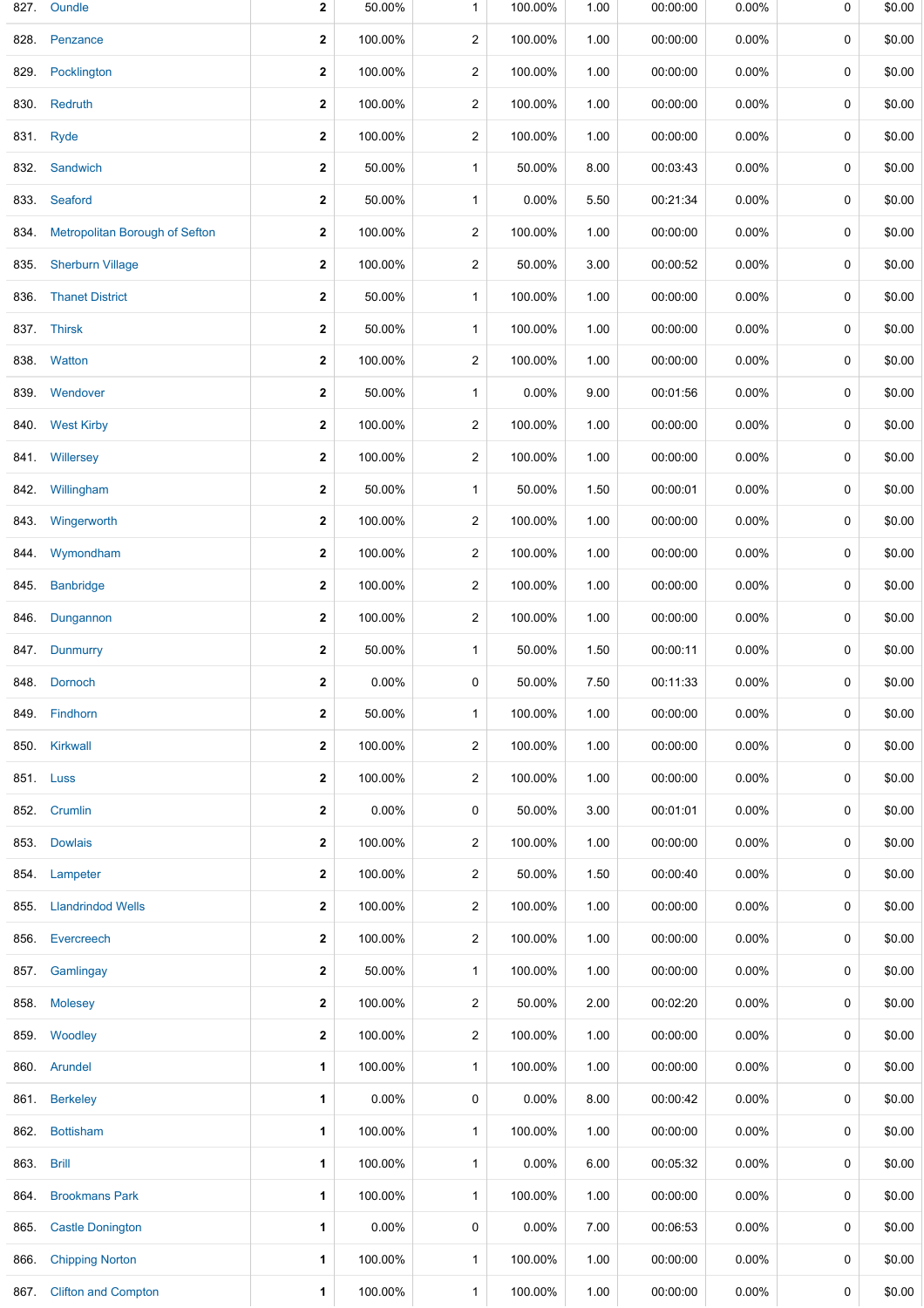|      | 868. Cromer             | 1            | 100.00% | $\mathbf{1}$ | 0.00%   | 3.00 | 00:01:54 | $0.00\%$ | 0 | \$0.00 |
|------|-------------------------|--------------|---------|--------------|---------|------|----------|----------|---|--------|
|      | 869. Etchingham         | 1            | 100.00% | $\mathbf{1}$ | 100.00% | 1.00 | 00:00:00 | 0.00%    | 0 | \$0.00 |
| 870. | Exminster               | $\mathbf{1}$ | 100.00% | $\mathbf{1}$ | 0.00%   | 3.00 | 00:04:24 | 0.00%    | 0 | \$0.00 |
|      | 871. Eyam               | $\mathbf{1}$ | 100.00% | $\mathbf{1}$ | 0.00%   | 4.00 | 00:00:09 | 0.00%    | 0 | \$0.00 |
|      | 872. Fenton             | 1            | 100.00% | $\mathbf{1}$ | 0.00%   | 4.00 | 00:02:50 | 0.00%    | 0 | \$0.00 |
|      | 873. Haslingden         | 1            | 100.00% | $\mathbf{1}$ | 100.00% | 1.00 | 00:00:00 | $0.00\%$ | 0 | \$0.00 |
|      | 874. Long Stratton      | 1            | 100.00% | 1            | 0.00%   | 3.00 | 00:00:29 | $0.00\%$ | 0 | \$0.00 |
|      | 875. Louth              | $\mathbf{1}$ | 100.00% | $\mathbf{1}$ | 100.00% | 1.00 | 00:00:00 | $0.00\%$ | 0 | \$0.00 |
|      | 876. Midhurst           | 1            | 0.00%   | 0            | 0.00%   | 2.00 | 00:00:03 | $0.00\%$ | 0 | \$0.00 |
|      | 877. Milford            | 1            | 100.00% | $\mathbf{1}$ | 100.00% | 1.00 | 00:00:00 | $0.00\%$ | 0 | \$0.00 |
|      | 878. Milnthorpe         | 1            | 100.00% | $\mathbf{1}$ | 100.00% | 1.00 | 00:00:00 | $0.00\%$ | 0 | \$0.00 |
|      | 879. North Walsham      | 1            | 100.00% | $\mathbf{1}$ | 100.00% | 1.00 | 00:00:00 | 0.00%    | 0 | \$0.00 |
|      | 880. Portland           | $\mathbf{1}$ | 100.00% | $\mathbf{1}$ | 100.00% | 1.00 | 00:00:00 | $0.00\%$ | 0 | \$0.00 |
| 881. | Sawbridgeworth          | 1            | 100.00% | $\mathbf{1}$ | 100.00% | 1.00 | 00:00:00 | 0.00%    | 0 | \$0.00 |
|      | 882. Sawtry             | 1            | 100.00% | $\mathbf{1}$ | 100.00% | 1.00 | 00:00:00 | 0.00%    | 0 | \$0.00 |
|      | 883. Sedlescombe        | 1            | 100.00% | 1            | 100.00% | 1.00 | 00:00:00 | 0.00%    | 0 | \$0.00 |
|      | 884. Sheerness          | $\mathbf{1}$ | 100.00% | $\mathbf{1}$ | 100.00% | 1.00 | 00:00:00 | 0.00%    | 0 | \$0.00 |
|      | 885. Shepreth           | 1            | 100.00% | $\mathbf{1}$ | 100.00% | 1.00 | 00:00:00 | 0.00%    | 0 | \$0.00 |
|      | 886. Soulbury           | 1            | 100.00% | $\mathbf{1}$ | 100.00% | 1.00 | 00:00:00 | 0.00%    | 0 | \$0.00 |
|      | 887. Stokesley          | 1            | 100.00% | $\mathbf{1}$ | 100.00% | 1.00 | 00:00:00 | 0.00%    | 0 | \$0.00 |
| 888. | Swanmore                | 1            | 100.00% | $\mathbf{1}$ | 100.00% | 1.00 | 00:00:00 | 0.00%    | 0 | \$0.00 |
|      | 889 Winchcombe          | 1            | 100.00% | $\mathbf{1}$ | 100.00% | 1.00 | 00:00:00 | $0.00\%$ | 0 | \$0.00 |
| 890. | <b>Douglas</b>          | 1            | 100.00% | $\mathbf{1}$ | 0.00%   | 7.00 | 00:07:19 | 0.00%    | 0 | \$0.00 |
|      | 891. Lurgan             | 1            | 100.00% | $\mathbf{1}$ | 100.00% | 1.00 | 00:00:00 | 0.00%    | 0 | \$0.00 |
|      | 892. Forfar             | 1            | 100.00% | 1            | 100.00% | 1.00 | 00:00:00 | 0.00%    | 0 | \$0.00 |
|      | 893. Forres             | $\mathbf{1}$ | 100.00% | $\mathbf{1}$ | 100.00% | 1.00 | 00:00:00 | 0.00%    | 0 | \$0.00 |
|      | 894. Gourock            | 1            | 100.00% | $\mathbf{1}$ | 100.00% | 1.00 | 00:00:00 | 0.00%    | 0 | \$0.00 |
|      | 895. Kirriemuir         | 1            | 100.00% | $\mathbf{1}$ | 100.00% | 1.00 | 00:00:00 | 0.00%    | 0 | \$0.00 |
|      | 896. Lasswade           | 1            | 100.00% | $\mathbf{1}$ | 0.00%   | 3.00 | 00:06:59 | 0.00%    | 0 | \$0.00 |
|      | 897. Lerwick            | 1            | 100.00% | $\mathbf{1}$ | 100.00% | 1.00 | 00:00:00 | 0.00%    | 0 | \$0.00 |
|      | 898. Montrose           | $\mathbf{1}$ | 100.00% | $\mathbf{1}$ | 100.00% | 1.00 | 00:00:00 | 0.00%    | 0 | \$0.00 |
|      | 899. Muir               | 1            | 100.00% | $\mathbf{1}$ | 0.00%   | 3.00 | 00:09:21 | 0.00%    | 0 | \$0.00 |
|      | 900. Neilston           | 1            | 100.00% | $\mathbf{1}$ | 0.00%   | 6.00 | 00:12:20 | 0.00%    | 0 | \$0.00 |
|      | 901. Newton St Boswells | 1            | 100.00% | $\mathbf{1}$ | 100.00% | 1.00 | 00:00:00 | 0.00%    | 0 | \$0.00 |
|      | 902. Peebles            | $\mathbf{1}$ | 100.00% | $\mathbf{1}$ | 100.00% | 1.00 | 00:00:00 | 0.00%    | 0 | \$0.00 |
|      | 903. Portree            | 1            | 100.00% | $\mathbf{1}$ | 100.00% | 1.00 | 00:00:00 | 0.00%    | 0 | \$0.00 |
|      | 904. Roslin             | 1            | 100.00% | $\mathbf{1}$ | 100.00% | 1.00 | 00:00:00 | 0.00%    | 0 | \$0.00 |
|      | 905. Trinity            | 1            | 100.00% | $\mathbf{1}$ | 100.00% | 1.00 | 00:00:00 | 0.00%    | 0 | \$0.00 |
|      | 906. Connah's Quay      | 1            | 100.00% | $\mathbf{1}$ | 100.00% | 1.00 | 00:00:00 | 0.00%    | 0 | \$0.00 |
|      | 907. Denbigh            | $\mathbf{1}$ | 100.00% | $\mathbf{1}$ | 100.00% | 1.00 | 00:00:00 | $0.00\%$ | 0 | \$0.00 |
| 908. | Garreg                  | $\mathbf{1}$ | 100.00% | $\mathbf{1}$ | 100.00% | 1.00 | 00:00:00 | $0.00\%$ | 0 | \$0.00 |